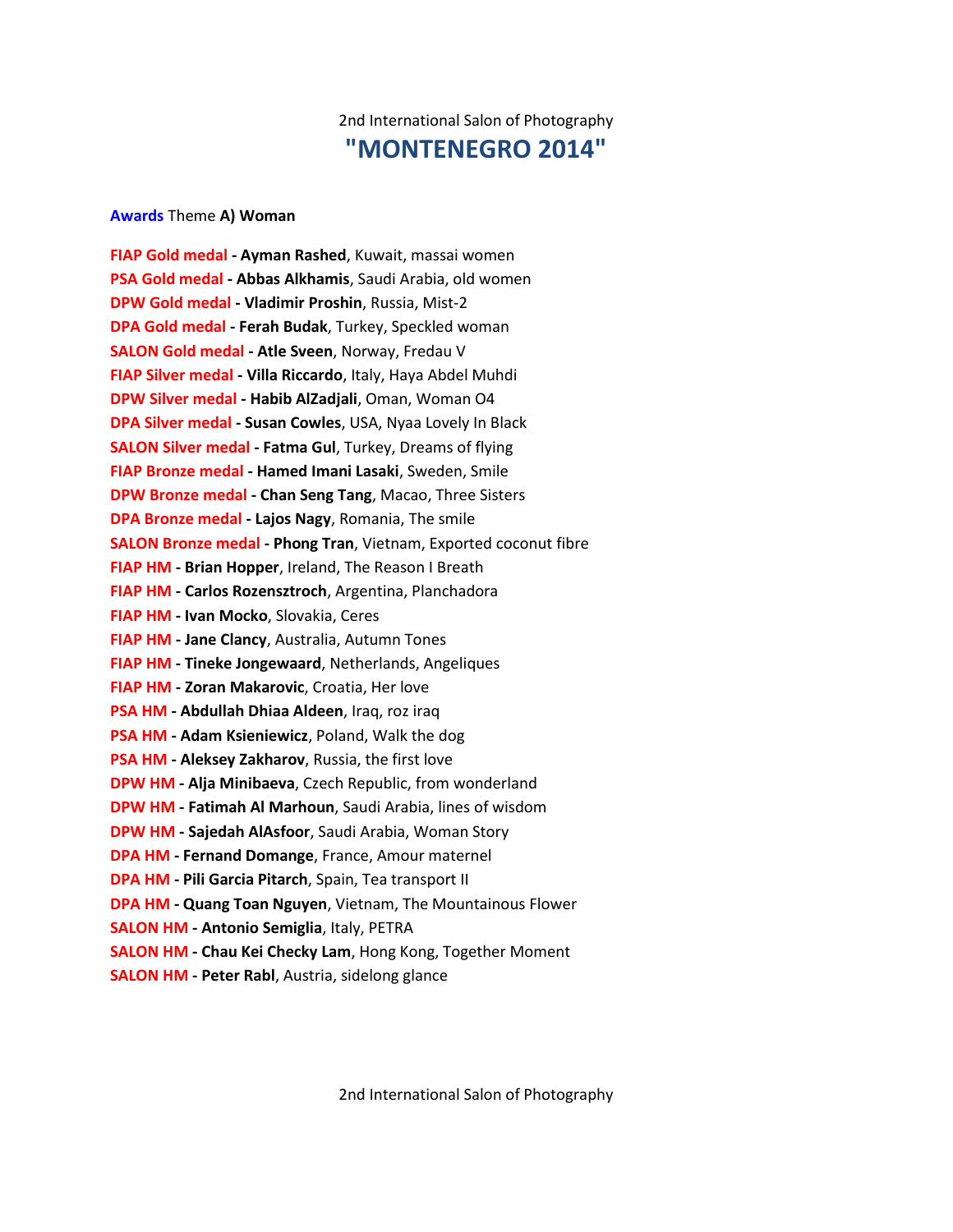# **"MONTENEGRO 2014"**

#### **Accepted** Theme **A) Woman**

# Argentina

**Carlos Rozensztroch** - *Planchadora* **Carlos Rozensztroch** - *Lectura a lo Magritte* **Hector Rabinovich** - *lavando ropa* **Hector Rabinovich** - *concentrada* **Raul Villalba** - *Duality* **Raul Villalba** - *Games* **Raul Villalba** - *Malefic* **Raul Villalba** - *The meeting*

#### Australia

**David Miller** - *Melei at Pit* **Jane Clancy** - *Autumn Tones* **Jane Clancy** - *Smokin* **Jillian Merlot** - *Free Flow* **Jillian Merlot** - *Bright Angel* **John Lomas** - *Shy*

### Austria

**Peter Rabl** - *sidelong glance* **Thomas Radislovich** - *A3742IV*

#### Bahrain

**Jalal Al.Garbi** - *Surprise*

#### Canada

**Francis King** - *A Nepalese Street Vendor* **Francis King** - *Her Daily Toil* **Yung Niem** - *Marching band in parade* **Yung Niem** - *Go* **Yung Niem** - *Competition*

#### China

**Jinghui Chen** - *STARS OF THE FUTURE*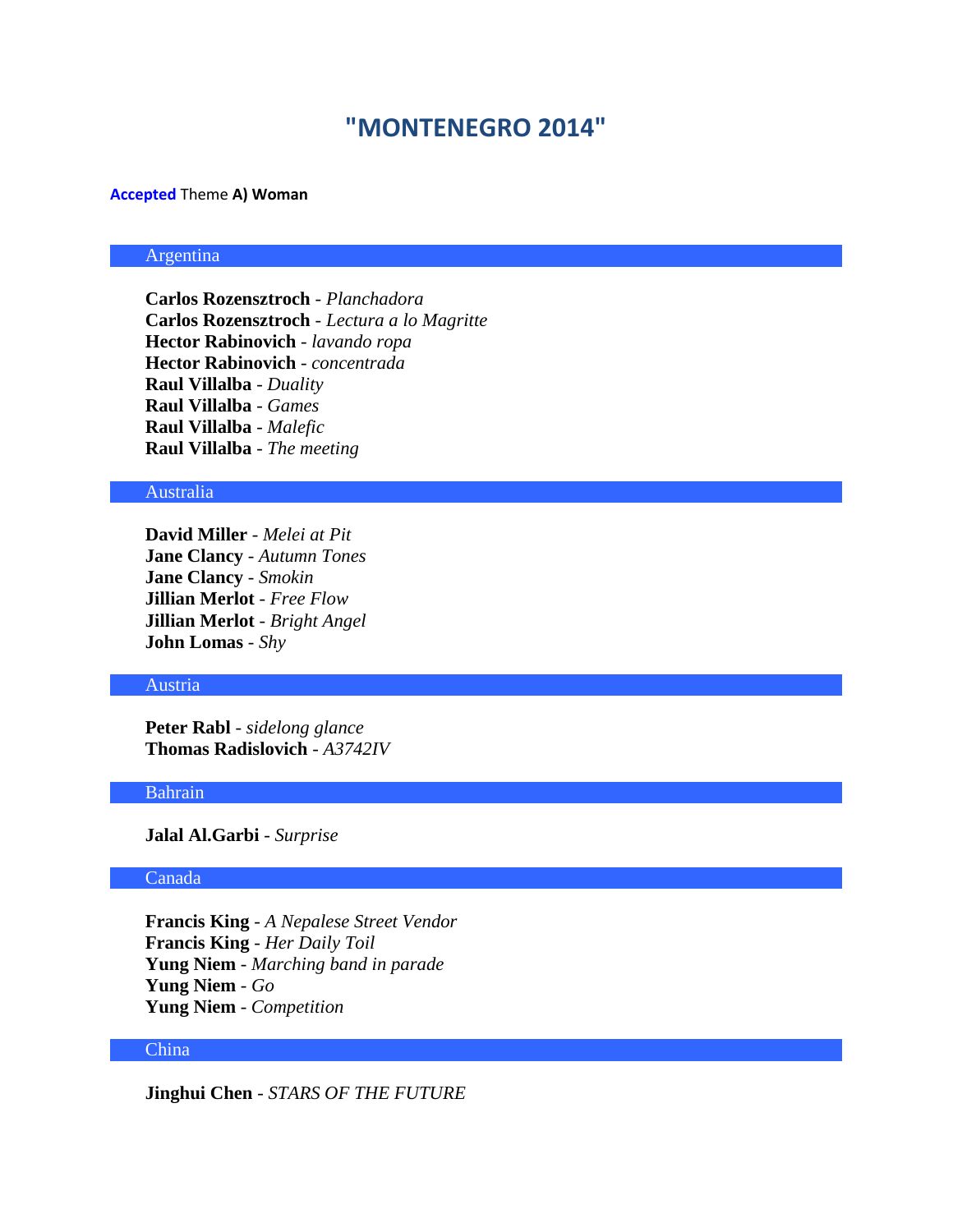#### **Croatia**

**Miljenko Marotti** - *Brum* **Zoran Makarovic** - *Her love* **Zoran Makarovic** - *Astrid*

### Cyprus

**Mustafa Muezzinoglu** - *Moon 2* **Mustafa Muezzinoglu** - *Melike 9* **Mustafa Muezzinoglu** - *Glamour* **Mustafa Muezzinoglu** - *Old Woman*

# Czech Republic

**Alja Minibaeva** - *from wonderland* **Alja Minibaeva** - *lovely Mari* **Alja Minibaeva** - *fashion doll* **Angelo Purgert** - *Igneous* **Angelo Purgert** - *Solitude*

### France

**Anna Garrigou** - *aero* **Anna Garrigou** - *O* **Fernand Domange** - *Amour maternel* **Guy B. Samoyault** - *Disappointment* **Michel Dupouy** - *Resolutness*

#### **Germany**

**Alexander Hochhaus** - *Cinderella* **Heike Ehlers** - *uuups* **Susanne Seiffert** - *Fairy* **Thomas Ley** - *Tjalda 6*

# **Greece**

**Costas Symiakakis** - *the coffee nb2* **Costas Symiakakis** - *before the storm*

#### Hong Kong

**Chau Kei Checky Lam** - *Together Moment* **Chau Kei Checky Lam** - *Sincere Hope* **Chau Kei Checky Lam** - *Bargaining*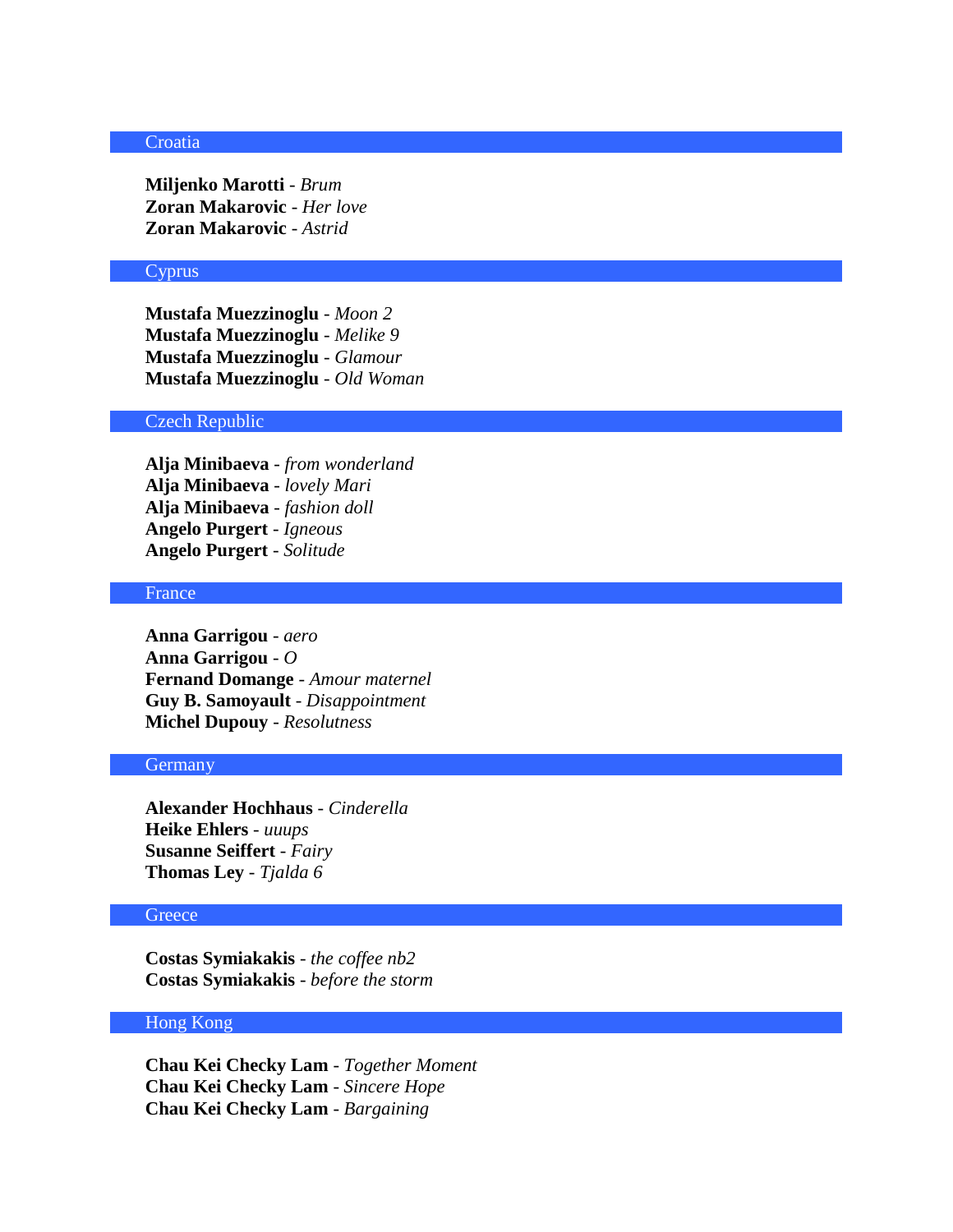# Hungary

**Elek Papp** - *Avye* **Elek Papp** - *Layla* **Elek Papp** - *Adiba* **Sandor Kelemen** - *Fighter's run 1* **Sandor Kelemen** - *Sundays petition*

# India

**Dwaipayan Basu** - *Observation* **Dwaipayan Basu** - *Sisters* **Mukesh Srivastava** - *Waiting* **Prabal K Sarkar** - *Black beauty* **Soumya Basu** - *In Action* **Soumya Basu** - *Intimate moments* **Sunita Aich** - *Face of India*

### Iraq

**Abdullah Dhiaa Aldeen** - *roz iraq* **Abdullah Dhiaa Aldeen** - *neqab islam* **Abdullah Dhiaa Aldeen** - *hijia* **Abdullah Dhiaa Aldeen** - *woman face*

## Ireland

**Brian Hopper** - *The Reason I Breath* **Brian Hopper** - *Pensive Ivory* **Brian Hopper** - *Poise* **Brian Hopper** - *Fredau's Last Pose*

### Israel

**Galina Kantor** - *Flamenco dancer*

# Italy

**Alfredo De Felice** - *Queens of Africa N. 1* **Angiolo Manetti** - *Beyond the look* **Antonio Persano** - *Agetime* **Antonio Semiglia** - *PETRA* **Francesca Salice** - *FRIENDS* **Masssimo Daddi** - *LITTLE INDIA 3* **Matteo Pugliese** - *Armonia* **Villa Riccardo** - *Haya Abdel Muhdi*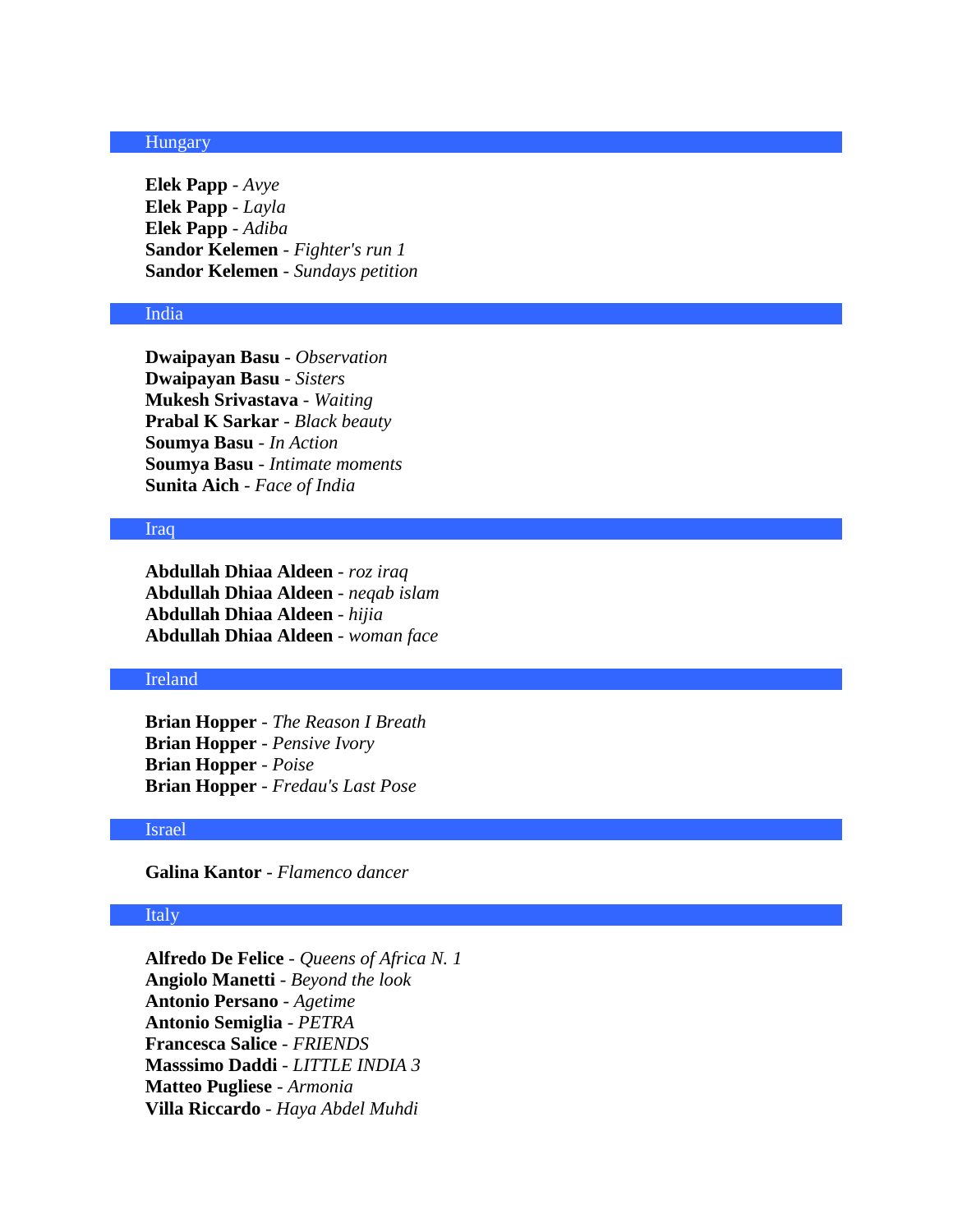**Villa Riccardo** - *Indian mother* **Villa Riccardo** - *Varanasi 02*

#### Kuwait

**Abdulrahman Alterkait** - *Tragic life* **Abdulrahman Alterkait** - *woman in the palace* **Abdulrahman Alterkait** - *Goat milking* **Ayman Rashed** - *massai women* **Ayman Rashed** - *beauty of africa* **Faisal Al-Bisher** - *house wife* **Mohammed Yousef** - *Generations* **Mohammed Yousef** - *My Home* **Mohammed Yousef** - *We Need Life* **Saleh Alshammeri** - *Julian and the six windows*

### Macao

**Chan Seng Tang** - *Ballet Dancer* **Chan Seng Tang** - *Three Sisters* **Kai Lon Tang** - *Zebra Lady* **Kai Lon Tang** - *Let Me Go* **Kai Lon Tang** - *Devil Angel* **Kam Tec Kong** - *Celebrate Songkran* **Sio Hong Fong** - *Selling sac cake* **Sio Hong Fong** - *Refined Geisha* **Weng Sang Wong** - *Behind the Window* **Weng Sang Wong** - *Mother*

### Malaysia

**Boon Kah Tan** - *Beauty of color 7* **Chong Swee Ling** - *working woman* **Chong Swee Ling** - *woman*

## Netherlands

**Daniel Lybaert** - *Vrouwtje achter raam* **Huib Limberg** - *Miss Smiley* **Huib Limberg** - *Fatima # 02* **John Seegers** - *Cleaning lady* **Raul Neijhorst** - *Hanging* **Rob Boehle** - *dreaming of you (vintage)* **Rob Boehle** - *portrait in the Roermond harbour* **Tineke Jongewaard** - *Angeliques* **Tineke Jongewaard** - *Henriette*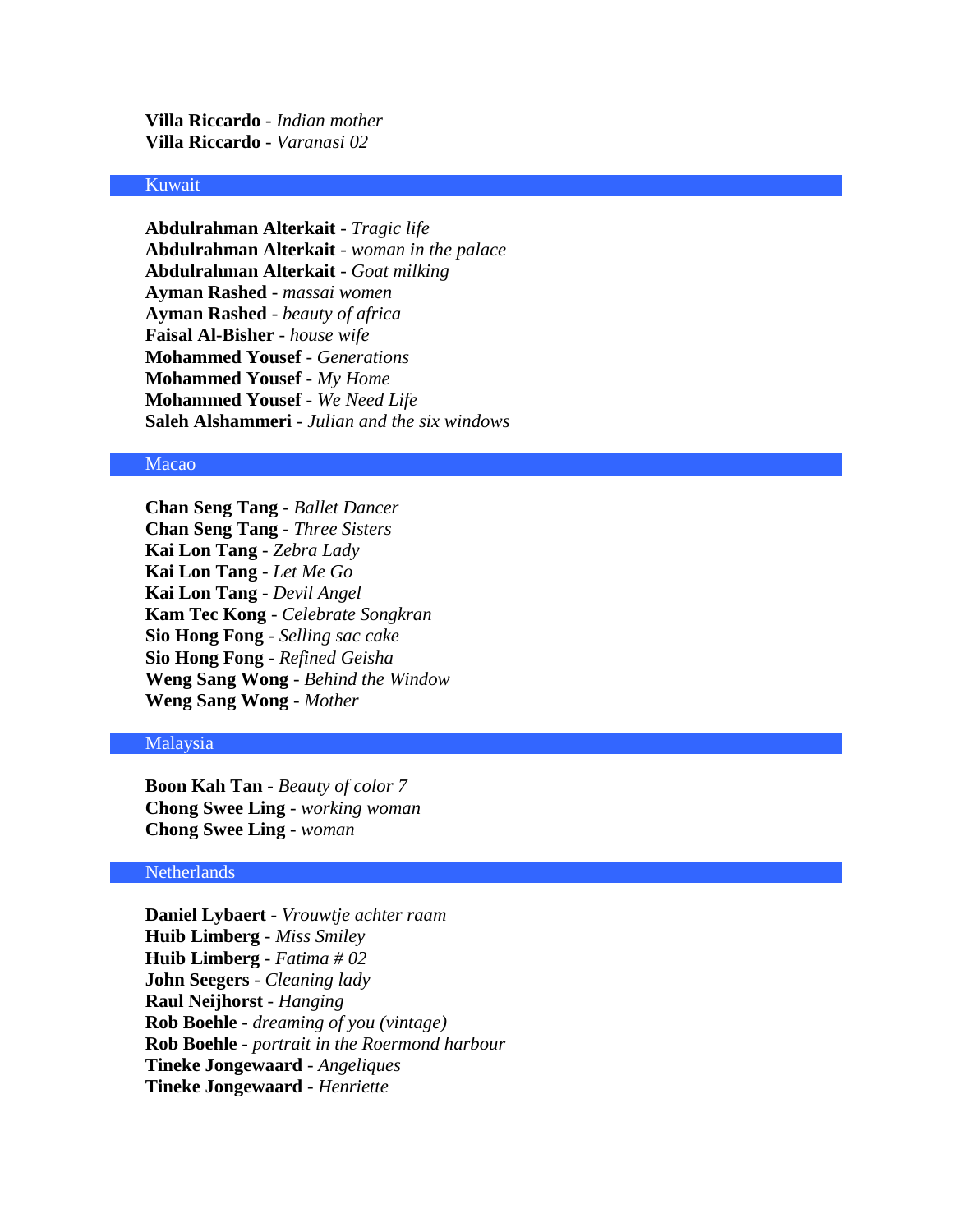### Norway

**Astrid Hagland Gjerde** - *Strong* **Astrid Hagland Gjerde** - *Going home* **Atle Sveen** - *Fredau VIII* **Atle Sveen** - *Fredau V* **Atle Sveen** - *Fredau IX* **Hakon Gronning** - *Ivory Flame on the couch* **Hakon Gronning** - *Pretty girl with mirror* **Olaf Aune** - *Mari 1* **Rolf Tore Kjaeran** - *Carmen in storm* **Rolf Tore Kjaeran** - *Camilla in rain* **Trond M. Skaret** - *Breaking Out IX* **Trond M. Skaret** - *Krista III*

#### Oman

**Habib AlZadjali** - *Traditional Woman* **Habib AlZadjali** - *Woman and Girl* **Habib AlZadjali** - *Woman O4* **Hamed AlGhanboosi** - *sadness*

# Poland

**Adam Ksieniewicz** - *Lift the spirit* **Adam Ksieniewicz** - *Stellar jump* **Adam Ksieniewicz** - *Walk the dog*

# Portugal

**Joao Taborda** - *My staw Hat* **Joao Taborda** - *moments of Love*

### Romania

**Bogdan-Mihail Negoita** - *Frozen* **Lajos Nagy** - *Mother with child* **Lajos Nagy** - *The smile* **Ovi D. Pop** - *Leekoo2* **Ovi D. Pop** - *Make Up* **Vajaianu Alexandre** - *L'AGE DE SOUVENIR*

#### Russia

**Aleksey Zakharov** - *the first love* **Dmitry Chastikov** - *Between two Lenins BW* **Natalya Bystrova** - *Russian woman*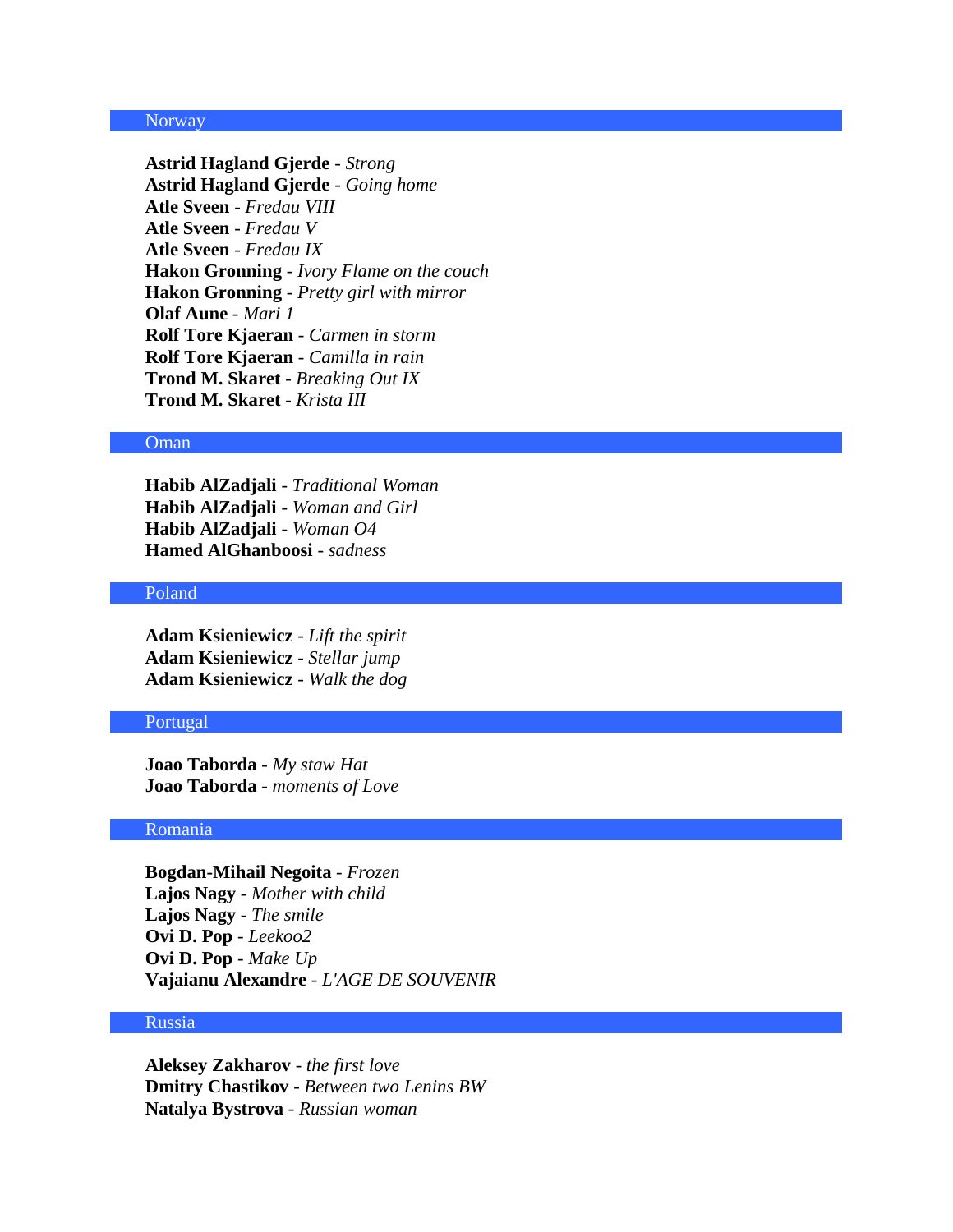**Sergey Anisimov** - *girl of the Komi 2* **Vladimir Proshin** - *Mist-2* **Yuri Shalimov** - *Nude Fashion*

# Saudi Arabia

**Abbas Alkhamis** - *face in mirror* **Abbas Alkhamis** - *Qutb-menar girl* **Abbas Alkhamis** - *smail India* **Abbas Alkhamis** - *old women* **Abdullah Almansour** - *In the courtyard of the house* **Ahmed Alibrahim** - *Abashment-2* **Ahmed Alibrahim** - *Lost loved ones 4* **Basem Al-Qasim** - *Train Lady* **Basem Al-Qasim** - *Poor Woman* **Fatimah Al Marhoun** - *lines of wisdom* **Fatimah Al Marhoun** - *lady in red* **Fatimah Al Marhoun** - *memories* **Jassim Ali Al-Mulla** - *my Home* **Mohammed Alnaser** - *Two Wheels* **Mohammed Alnaser** - *Making a living* **Sajedah AlAsfoor** - *Farmers Woman* **Sajedah AlAsfoor** - *Woman Story* **Sajedah AlAsfoor** - *motherlittle baby*

### Scotland

**Richard Bingham** - *Auburn Angel* **Terry Railley** - *Old Faithful*

#### Slovakia

**Ivan Mocko** - *Girl on sofa 2* **Ivan Mocko** - *Ceres* **Ivan Mocko** - *Golden fish in net*

### Slovenia

**Marko Mulej** - *Julia 1* **Marko Mulej** - *Julia 3* **Matej Peljhan** - *Generations* **Matej Peljhan** - *Neighbours* **Matej Peljhan** - *Mother* **Stefi P. Borko** - *Hope*

#### Spain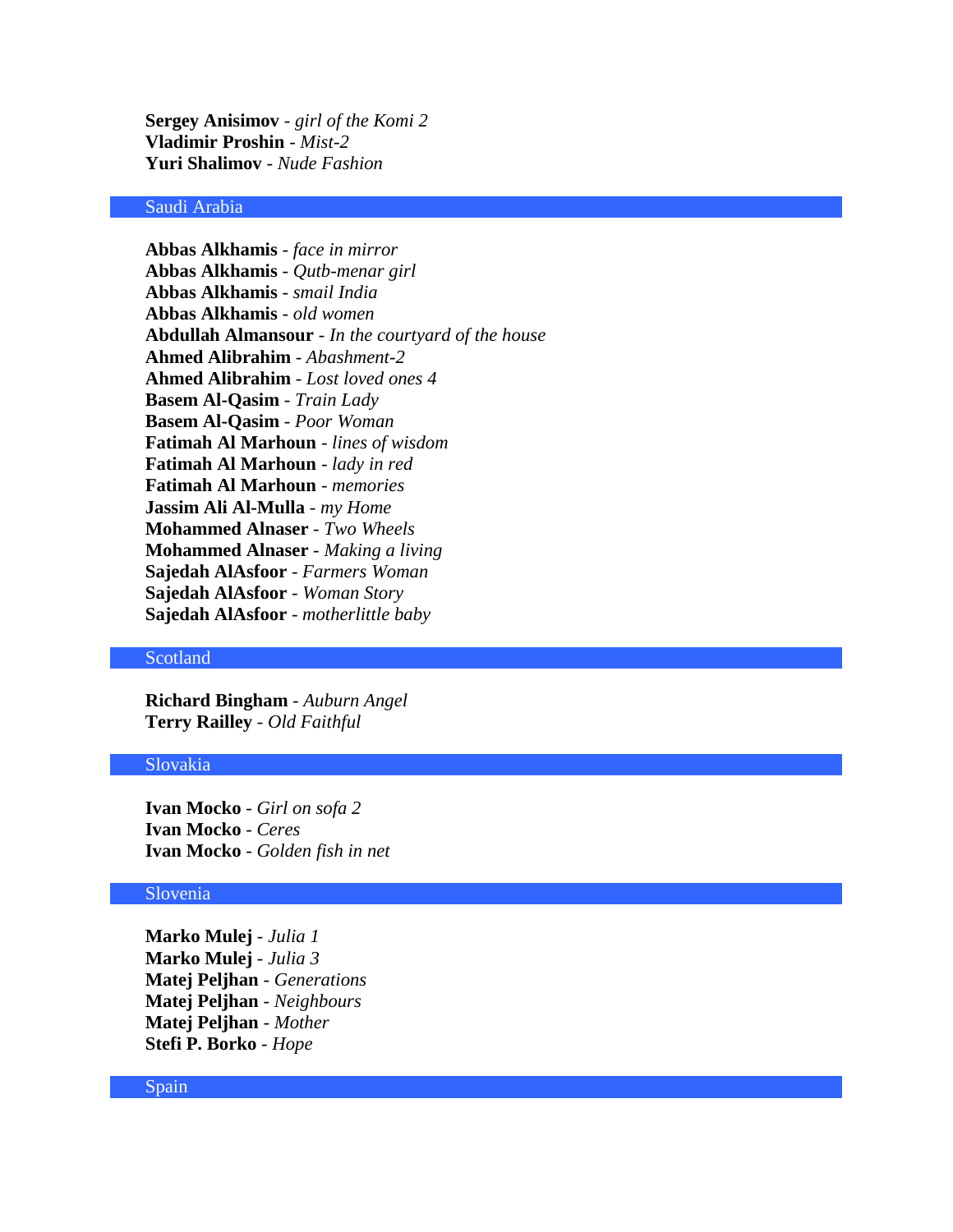**Miquel Estrada** - *memorias* **Pili Garcia Pitarch** - *Tea transport II* **Pili Garcia Pitarch** - *The Princess X*

# Sri Lanka

**Prasada Goonaratne** - *Abandoned*

#### Sweden

**Hamed Imani Lasaki** - *Fishmonger* **Hamed Imani Lasaki** - *Smile* **Jan-Thomas Stake** - *Alone* **Mikael Bengtsson Lestander** - *Linda Red Hat* **Mikael Bengtsson Lestander** - *My Precious*

### Taiwan

**Lung-Tsai Wang** - *Hand Work* **Lung-Tsai Wang** - *Homeless*

#### Turkey

**Fatma Gul** - *Dreams of flying* **Fatma Gul** - *Suckling* **Ferah Budak** - *Speckled woman* **Ferah Budak** - *Smıle-I* **Ferah Budak** - *Mıgrant woman* **Ferah Budak** - *Three Jeneratıon* **Feyzullah Tunc** - *anne* **Gunel Guldagı** - *women children baby* **Mehmet Turgut Kirkgoz** - *Room* **Mustafa Gok** - *Sepetci*

#### Ukraine

**Oleg Kutskiy** - *Saleswoman shrimp*

### United Arab Emirates

**Moza Al Falasi** - *Awaiting 2*

#### United Kingdom

**Alan Cork** - *Plucking tea in the morning sun* **Alan G Edwards** - *Evangelising* **Alan G Edwards** - *Rag Doll*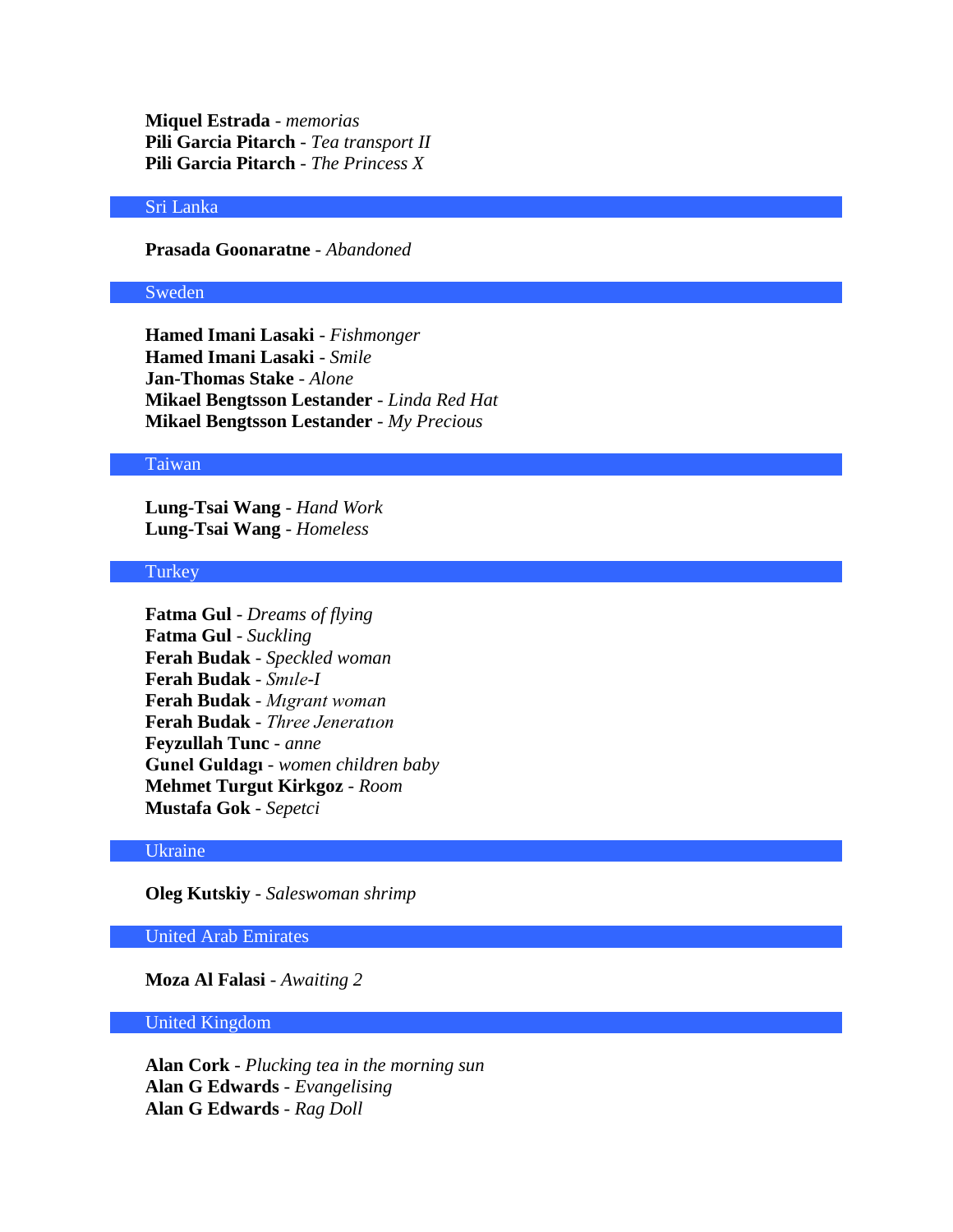**Alan G Edwards** - *The boxer* **Barbara Jenkin** - *Naomi* **Malcolm Jenkin** - *Egyptian 2* **Tony Mearman** - *Miss Attitude* **Tony Mearman** - *Redhead* **Vincent Scothern** - *Shot On The Run*

# USA

**Chau Le** - *BAC HA-BACK TO THE VILLAGE* **Dilip Patel** - *Cool Smile* **Duy Tuong Nguyen** - *Closed friend 1* **Larry Cowles** - *Lindsay and Her Tall Hat* **Larry Cowles** - *Susan Lu Hands to Face* **Susan Cowles** - *Ashley Black Beads And Earrings* **Susan Cowles** - *Summer In Black Veil* **Susan Cowles** - *Nyaa Lovely In Black* **Susan Cowles** - *Aundrea In Black And White*

### Vietnam

**Ngo Dung** - *Resting* **Nguyen Vu Phuoc** - *Memory time* **Nguyen Vu Phuoc** - *Woman and work* **Phong Tran** - *Exported coconut fibre* **Phong Tran** - *Champa girl* **Quang Toan Nguyen** - *The Mother's Spring* **Quang Toan Nguyen** - *The Mountainous Flower* **Thanh Nhar Truong** - *mom's shape*

> 2nd International Salon of Photography **"MONTENEGRO 2014"**

#### **Awards** Theme **B) Nudes**

**FIAP Gold medal - Trond M. Skaret**, Norway, Patrick Pose I **PSA Gold medal - Brian Hopper**, Ireland, Nude by Window Light **DPW Gold medal - Andreas Kuen**, Austria, Akt beim Holzstapel **DPA Gold medal - Atle Sveen**, Norway, Fredau II **SALON Gold medal - Thomas Radislovich**, Austria, backwards **FIAP Silver medal - Yuri Shalimov**, Russia, Lust **DPW Silver medal - Adam Ksieniewicz**, Poland, Lion **DPA Silver medal - Dmitry Chastikov**, Russia, Dancing Queen **SALON Silver medal - Tony Mearman**, United Kingdom, In The Spotlight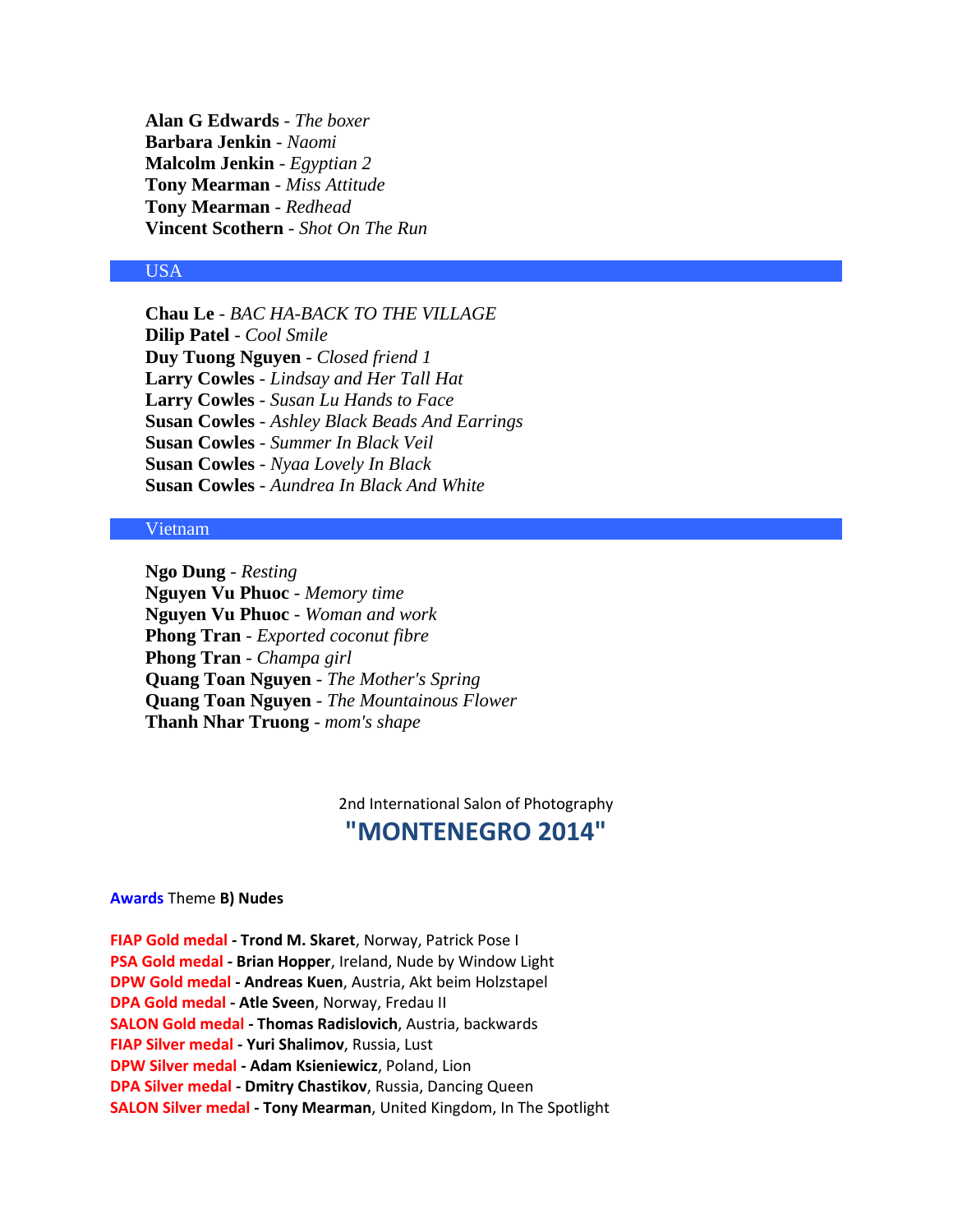| FIAP Bronze medal - Antonio Persano, Italy, Genesys                       |
|---------------------------------------------------------------------------|
| DPW Bronze medal - Bogdan-Mihail Negoita, Romania, 8 oclock               |
| <b>DPA Bronze medal - Knut Ivar Skogland, Norway, Guro and her Curves</b> |
| SALON Bronze medal - Larry Tho Dao, USA, A Moment of Me                   |
| FIAP HM - Di Tommaso Angelo, France, Bleu 1                               |
| FIAP HM - Fernand Domange, France, La 6e                                  |
| FIAP HM - Hakon Gronning, Norway, Roxana curves                           |
| FIAP HM - Huib Limberg, Netherlands, Dunes                                |
| FIAP HM - Phillip Kwan, Canada, Pink Fabric                               |
| FIAP HM - Rolf Tore Kjaeran, Norway, The sculpture                        |
| PSA HM - John Lomas, Australia, Annie                                     |
| PSA HM - Terry Railley, Scotland, Waiting                                 |
| <b>PSA HM - Xing Fang Su, Hong Kong, Woman In red</b>                     |
| <b>DPW HM - Alan G Edwards, United Kingdom, Shadows</b>                   |
| DPW HM - Elvira Yun, Russia, Etude II                                     |
| DPW HM - Manfred Kluger, Germany, young beauty-2                          |
| <b>DPA HM - Joan Blease, United Kingdom, wistful</b>                      |
| <b>DPA HM - Peter Morris, New Zealand, Up</b>                             |
| <b>DPA HM - Richard Bingham, Scotland, Figure at the Window</b>           |
| <b>SALON HM - Carlos Rozensztroch</b> , Argentina, Azoradas               |
| <b>SALON HM - Sandor Kelemen, Hungary, Nude 1</b>                         |
| <b>SALON HM - Yi Wan, China, The gatekeepers of god</b>                   |

2nd International Salon of Photography

# **"MONTENEGRO 2014"**

# **Accepted** Theme **B) Nudes**

# Argentina

**Carlos Rozensztroch** - *Maia playing statues* **Carlos Rozensztroch** - *Azoradas* **Carlos Rozensztroch** - *Juguemos en el bosque* **Carlos Rozensztroch** - *Pisando el yunque* **Raul Villalba** - *Noelia* **Raul Villalba** - *The rest*

# Australia

**David Miller** - *Crack* **David Miller** - *Dance Partners* **James Lu** - *Monica-5* **Jillian Merlot** - *Shadow*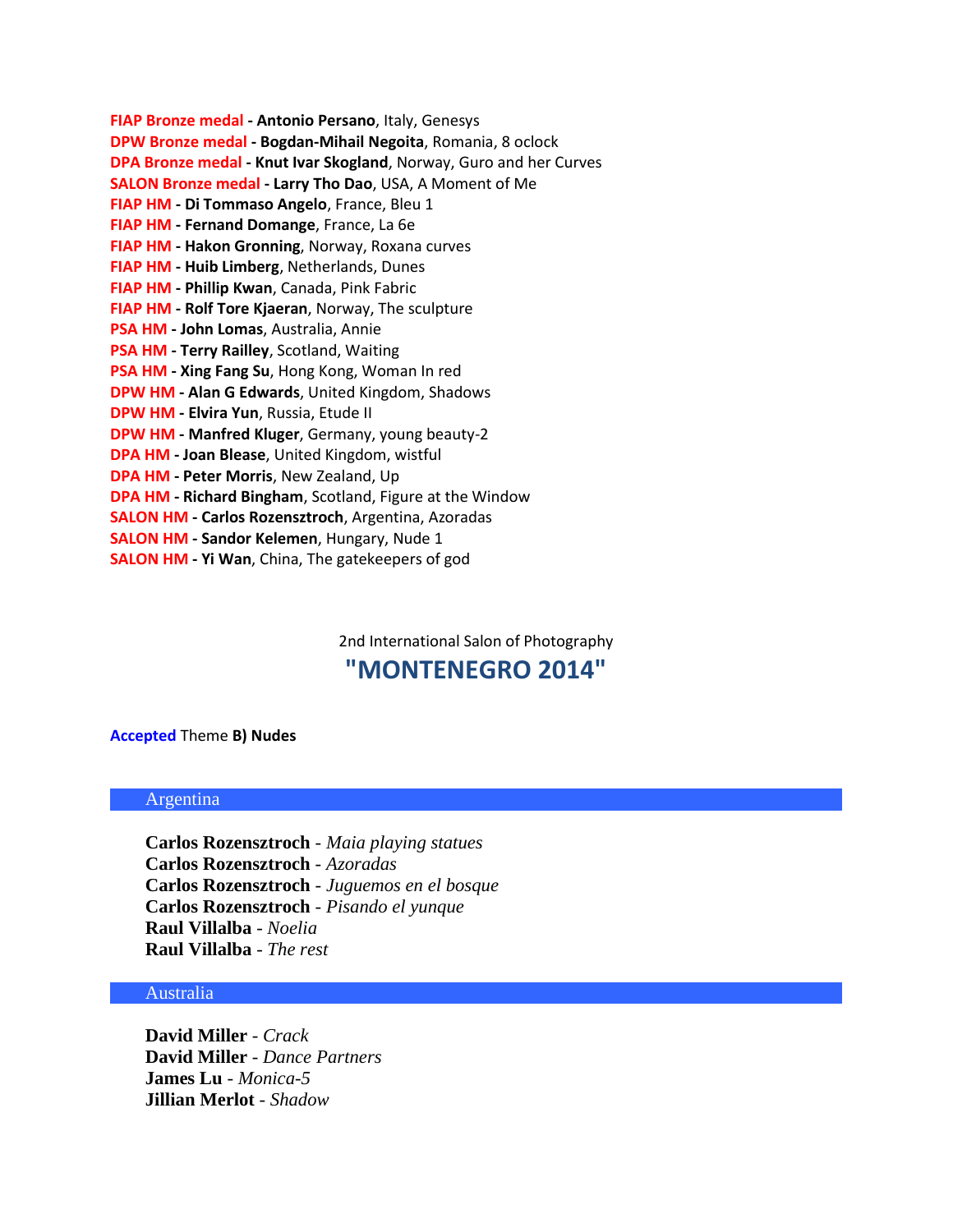**John Lomas** - *Annie* **John Lomas** - *Pip*

# Austria

**Andreas Ganahl** - *Color Silhouette* **Andreas Kuen** - *Akt beim Holzstapel* **Andreas Kuen** - *Posing 3* **Andreas Kuen** - *Veronika beim Fenster* **Theo Streitfelder** - *Sonnenkult* **Thomas Radislovich** - *backwards* **Thomas Radislovich** - *emotion* **Thomas Radislovich** - *Mark bw*

### Belgium

**Herbillon Christian** - *Daphne 2* **Legrand Jean Luc** - *Sexy sirène*

# Canada

**Francis King** - *Hope* **Francis King** - *Embrace* **Phillip Kwan** - *Hair in Air* **Phillip Kwan** - *Pink Fabric* **Phillip Kwan** - *laying Down* **Phillip Kwan** - *Laying on Sand*

### China

**Jinghui Chen** - *ANDANTE* **Yi Wan** - *Naked Women* **Yi Wan** - *The gatekeepers of god*

#### **Croatia**

**Miljenko Marotti** - *In the window* **Miljenko Marotti** - *Two ladies*

### Denmark

**Danne Johansen** - *1st floor* **Preben Kobberoe** - *The Scream*

### France

**Anna Garrigou** - *Demone*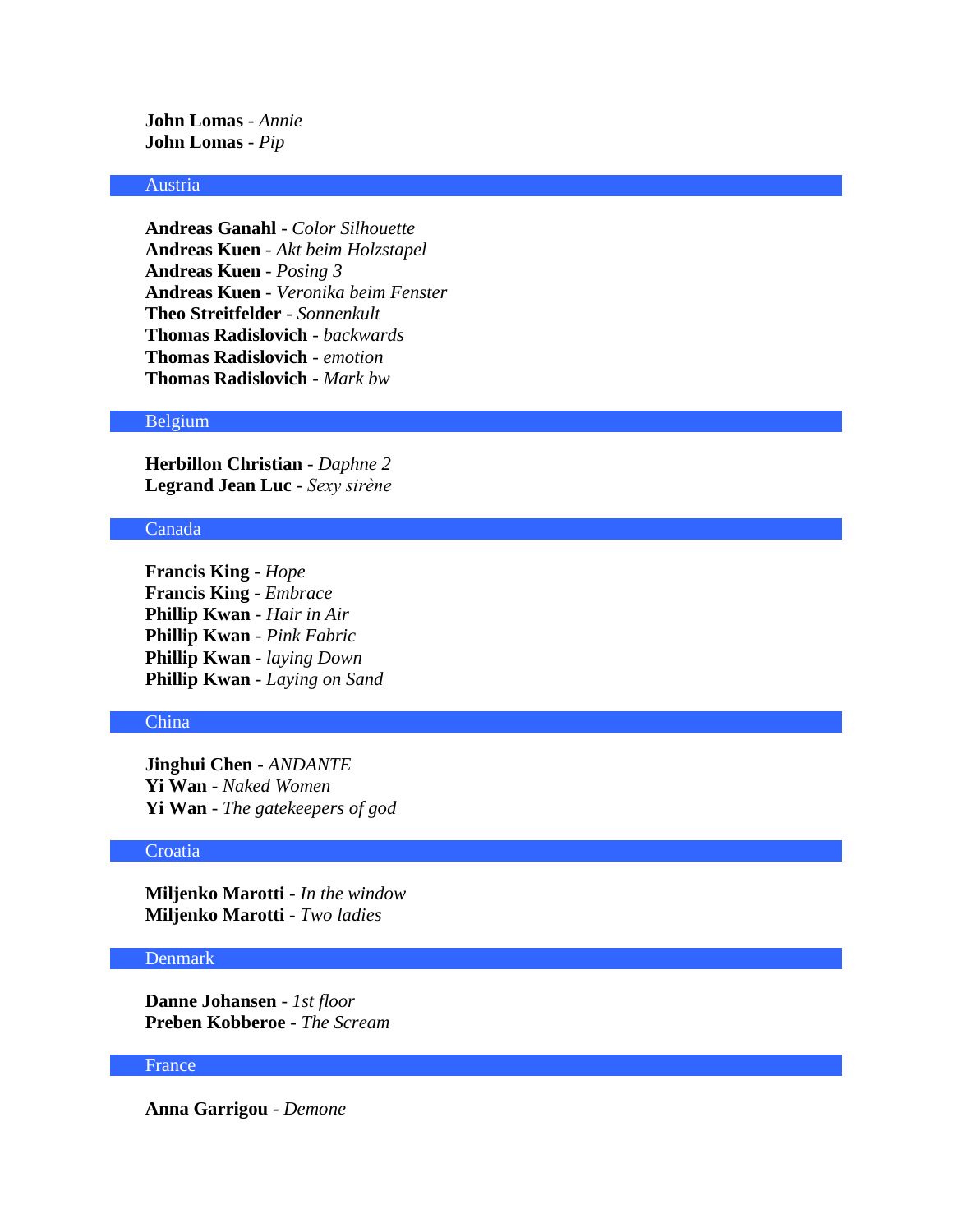**Anna Garrigou** - *Delicacy* **Anna Garrigou** - *Pays intime* **Di Tommaso Angelo** - *Bleu 1* **Fernand Domange** - *La 6e* **Fernand Domange** - *Baldaquin* **Michel Dupouy** - *Coolness in water* **Michel Dupouy** - *Jeux d'ombres 2* **Michel Dupouy** - *Sadness* **Vanneuville Jacques** - *Cynthia and Co*

### **Germany**

**Alexander Hochhaus** - *Classic nude* **Angela Conrady** - *great expectations* **Heike Ehlers** - *summer dreams* **Heike Ehlers** - *X* **Heike Ehlers** - *like a dinosaurier* **Lothar Noth** - *Charme* **Lothar Noth** - *In Gedanken* **Manfred Kluger** - *on stage* **Manfred Kluger** - *have a look-3* **Manfred Kluger** - *young beauty-2* **Manfred Kluger** - *colourful make up-1* **Thomas Ley** - *Tjalda 8*

### Hong Kong

**Shiu Gun Wong** - *Alyssa* **Xing Fang Su** - *Netting Girl* **Xing Fang Su** - *Woman In red* **Xing Fang Su** - *Body*

#### **Hungary**

**Janos Szarka** - *Glance* **Sandor Kelemen** - *Nude 1*

# Ireland

**Brian Hopper** - *Port de Bras* **Brian Hopper** - *Statuesque* **Brian Hopper** - *Nude by Window Light* **Brian Hopper** - *Radiant*

### Italy

**Antonio Persano** - *Genesys*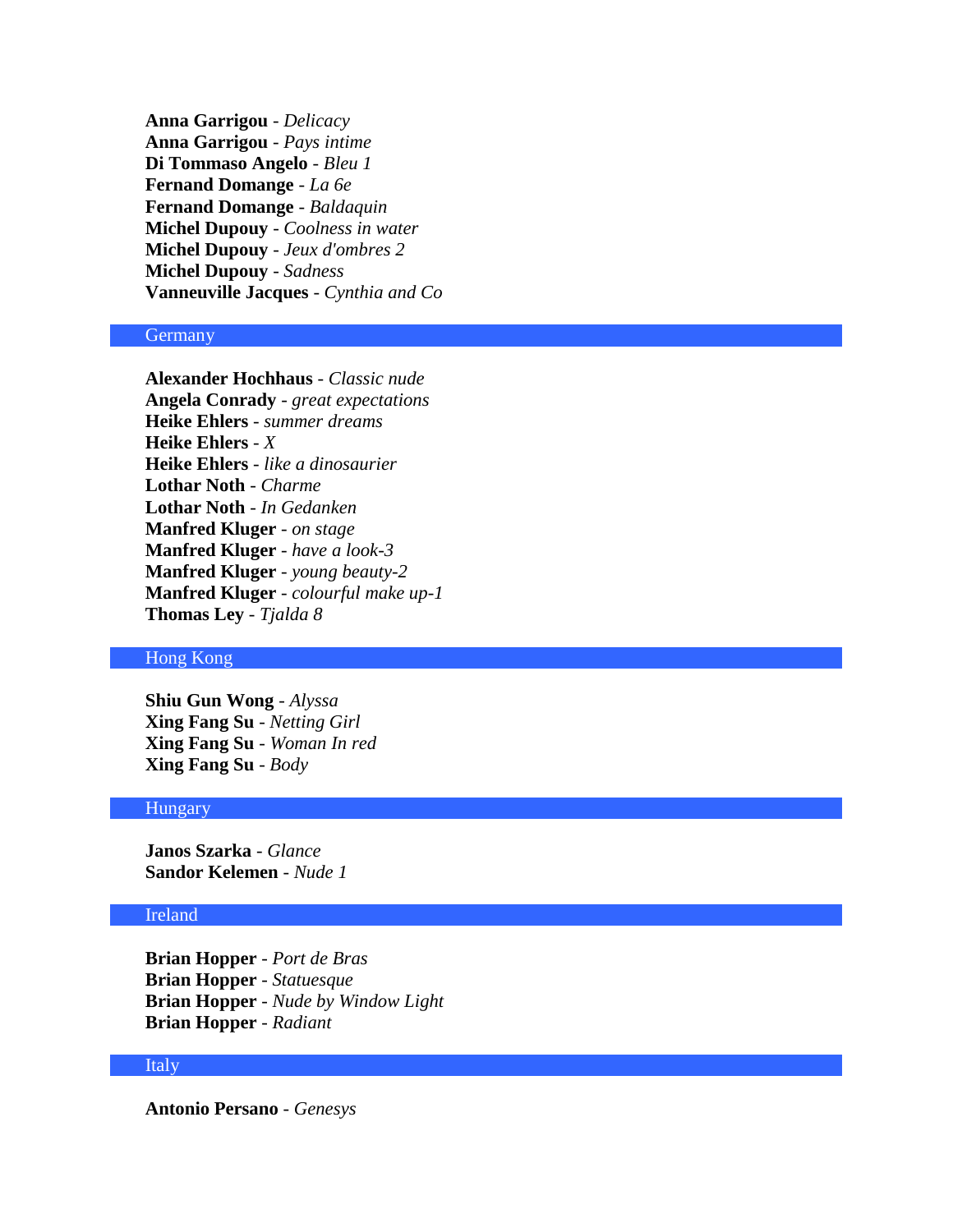**Antonio Semiglia** - *CHIARA N.5* **Fabrizio Costa** - *alexandra in my mind* **Fabrizio Costa** - *embracing natasha*

# Macao

**Io Kuong Leong** - *Perfect Body* **Io Kuong Leong** - *Sun Shine Body* **Sio Hong Fong** - *XiaoWu Sitting In The Dark*

#### Netherlands

**Corrie Venant** - *Caught in a wine glass* **Corrie Venant** - *Dancing in the warehouse* **Huib Limberg** - *Dunes* **Raul Neijhorst** - *Nicolle Butt* **Raul Neijhorst** - *hidden message*

# New Zealand

### **Peter Morris** - *Up*

#### Norway

**Atle Sveen** - *Fredau* **Atle Sveen** - *Fredau VII* **Atle Sveen** - *Fredau II* **Atle Sveen** - *Fredau IV* **Hakon Gronning** - *Ivory dreaming nude* **Hakon Gronning** - *Roxana curves* **Hakon Gronning** - *Roxana in split light* **Knut Ivar Skogland** - *Guro and her Curves* **Rolf Tore Kjaeran** - *Niloo smoking* **Rolf Tore Kjaeran** - *The sculpture* **Rolf Tore Kjaeran** - *Nude portrait* **Trond M. Skaret** - *Joe Direct* **Trond M. Skaret** - *Patrick Pose I* **Trond M. Skaret** - *Reclining Toyin* **Trond M. Skaret** - *Set table D1*

### Poland

**Adam Ksieniewicz** - *Lion* **Adam Ksieniewicz** - *palm lines*

### Romania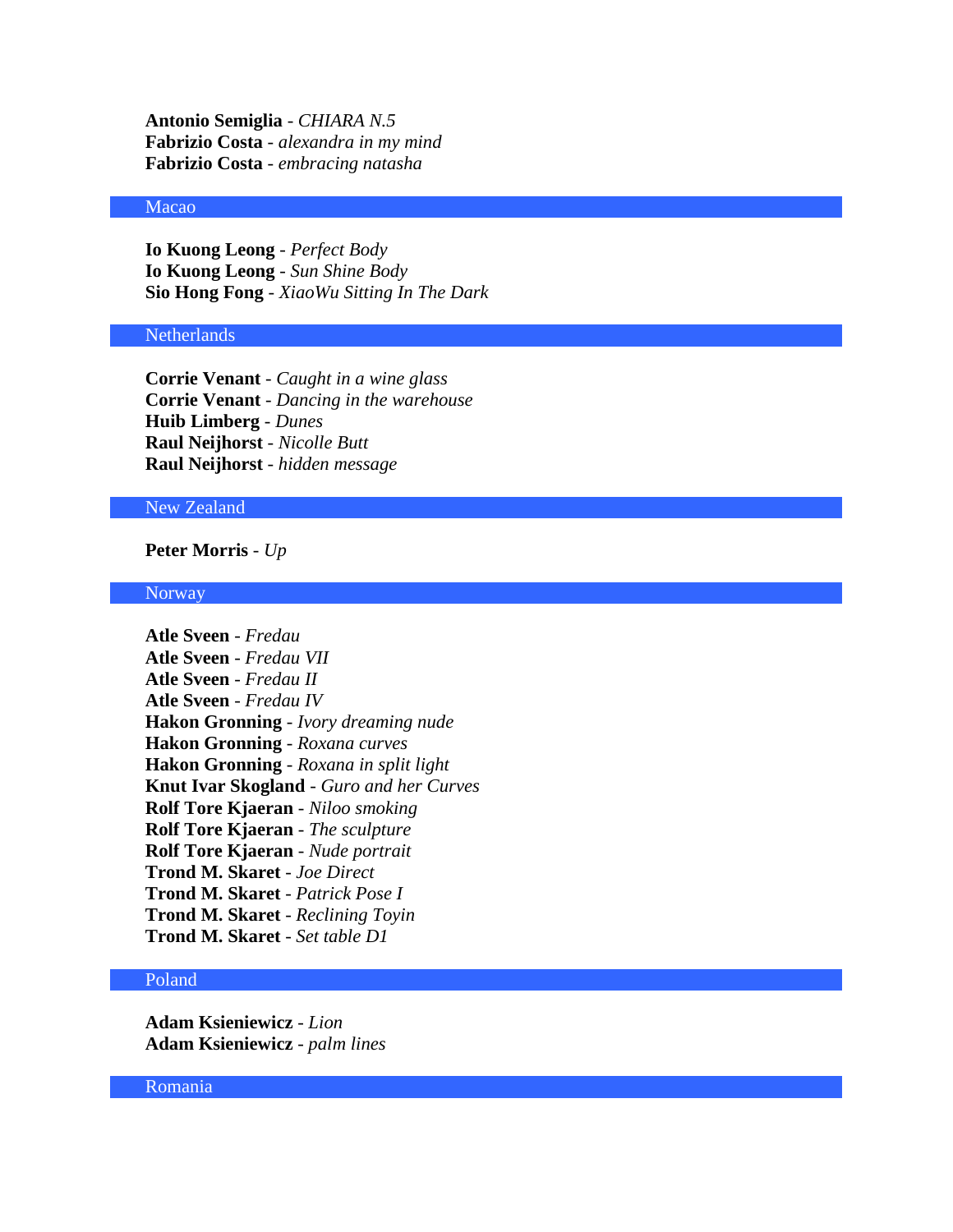**Bogdan-Mihail Negoita** - *8 oclock* **Bogdan-Mihail Negoita** - *Venus*

### Russia

**Dmitry Chastikov** - *Oval mirror* **Dmitry Chastikov** - *Dancing Queen* **Elvira Yun** - *Etude I* **Elvira Yun** - *Etude II* **Vladimir Proshin** - *Nude-3* **Vladimir Proshin** - *Nude-4* **Yuri Shalimov** - *Antagonism* **Yuri Shalimov** - *Lust* **Yuri Shalimov** - *Power* **Yuri Shalimov** - *Vertical*

#### **Scotland**

**Eion Johnston** - *Torso grain* **Eion Johnston** - *Male torso* **Eion Johnston** - *Recline* **Eion Johnston** - *Pensive sit* **Richard Bingham** - *Figure at the Window* **Richard Bingham** - *Raphaella 1093* **Terry Railley** - *Silent* **Terry Railley** - *Waiting*

#### Slovakia

**Ivan Mocko** - *Girl on sofa* **Ivan Mocko** - *Bridge* **Ivan Mocko** - *Scissors* **Ivan Mocko** - *Figure 8*

### Slovenia

**Barbara Greguric Silic** - *Embraced by metal* **Barbara Greguric Silic** - *On the train* **Igor Debevec** - *Fantasy* **Matej Peljhan** - *Key* **Matej Peljhan** - *About Perfection* **Matej Peljhan** - *The Thinker* **Matej Peljhan** - *News* **Stefi P. Borko** - *Castle fairy 4*

#### Spain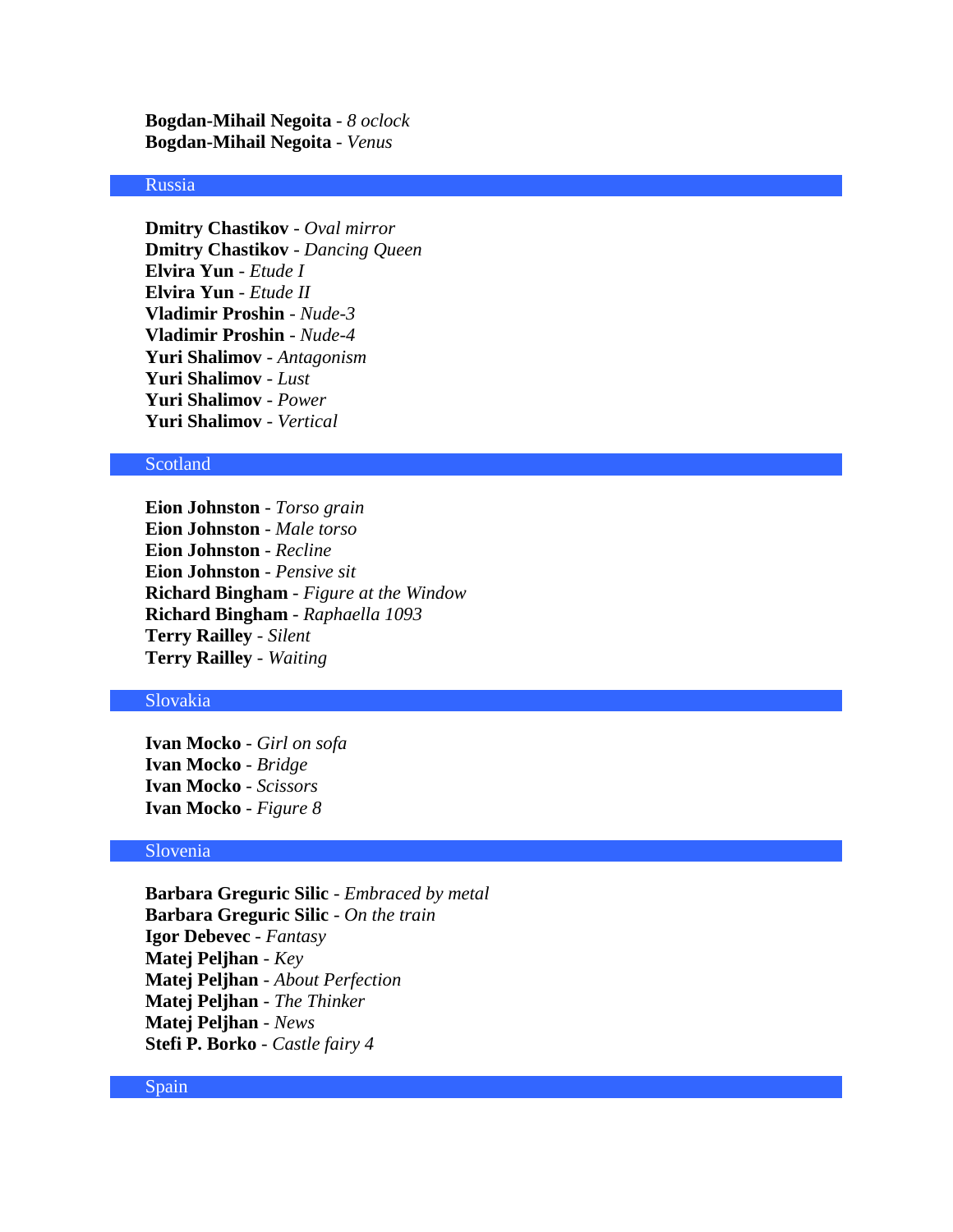**Miquel Estrada** - *Tato* **Pili Garcia Pitarch** - *Escultura* **Pili Garcia Pitarch** - *Klaudia*

# Sweden

**Jan-Thomas Stake** - *Alone No3*

#### United Kingdom

**Alan G Edwards** - *The box* **Alan G Edwards** - *Shadows* **Joan Blease** - *nude 11* **Joan Blease** - *on pointe* **Joan Blease** - *wistful* **Malcolm Jenkin** - *Posing on the Floor* **Malcolm Jenkin** - *Treescape 2* **Malcolm Jenkin** - *Upwatd Look* **Terry Homewood** - *Brutus the First* **Terry Homewood** - *Concentration* **Tony Mearman** - *In The Spotlight*

# USA

**Dave Whitson** - *Laura in Thought* **Dave Whitson** - *In Reverie* **Larry Tho Dao** - *Relaxing* **Larry Tho Dao** - *A Moment of Me*

#### Wales

**Ian Ledgard** - *Ginger nude*

2nd International Salon of Photography **"MONTENEGRO 2014"**

#### **Awards** Theme **C) Portrait**

**FIAP Gold medal - Edmondo Senatore**, Italy, Maria **PSA Gold medal - Elek Papp**, Hungary, Joviality **DPW Gold medal - Miquel Estrada**, Spain, Rabia **DPA Gold medal - Abdulrahman Alterkait**, Kuwait, Blue water trouble **SALON Gold medal - Trond M. Skaret**, Norway, Toyin and Shadow II **FIAP Silver medal - Mukesh Srivastava**, India, In Thoughts-2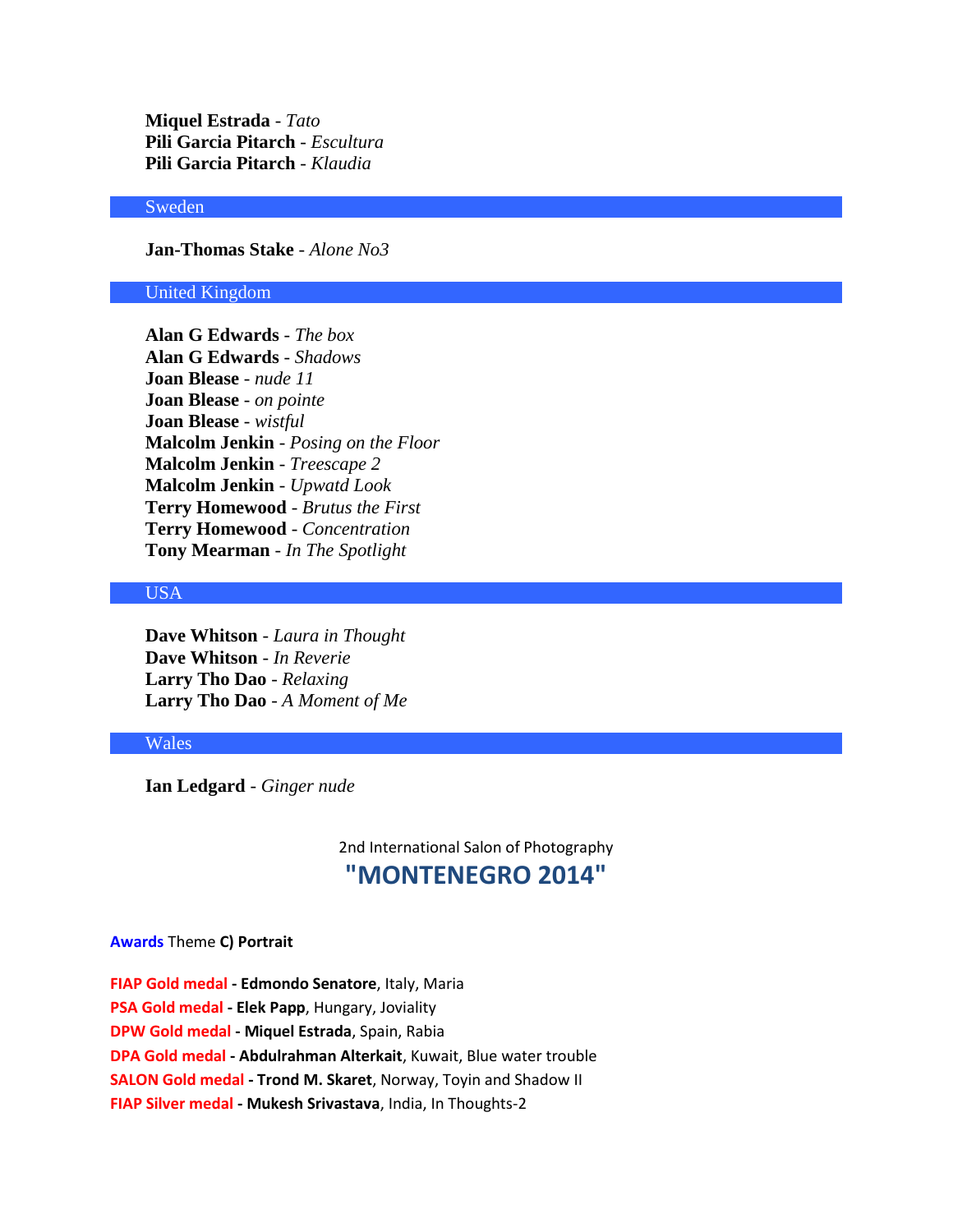**DPW Silver medal - John Lomas**, Australia, Tama **DPA Silver medal - Brian Hopper**, Ireland, Fredau in Red 1 **SALON Silver medal - Jordi Egea torrent**, Spain, xarrier **FIAP Bronze medal - Tony Mearman**, United Kingdom, Dark Stranger **DPW Bronze medal - Mohammed Yousef**, Kuwait, I see Hope **DPA Bronze medal - Barbara Greguric Silic**, Slovenia, Wind in her hair **SALON Bronze medal - Abdullah Dhiaa Aldeen**, Iraq, child locing **FIAP HM - Ahmed Alibrahim**, Saudi Arabia, Harvest years **FIAP HM - Daniel Lybaert**, Netherlands, Mono Contpiep **FIAP HM - Hamed Imani Lasaki**, Sweden, Portrait **FIAP HM - Ivan Mocko**, Slovakia, Michaela **FIAP HM - James Lu**, Australia, The girl-5 **FIAP HM - Yousef Almuhanna**, Kuwait, smile **PSA HM - Abdulwahab Alasbhi**, Kuwait, Red cloth **PSA HM - Ferah Budak**, Turkey, Smıle **PSA HM - Joseph Tam**, Australia, Emphatic **DPW HM - Alois Bernkopf, Dr.**, Austria, Alter Karpate **DPW HM - Hasan Alsharih**, Saudi Arabia, Smile homeless **DPW HM - Raul Villalba**, Argentina, Wolfman **DPA HM - David Poey-Cher Tay**, Singapore, Ageing **DPA HM - Jassim Ali Al-Mulla**, Saudi Arabia, Indian Man **DPA HM - Zoran Makarovic**, Croatia, Old forester **SALON HM - Huib Limberg**, Netherlands, Aviv **SALON HM - Krisztina Laki**, Hungary, Childhood **SALON HM - Villa Riccardo**, Italy, Apples seller

> 2nd International Salon of Photography **"MONTENEGRO 2014"**

#### **Accepted** Theme **C) Portrait**

#### Argentina

**Carlos Rozensztroch** - *Campesina de Mitla* **Hector Rabinovich** - *me pica el ojo* **Hector Rabinovich** - *indigente desconfiado* **Raul Villalba** - *The maiden* **Raul Villalba** - *The wish* **Raul Villalba** - *Wolfman* **Susana Galindez** - *Guardian de Petra*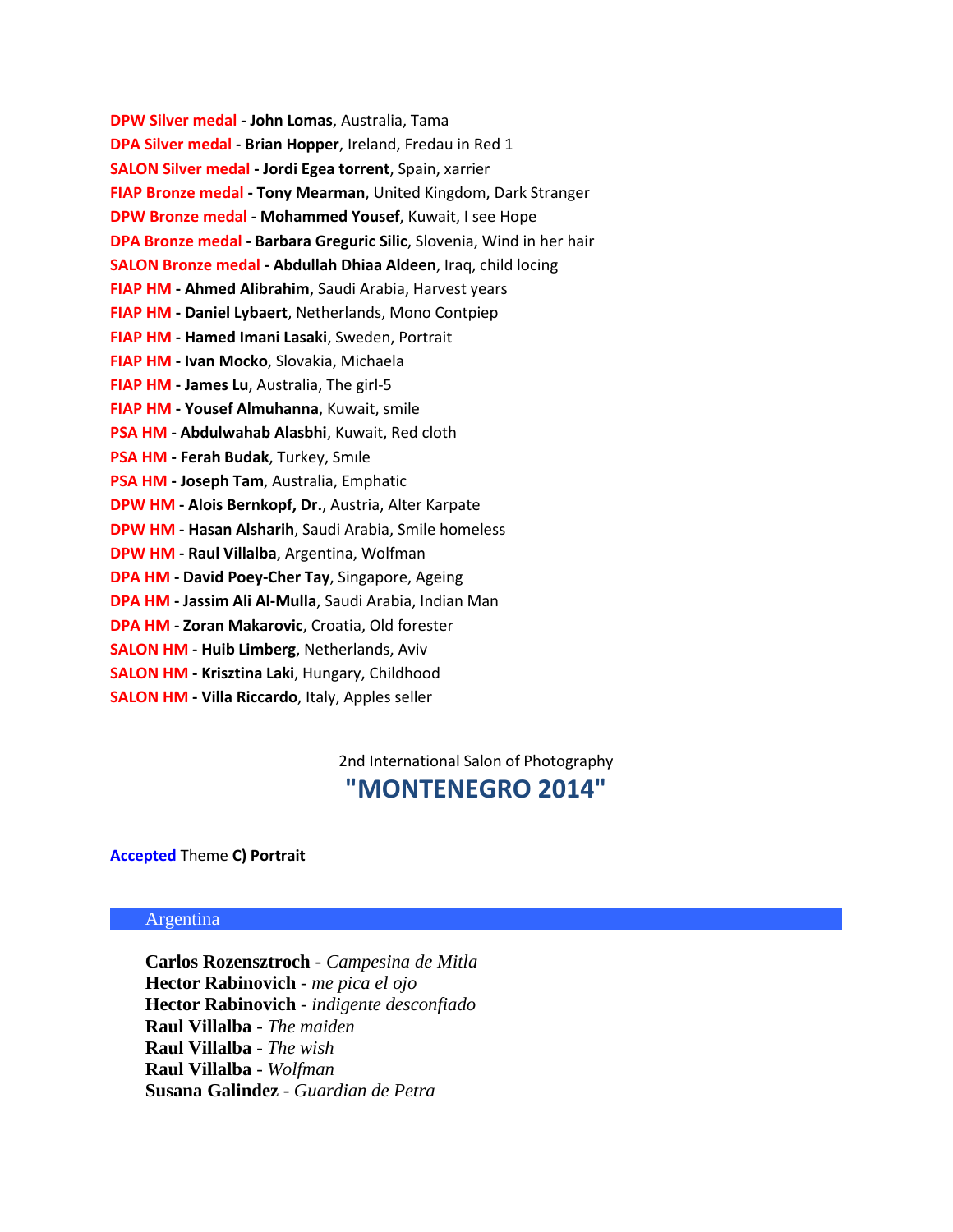### Australia

**Charles Chow** - *young girl* **Gary Wallis** - *FATIMA* **James Lu** - *The girl-5* **James Lu** - *Aborlginal girl-2* **Jane Clancy** - *Gentle Eyes* **John Lomas** - *Carmen* **John Lomas** - *Jessica* **John Lomas** - *Tama* **John Lomas** - *Eva* **Joseph Tam** - *Emphatic* **Margaret Zommers** - *Mr Yang Quanyi* **Mark Charteris** - *Davids Daugher*

### Austria

**Alois Bernkopf, Dr.** - *Alter Karpate* **Alois Bernkopf, Dr.** - *Antonia\_1* **Alois Bernkopf, Dr.** - *Full beard* **Alois Bernkopf, Dr.** - *Julia\_7* **Andreas Kuen** - *Franz*

#### Bahrain

**Jalal Al.Garbi** - *soul* **Jalal Al.Garbi** - *PEACE* **Jalal Al.Garbi** - *dream*

#### Belgium

**Claude Simon** - *Black Wibet* **Legrand Jean Luc** - *Regard de Chassart* **Louis Van Calsteren** - *Cham*

# Canada

**Francis King** - *An Old Nepalese Lady* **K C Tam** - *Bubble girl*

# China

**Fa Wei Yang** - *Expectation* **Fa Wei Yang** - *Thinking* **Li Qun Jiang** - *Wondering* **Man Li Zhang** - *Grandpa*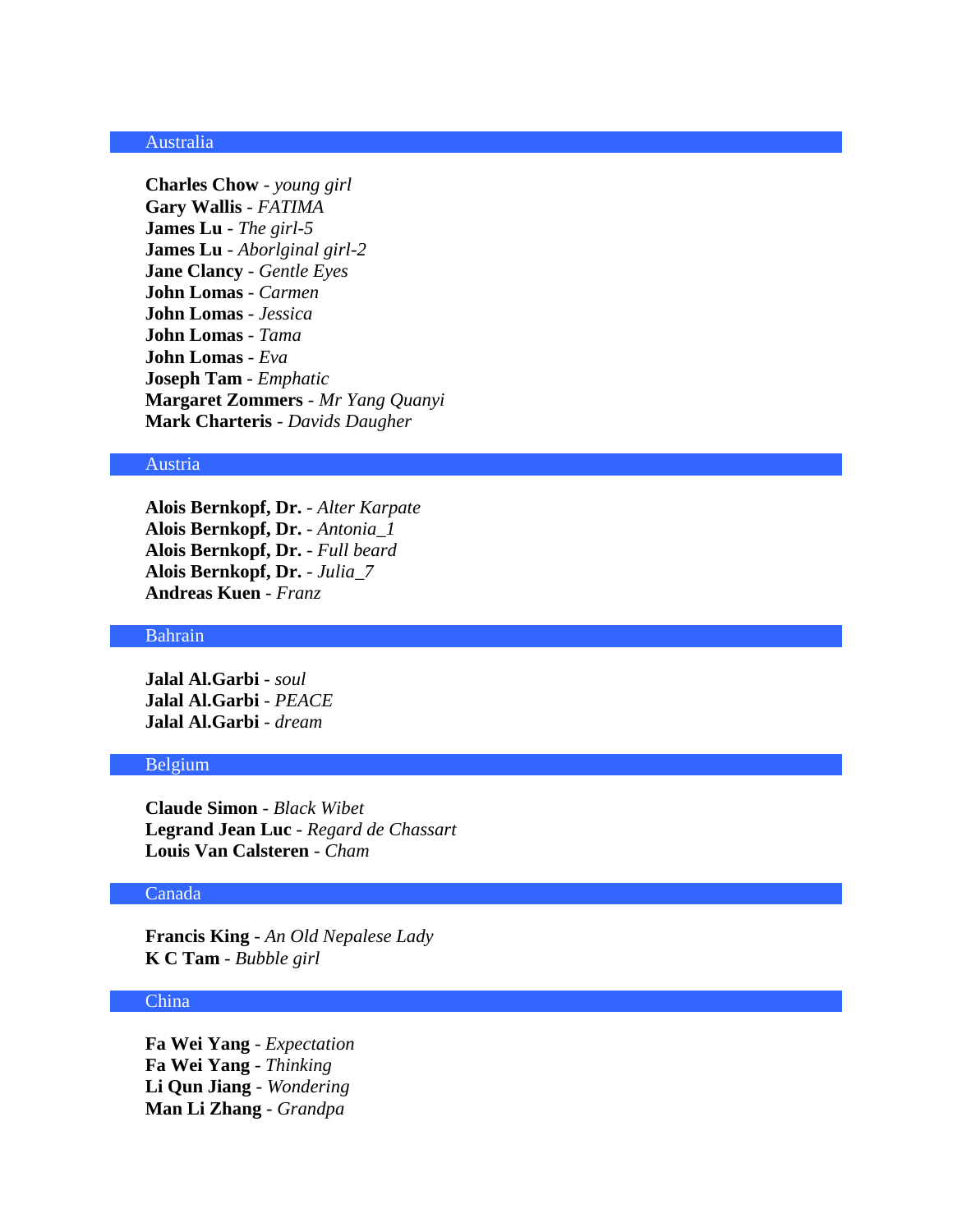**Man Li Zhang** - *Mother* **Man Li Zhang** - *Sereneness* **Man Li Zhang** - *The Eye* **Ming Huang** - *Face* **Ming Huang** - *The Girl* **Xi Ping Chen** - *Girl* **Yi Wan** - *Hatred* **Yi Wan** - *Hometown* **Zhang Hui Sun** - *Old Men* **Zhiguo Song** - *History of time*

#### **Croatia**

**Miljenko Marotti** - *Young budist* **Miljenko Marotti** - *The old man* **Zoran Makarovic** - *Old forester* **Zoran Makarovic** - *Threat*

### Cyprus

**Mustafa Muezzinoglu** - *Ayintap*

# Czech Republic

**Alja Minibaeva** - *be mine* **Angelo Purgert** - *Lure*

#### Denmark

**Preben Kobberoe** - *Camilla 086* **Preben Kobberoe** - *Marie 147*

### Finland

**Kauko Keranen** - *Mari 111* **Martti Matilainen** - *Artifex* **Martti Matilainen** - *Sleepless* **Martti Matilainen** - *The memories hurt*

# France

**Anna Garrigou** - *Grey cluod* **Anna Garrigou** - *An angel NB* **Anna Garrigou** - *Emma toujours* **Fernand Domange** - *Gabriel* **Vanneuville Jacques** - *Cynthia 6494*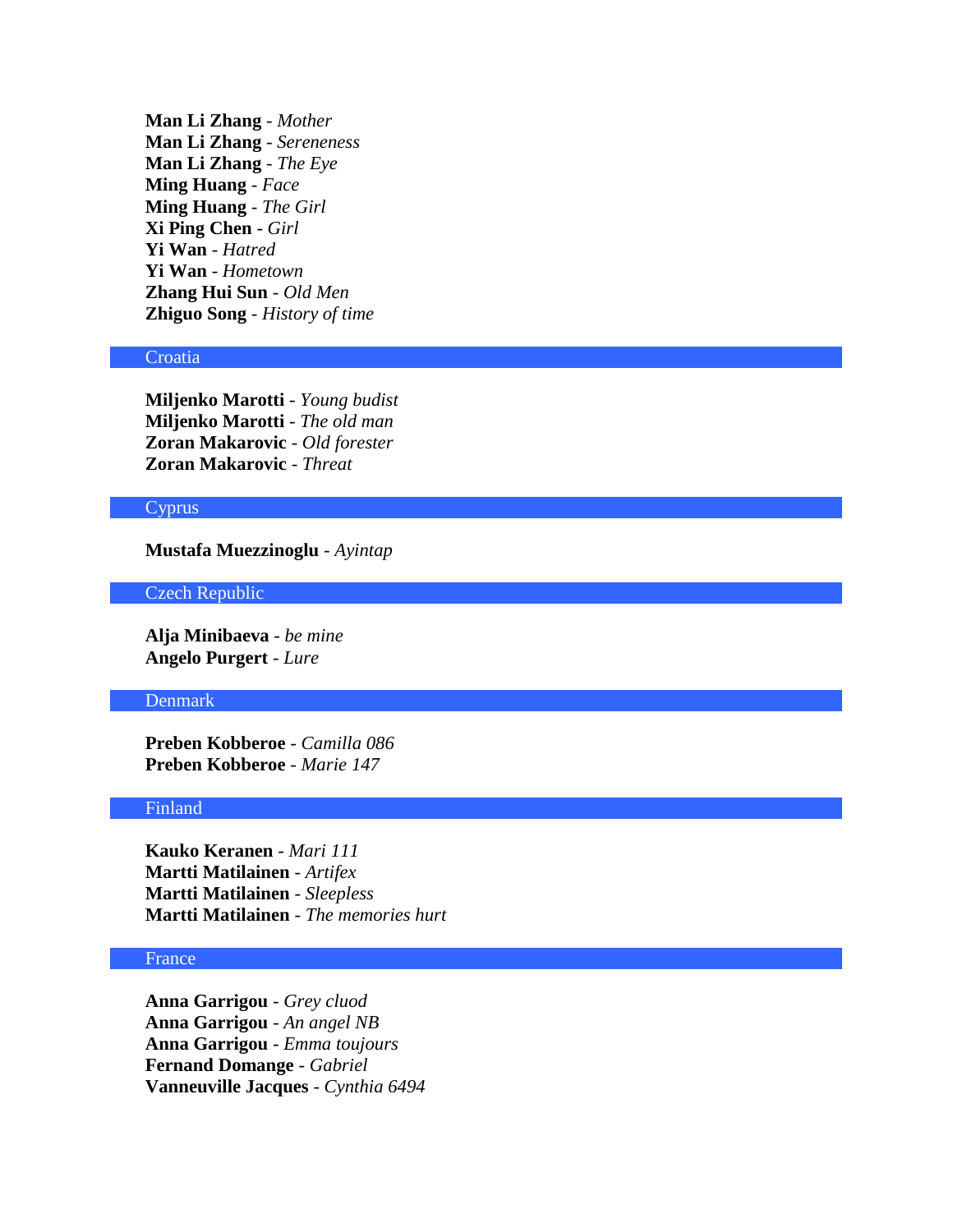### **Germany**

**Heike Ehlers** - *rainy day* **Heike Ehlers** - *irina* **Joachim Schmitt** - *Pretre 2013* **Manfred Kluger** - *dreamy-3* **Manfred Kluger** - *haute couture-1* **Marianne Hoffmann** - *Smoker* **Marianne Hoffmann** - *Painter Man* **Renate Jebe** - *Gesiebte Sicht* **Thomas Ley** - *Woman 3*

### **Greece**

**Costas Symiakakis** - *the grandma nb1* **Costas Symiakakis** - *who is it*

### Hong Kong

**Chau Kei Checky Lam** - *Noble Alice* **Chau Kei Checky Lam** - *Helpless 2* **Chau Kei Checky Lam** - *Prayer Girl* **Chau Kei Checky Lam** - *Square Lady*

#### **Hungary**

**Elek Papp** - *Aseem* **Elek Papp** - *Adil* **Elek Papp** - *Doubtful look* **Elek Papp** - *Joviality* **Krisztina Laki** - *Childhood* **Sandor Kelemen** - *Stockman*

### India

**Amartya Mukherjee** - *BAUL AT SANTINIKETAN* **Dwaipayan Basu** - *Inquisitive* **Dwaipayan Basu** - *Shepard and sister* **Gouri Sarkar** - *Three sisters* **Mukesh Srivastava** - *In Thoughts-2* **Mukesh Srivastava** - *The Angry Man* **Ritankar Das** - *Little Saint* **Soumya Basu** - *Smile Please* **Sunita Aich** - *Colors of India* **Sunita Aich** - *In an empty room* **Sunita Aich** - *With my friends*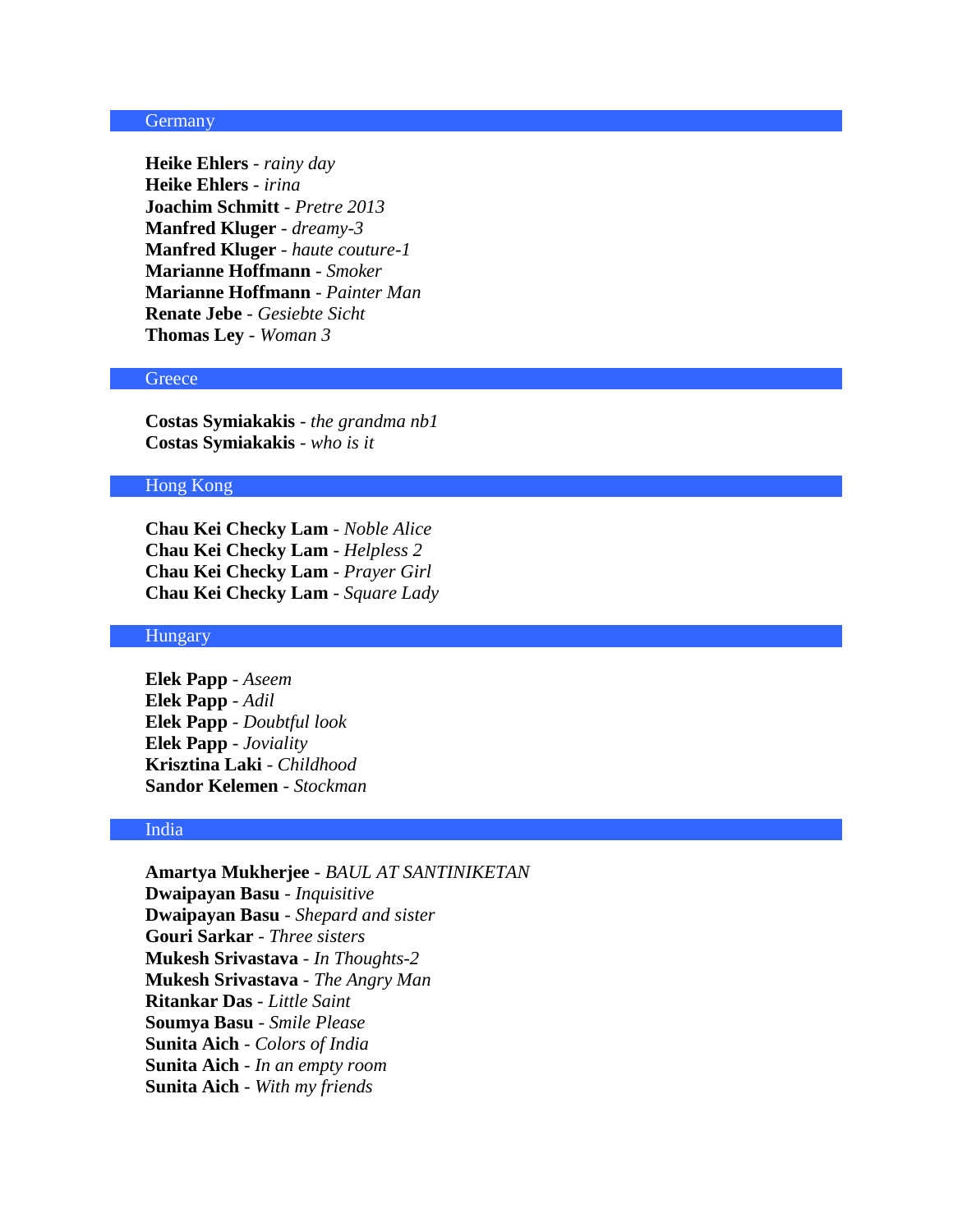#### Indonesia

### **Willy Lesmana** - *Man from Asmat*

### Iraq

**Abdullah Dhiaa Aldeen** - *child iraqi* **Abdullah Dhiaa Aldeen** - *child locing* **Abdullah Dhiaa Aldeen** - *happi child* **Abdullah Dhiaa Aldeen** - *sad child*

#### Ireland

**Brian Hopper** - *Longing* **Brian Hopper** - *Memories of The Past* **Brian Hopper** - *Fredau in Red 1*

#### Israel

**Leonid Goldin** - *Freedom* **Leonid Goldin** - *Where your birdie* **Leonid Goldin** - *Our Brother*

# Italy

**Angiolo Manetti** - *The mask* **Antonio Semiglia** - *DANA* **Edmondo Senatore** - *Maria* **Edmondo Senatore** - *John* **Edmondo Senatore** - *Homeless* **Edmondo Senatore** - *Antonio* **Francesca Salice** - *INDIAN GIRL* **Francesca Salice** - *THE RED TURBANT* **Maria Concetta Restivo** - *Homeless* **Maria Concetta Restivo** - *The priest n. 2* **Masssimo Daddi** - *MALAYSIAN PEOPLE 4* **Tieghi Maurizio** - *josè* **Villa Riccardo** - *Apples seller* **Villa Riccardo** - *Indian girl 3* **Villa Riccardo** - *Old Biker* **Villa Riccardo** - *Uzbekistan man 2*

### Kuwait

**Abdulaziz Alasousi** - *india 45* **Abdulrahman Alterkait** - *Blue water trouble* **Abdulrahman Alterkait** - *The Blue*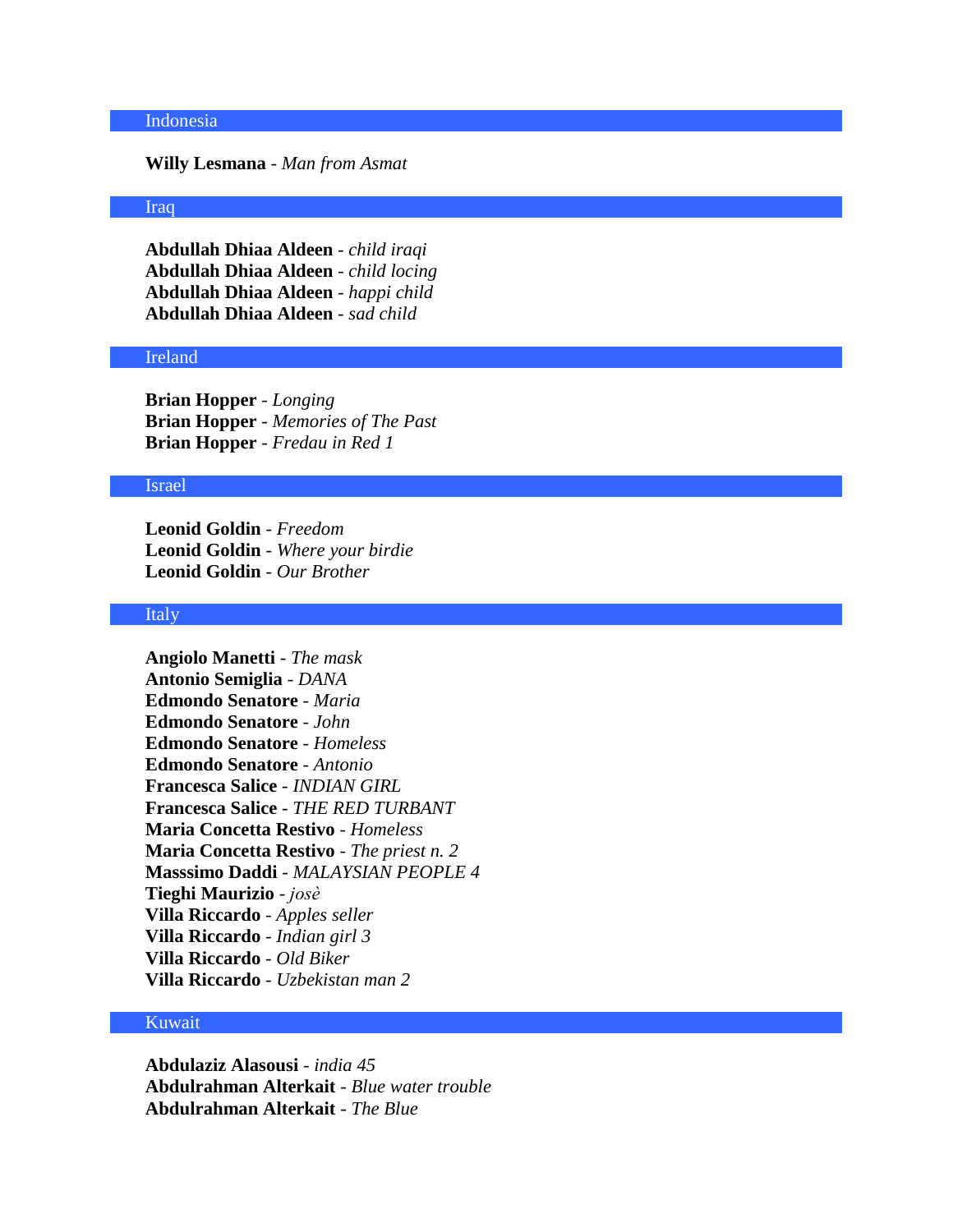**Abdulwahab Alasbhi** - *sufferingsuffering* **Abdulwahab Alasbhi** - *Red cloth* **Ahmad Ben Thani** - *babaji* **Ahmad Ben Thani** - *alone* **Ayman Rashed** - *massai man* **Ayman Rashed** - *massai* **Faisal Al-Bisher** - *the king* **Hawra Bahzad** - *the look* **Hawra Bahzad** - *pretty face* **Hawra Bahzad** - *me and my sister* **Mohammed Yousef** - *African Beauty* **Mohammed Yousef** - *Guarding my Sister* **Mohammed Yousef** - *I see Hope* **Saleh Alshammeri** - *Patent cross* **Saleh Alshammeri** - *Awakening Dreams* **Saleh Alshammeri** - *Home window* **Saleh Alshammeri** - *Wrinkles time* **Yousef Almuhanna** - *smile* **Yousef Almuhanna** - *waiting* **Yousef Almuhanna** - *boxer* **Yousef Almuhanna** - *eyes*

# Macao

**Kai Lon Tang** - *Pilot* **Kai Lon Tang** - *Cow Girl* **Sio Hong Fong** - *Mother and Child*

#### Malaysia

**Boon Kah Tan** - *Eye* **Boon Kah Tan** - *Aged 2*

### **Netherlands**

**Daniel Lybaert** - *Mono Contpiep* **Huib Limberg** - *Aviv* **John Seegers** - *Caribean girl* **John Seegers** - *Smoker (2)* **Raul Neijhorst** - *Jilly* **Rob Boehle** - *not feeling blue today* **Tineke Jongewaard** - *Jan with hat* **Tineke Jongewaard** - *Sanam with curtain*

# New Zealand

**Allen Hogan** - *Femme Fatale*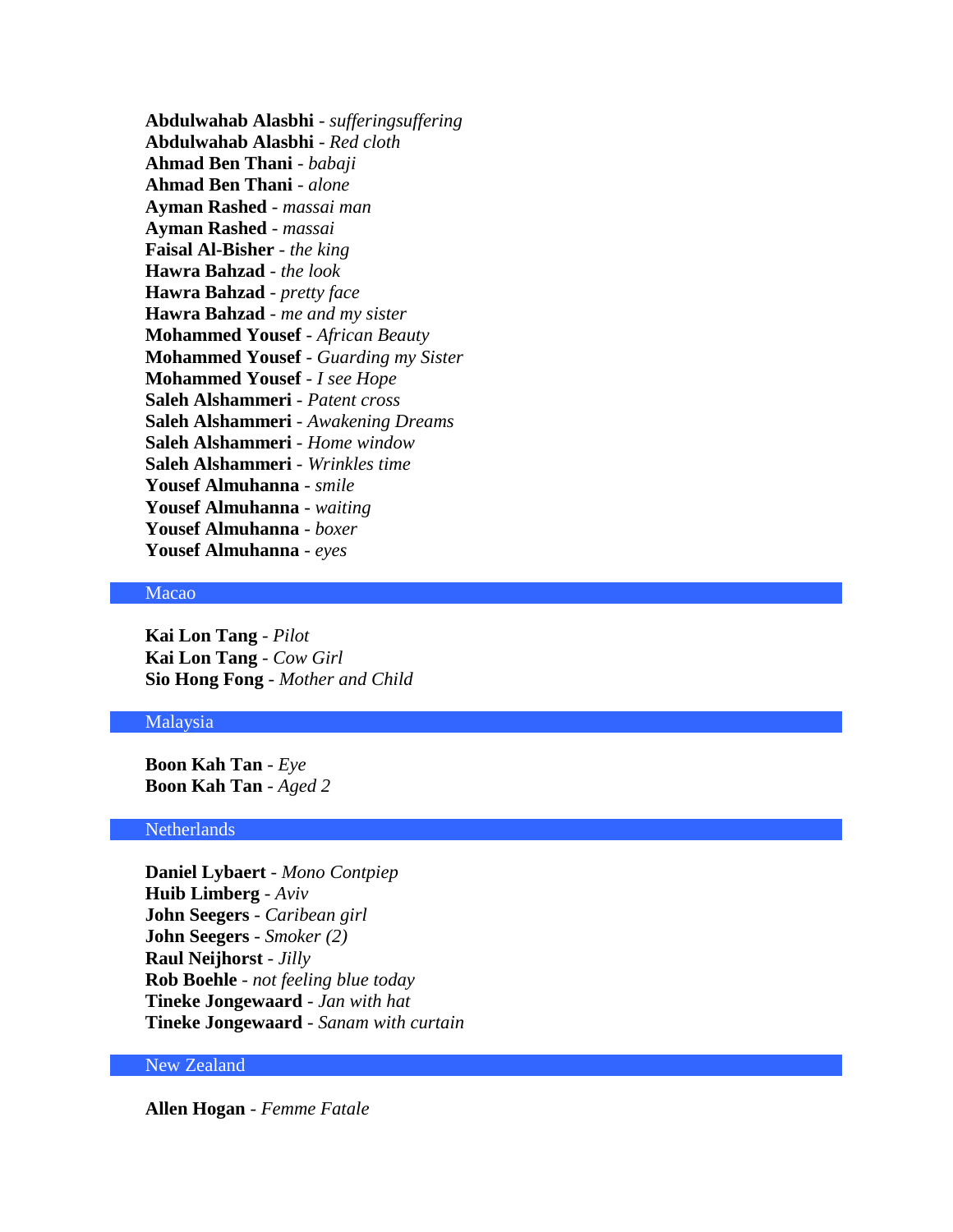**Allen Hogan** - *Penny for your thoughts* **Allen Hogan** - *Ni Vanuatu Man*

### Norway

**Hakon Gronning** - *Fredau dreaming* **Hakon Gronning** - *Julia dreamboat queen* **Olaf Aune** - *Viking lady 2* **Rolf Tore Kjaeran** - *Guro the raw one* **Rolf Tore Kjaeran** - *The viking man* **Rolf Tore Kjaeran** - *Sad Vicenta* **Trond M. Skaret** - *Dorka Framed II* **Trond M. Skaret** - *Joe X* **Trond M. Skaret** - *Toyin and Shadow II*

#### Oman

**Habib AlZadjali** - *Omani Man 2* **Habib AlZadjali** - *Omani Man 5* **Hamed AlGhanboosi** - *Rakan* **Majid Alamri** - *Indonesian baby* **Safiya Al Balushi** - *pretty*

#### Poland

**Adam Ksieniewicz** - *Bored* **Adam Ksieniewicz** - *Henio*

### Romania

**Bogdan-Mihail Negoita** - *Scorpion* **Bogdan-Mihail Negoita** - *The girl with blue eyes* **Lajos Nagy** - *Go away* **Lajos Nagy** - *Portrait of turkish man* **Vajaianu Alexandre** - *CONTRAST*

# Russia

**Aleksey Zakharov** - *The child of war* **Aleksey Zakharov** - *spring* **Vitaliy Podgurchenko** - *Nastya*

### Saudi Arabia

**Abdullah Almansour** - *Fall Girl* **Ahmed Alibrahim** - *Harvest years* **Ahmed Alibrahim** - *Innocent eyes*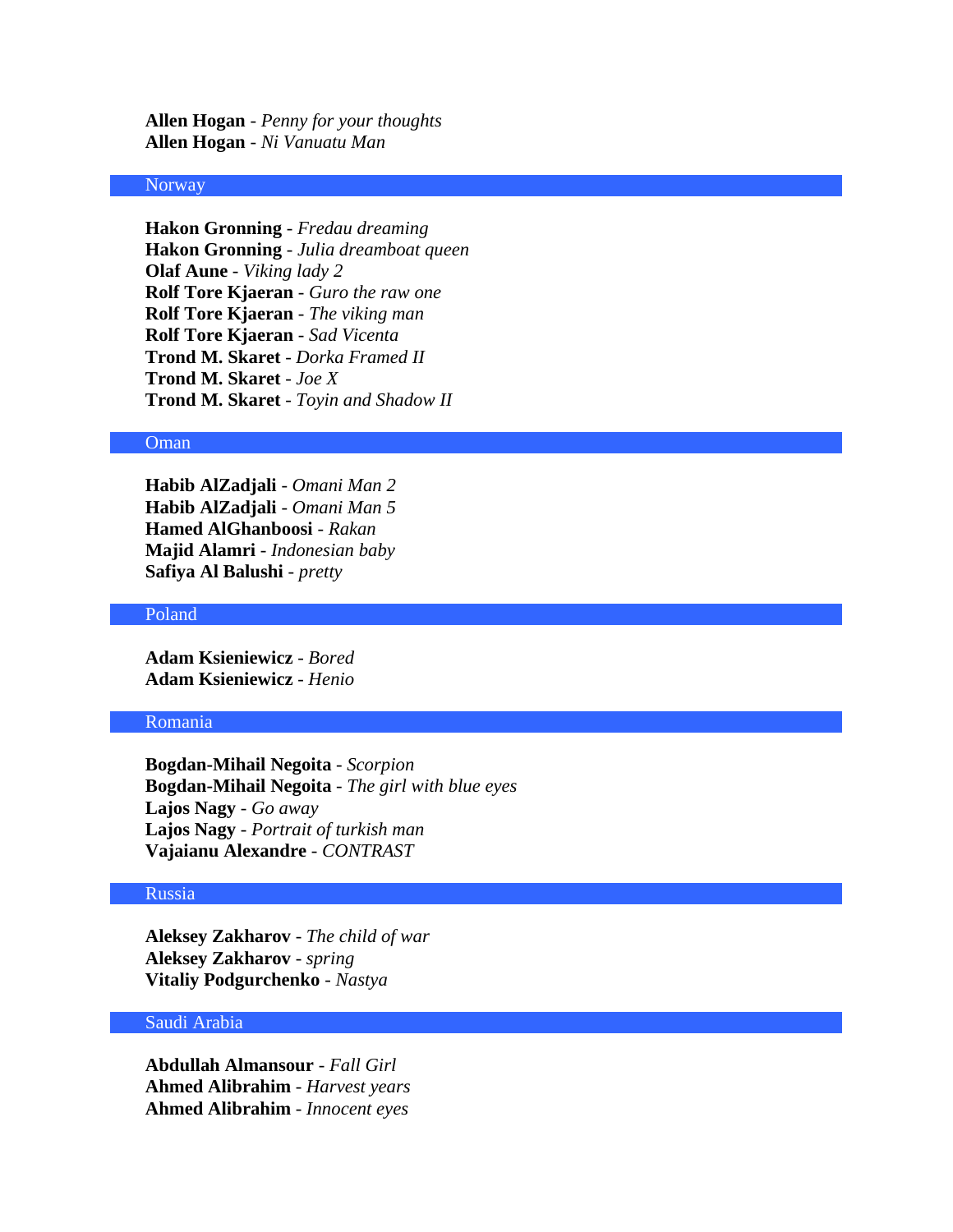**Ahmed Alibrahim** - *Sadness BW* **Ahmed Alibrahim** - *Stare BW* **Basem Al-Qasim** - *Pushkarian* **Basem Al-Qasim** - *Ra3y* **Fatimah Al Marhoun** - *mysterious man* **Fatimah Al Marhoun** - *beauty* **Fatimah Al Marhoun** - *magdoleen eyes* **Fatimah Al Marhoun** - *Green eyes* **Hasan Alsharih** - *Silence the autumn* **Hasan Alsharih** - *Skyward* **Hasan Alsharih** - *Smile homeless* **Jassim Ali Al-Mulla** - *Indian Man* **Jassim Ali Al-Mulla** - *Can I Help you* **Jassim Ali Al-Mulla** - *commar* **Jassim Ali Al-Mulla** - *Ali* **Mohammed Alnaser** - *Tannu* **Mohammed Alnaser** - *Fatherhood* **Mohammed Alnaser** - *Face Story* **Sajedah AlAsfoor** - *Man from Pushkar2* **Sajedah AlAsfoor** - *Sad boy in school2* **Sajedah AlAsfoor** - *Little girl*

# Scotland

**Eion Johnston** - *Grit* **Eion Johnston** - *Look down* **Richard Bingham** - *Thoughtful* **Richard Bingham** - *Wistful*

#### Singapore

**David Poey-Cher Tay** - *Golden man* **David Poey-Cher Tay** - *Ageing* **David Poey-Cher Tay** - *Craftsman* **Zee Kek Heng** - *Alert* **Zee Kek Heng** - *Mysterious beauty*

### Slovakia

**Ivan Mocko** - *Black magic woman 1* **Ivan Mocko** - *Black magic woman 2* **Ivan Mocko** - *Michaela* **Ivan Mocko** - *Maria*

### Slovenia

**Barbara Greguric Silic** - *Wind in her hair*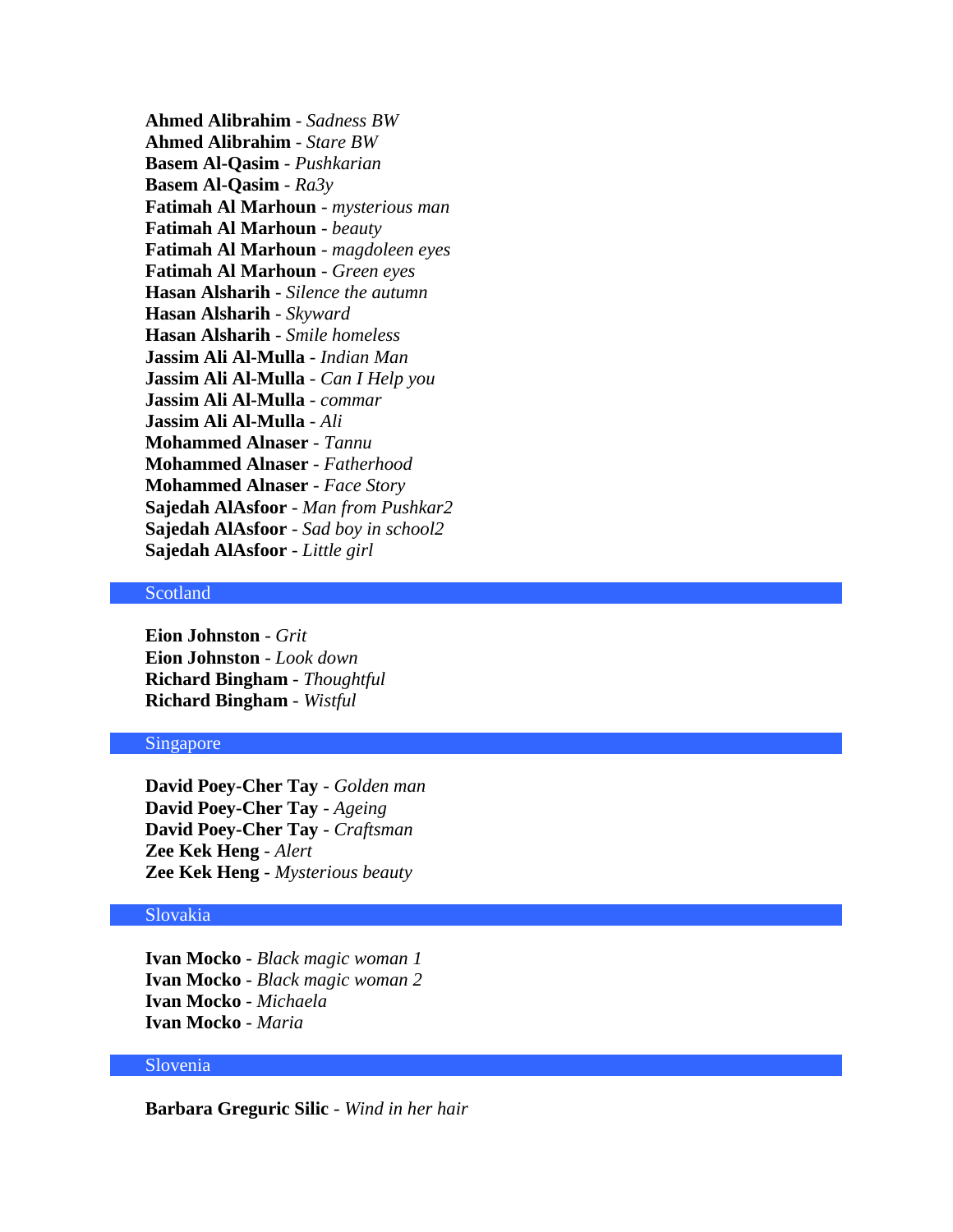**Barbara Greguric Silic** - *Wind in her hair II* **Barbara Greguric Silic** - *Daydreaming* **Barbara Greguric Silic** - *Zala* **Igor Debevec** - *Old woman II* **Marko Mulej** - *curious* **Matej Peljhan** - *In the Rain* **Matej Peljhan** - *Old Man* **Stefi P. Borko** - *Rafaello 1* **Stefi P. Borko** - *Sufferer*

#### Spain

**Jordi Egea torrent** - *old boxer* **Jordi Egea torrent** - *xarrier* **Jordi Egea torrent** - *avi kurd* **Jordi Egea torrent** - *aiguader marraqueix* **Margaret Watson** - *A Smiling Face B&W* **Margaret Watson** - *Girl on Steps* **Margaret Watson** - *Bejewelled Beauty* **Miquel Estrada** - *Bearded man* **Miquel Estrada** - *Rabia* **Miquel Estrada** - *Relaxtacion* **Miquel Estrada** - *the señota* **Pili Garcia Pitarch** - *Kaur* **Pili Garcia Pitarch** - *Shari*

### Sri Lanka

**Prasada Goonaratne** - *Old Man*

### Sweden

**Hamed Imani Lasaki** - *Portrait*

#### Taiwan

**Lung-Tsai Wang** - *An Old Man* **Lung-Tsai Wang** - *Think*

#### **Turkey**

**Burak Senbak** - *SORRY* **Fatma Gul** - *stairs* **Fatma Gul** - *Trail of smoke* **Ferah Budak** - *Smıle* **Feyzullah Tunc** - *pala* **Feyzullah Tunc** - *sapka*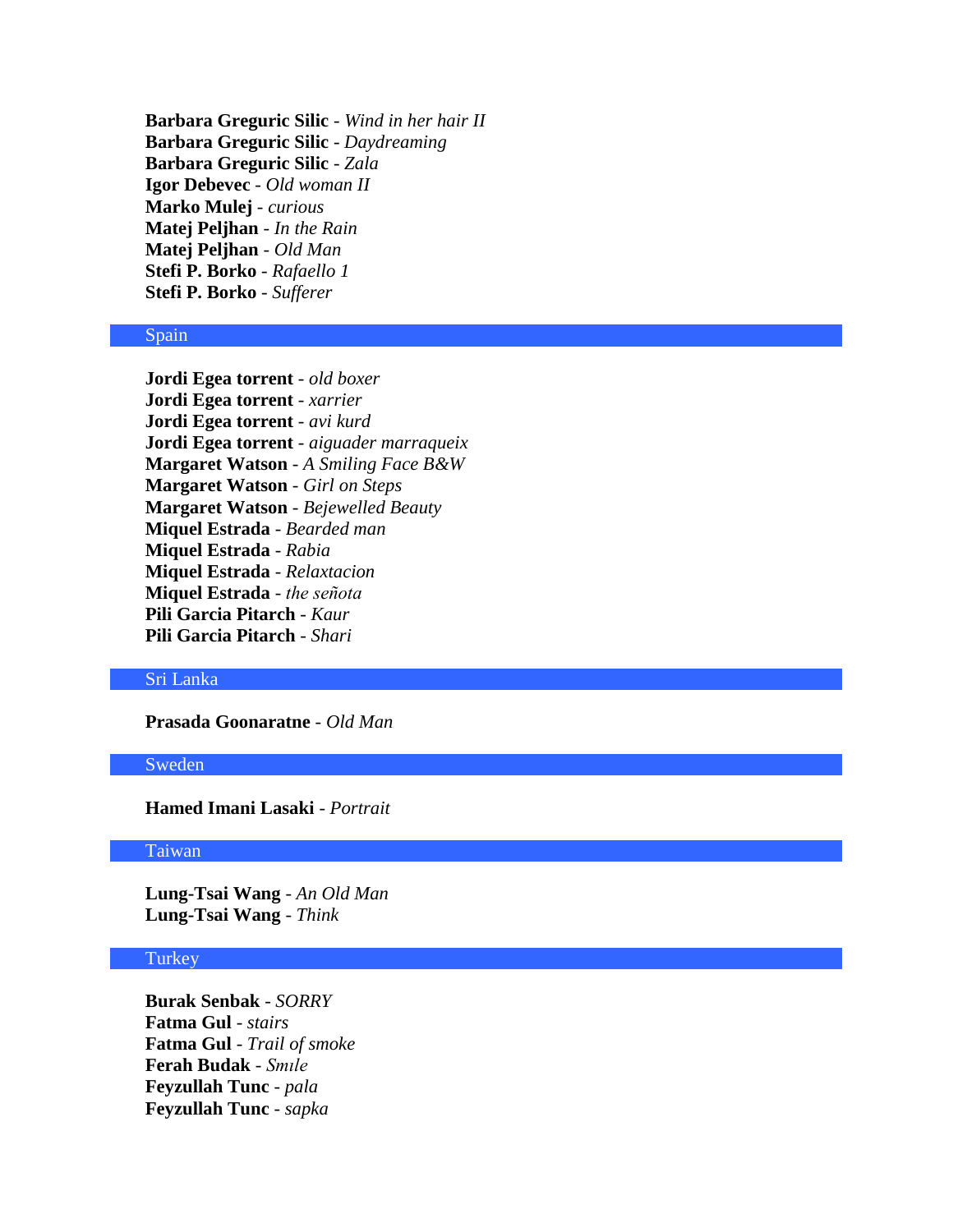**Feyzullah Tunc** - *shepper seyit* **Feyzullah Tunc** - *torakci* **Gunel Guldagı** - *Alone* **Gunel Guldagı** - *Smile2* **Mehmet Turgut Kirkgoz** - *Cute girl* **Mehmet Turgut Kirkgoz** - *Sadhu 2* **Mustafa Gok** - *Cemile* **Ustun Ozen** - *Old Woman*

### Ukraine

**Oleg Kutskiy** - *Mother Superior* **Oleg Kutskiy** - *Rustic philosopher*

United Arab Emirates

**Moza Al Falasi** - *Jishana*

# United Kingdom

**Andy Gutteridge** - *Hypnotic* **Andy Gutteridge** - *Red Eye* **Barbara Jenkin** - *Indira* **Malcolm Jenkin** - *The Portrait* **Tony Mearman** - *Black Eyed Jack* **Tony Mearman** - *Dark Stranger* **Tony Mearman** - *Brick Lane Guy* **Tony Mearman** - *The Photographer* **Vincent Scothern** - *Monty* **Vincent Scothern** - *The Evacuee*

# USA

**Ira Nemeroff** - *Sturbridge Farmer* **Larry Cowles** - *Diamond Fur and High Fashion* **Larry Cowles** - *Latrice Beauty* **Susan Cowles** - *Ashley In White Looking Up* **Susan Cowles** - *Diamond In White Touching Hat* **Susan Cowles** - *Britney Touching Red Hat*

# Vietnam

**Dinh Chieu Hoang** - *Old age* **Ngo Dung** - *The old man* **Phong Tran** - *Old man* **Phong Tran** - *Lonely day* **Quang Toan Nguyen** - *A Lachi Girl*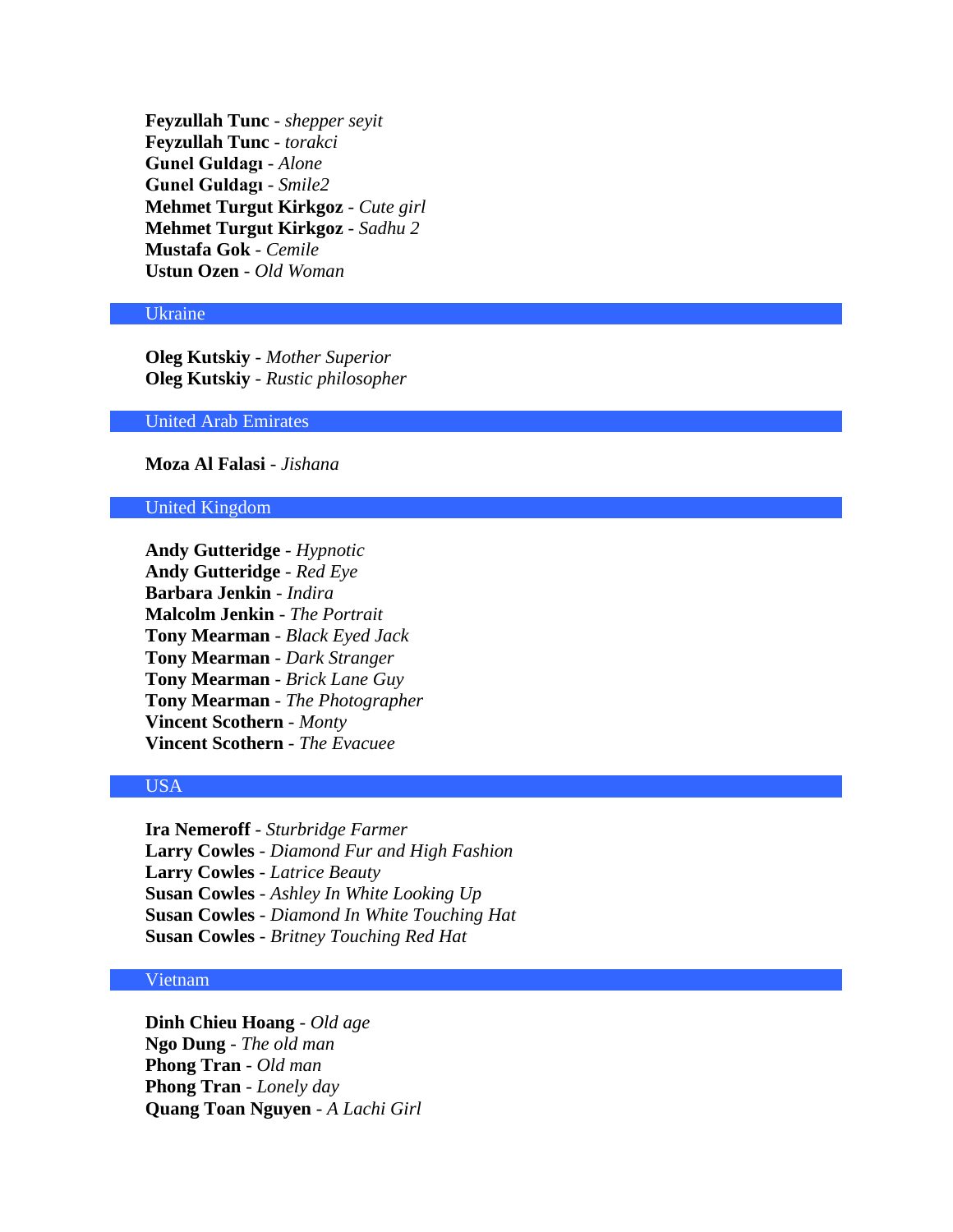# 2nd International Salon of Photography **"MONTENEGRO 2014"**

**Awards** Theme **D) Life**

**FIAP Gold medal - Herbillon Christian**, Belgium, Le sari rouge 2 **PSA Gold medal - Wenche Aune**, Norway, Schoolgirls **DPW Gold medal - Ahmed Alibrahim**, Saudi Arabia, Love **DPA Gold medal - Di Tommaso Angelo**, France, Life is joy 1 **SALON Gold medal - Stefi P. Borko**, Slovenia, Neverending friendship **FIAP Silver medal - Roberto Cella**, Italy, Working in the rice fields **DPW Silver medal - Oleg Kutskiy**, Ukraine, Victory Day **DPA Silver medal - Abdulrahman Alterkait**, Kuwait, Family in ruins **SALON Silver medal - Leonid Goldin**, Israel, Early Morning **FIAP Bronze medal - Fernand Domange**, France, Le syndicat **DPW Bronze medal - Hamed Imani Lasaki**, Sweden, Life in the street **DPA Bronze medal - Krisztina Laki**, Hungary, Summer **SALON Bronze medal - Vincent Scothern**, United Kingdom, Sledging With Grandad **FIAP HM - Daniel Lybaert**, Netherlands, Stielem **FIAP HM - Elek Papp**, Hungary, Going to the market **FIAP HM - Majid Alamri**, Oman, Fisher9 **FIAP HM - Sajedah AlAsfoor**, Saudi Arabia, Train man **FIAP HM - Saleh Alshammeri**, Kuwait, Protector House **FIAP HM - Xing Fang Su**, Hong Kong, Ride **PSA HM - David Poey-Cher Tay**, Singapore, Early catch **PSA HM - Lung-Tsai Wang**, Taiwan, Story Telling **PSA HM - Matej Peljhan**, Slovenia, To Do or Not to Do **DPW HM - Chan Seng Tang**, Macao, Boxing 2 **DPW HM - Tak Cheong Pun**, Macao, WORK IN THE LAKE **DPW HM - Zoran Makarovic**, Croatia, His cross **DPA HM - Kam Tec Kong**, Macao, Laid back town **DPA HM - Natalya Bystrova**, Russia, Street musician **DPA HM - Villa Riccardo**, Italy, The beginning **SALON HM - Chau Kei Checky Lam**, Hong Kong, Fish Harvest **SALON HM - Gary Wallis**, Australia, ONE DAY **SALON HM - Huib Limberg**, Netherlands, Back to the 30th

2nd International Salon of Photography

# **"MONTENEGRO 2014"**

**Accepted** Theme **D) Life**

Argentina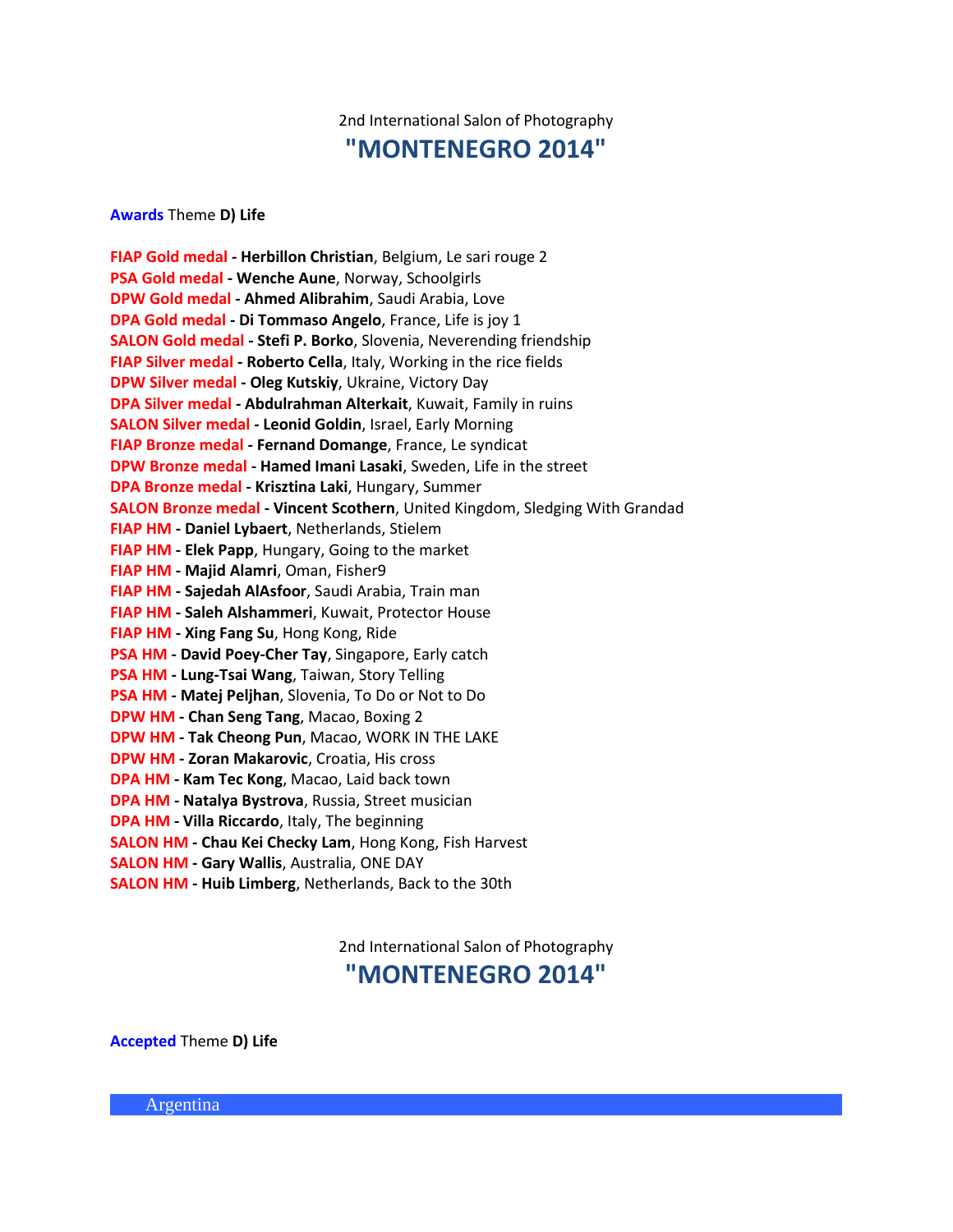**Carlos Rozensztroch** - *Sed desértica* **Carlos Rozensztroch** - *Viaje a la Libertad* **Raul Villalba** - *Happy man* **Raul Villalba** - *Sailor man* **Raul Villalba** - *Suburbs* **Raul Villalba** - *The Grand Cross* **Susana Galindez** - *Ropa tendida*

# Australia

**Charles Chow** - *Follow me* **Charles Chow** - *Legs in the air* **Gary Wallis** - *ONE DAY* **James Lu** - *Anger bull* **James Lu** - *Co-operation* **James Lu** - *Fishman* **James Lu** - *The window* **Jane Clancy** - *He's my Brother* **John C North** - *A Bit Squeezie* **Joseph Tam** - *Hat Maker* **Margaret Zommers** - *Short Back and Sides* **Margaret Zommers** - *Outdoor Education* **Roy Killen** - *Hanoi family* **Roy Killen** - *Children enjoying life* **Wai Man Tsim** - *On The Slope*

### Austria

**Alois Bernkopf, Dr.** - *Amelie* **Alois Bernkopf, Dr.** - *Amusing run* **Alois Bernkopf, Dr.** - *Indian village-school* **Roman Doblander** - *Vogelhaendler* **Walter Kump** - *Console 1*

#### Belgium

**Herbillon Christian** - *Le sari rouge 2*

### Canada

**K C Tam** - *In a hurry* **K C Tam** - *Kung Fu* **Viki Gaul** - *Working Together 5750*

#### China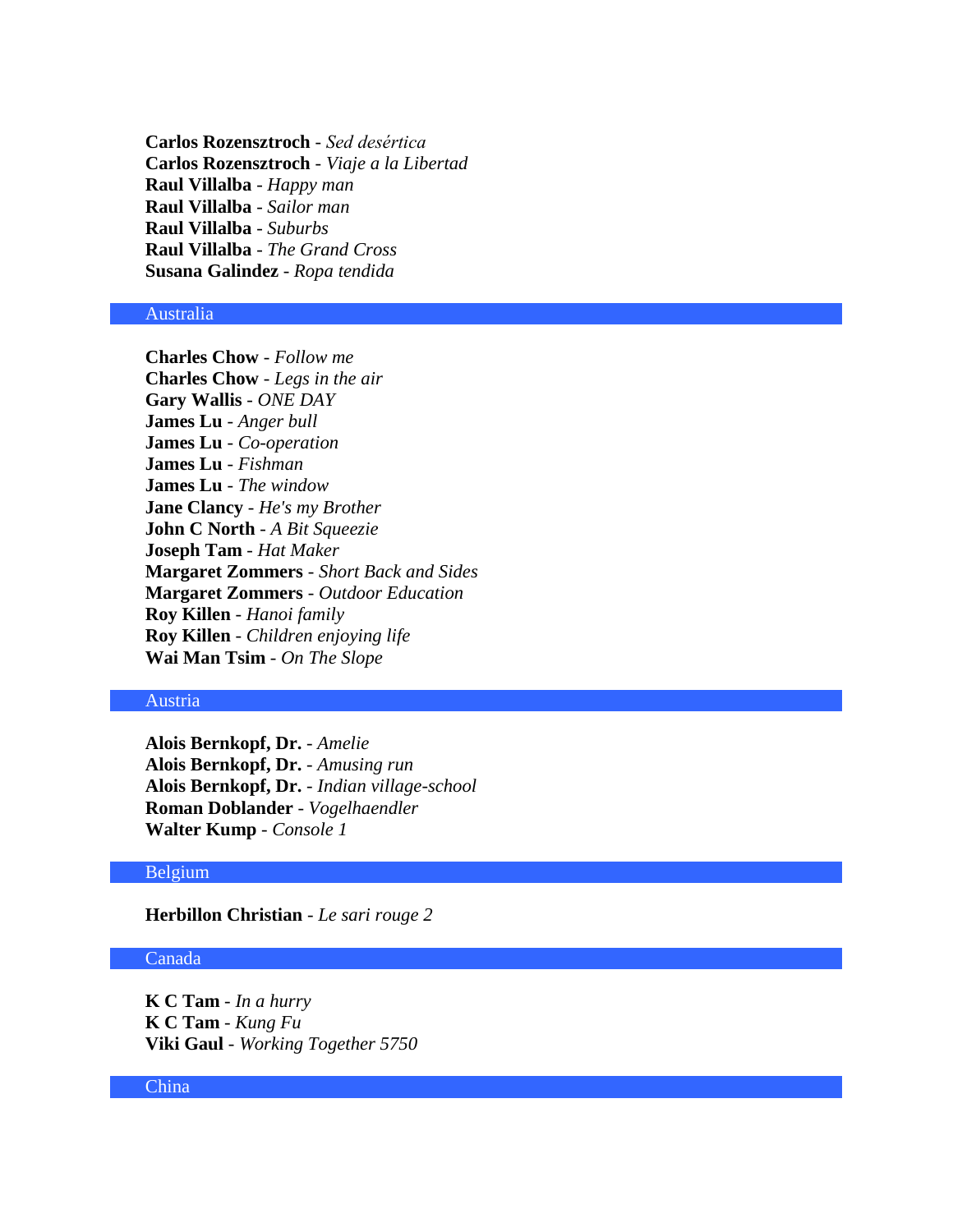**Fa Wei Yang** - *Street Washing* **Yi Wan** - *Play pulp* **Yi Wan** - *Rural Performances No.3*

# **Croatia**

**Zoran Makarovic** - *His cross*

#### Cyprus

**Andreas L Andreou** - *stop* **Despina Anastasis** - *Hoping for a catch*

### Denmark

**Preben Kobberoe** - *Peasant Fiddler*

#### Finland

**Martti Matilainen** - *Wood splitter*

# **France**

**Anna Garrigou** - *Legerete d'ete* **Anna Garrigou** - *Chocolat show* **Di Tommaso Angelo** - *Life is joy 1* **Di Tommaso Angelo** - *Scopa* **Fernand Domange** - *Altea* **Fernand Domange** - *Huis van god* **Fernand Domange** - *Le syndicat* **Vanneuville Jacques** - *Porteur 7730*

#### Germany

**Joachim Schmitt** - *Museale Ruhepause* **Manfred Kluger** - *please-2* **Manfred Kluger** - *waschtag-2* **Marianne Hoffmann** - *Partytime* **Susanne Seiffert** - *Georgian Bread*

#### **Greece**

**Costas Symiakakis** - *what a joke*

# Hong Kong

**Chau Kei Checky Lam** - *Cave Buddha*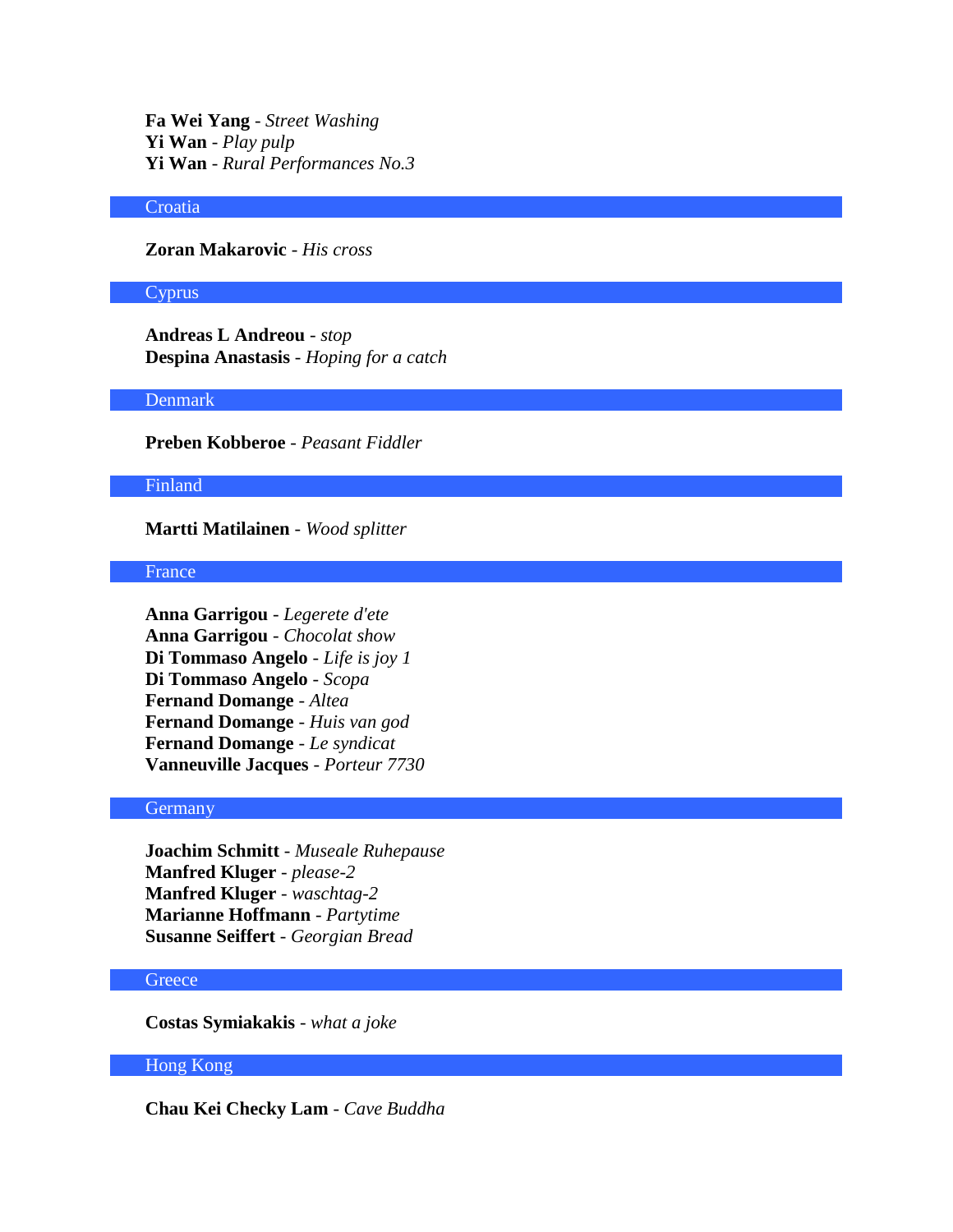**Chau Kei Checky Lam** - *Fish Harvest* **Chau Kei Checky Lam** - *Sale* **Chau Kei Checky Lam** - *Sunset Bridge* **Xing Fang Su** - *Ride* **Xing Fang Su** - *Hanging* **Xing Fang Su** - *Good Morning* **Xing Fang Su** - *Rainy Day*

# **Hungary**

**Elek Papp** - *Net work* **Elek Papp** - *A slice of bread* **Elek Papp** - *Going to the market* **Elek Papp** - *The end of the road* **Janos Szarka** - *Musicians* **Janos Szarka** - *Resting* **Janos Szarka** - *Relive the music* **Krisztina Laki** - *Summer* **Krisztina Laki** - *Best Friends*

# India

**Amartya Mukherjee** - *FRUIT SELLER* **Arijit Mukherjee** - *winter morning* **Mukesh Srivastava** - *Village Life* **Prabal K Sarkar** - *One two* **Ritankar Das** - *A Step outside* **Ritankar Das** - *Childhood* **Ritankar Das** - *Lonely Runner* **Soumya Basu** - *Spirited* **Sunita Aich** - *Funtime* **Sunita Aich** - *Keep It Clean*

### Ireland

**Brian Hopper** - *Window Shopping* **Brian Hopper** - *The Antiques Dealer* **Brian Hopper** - *Street Life* **Brian Hopper** - *Looking the Other Way*

# Israel

**Alexander Makarov** - *Well and That!* **Leonid Goldin** - *On the Road of Faith* **Leonid Goldin** - *Early Morning* **Leonid Goldin** - *Confidential Conversation* **Leonid Goldin** - *Give the Alms to*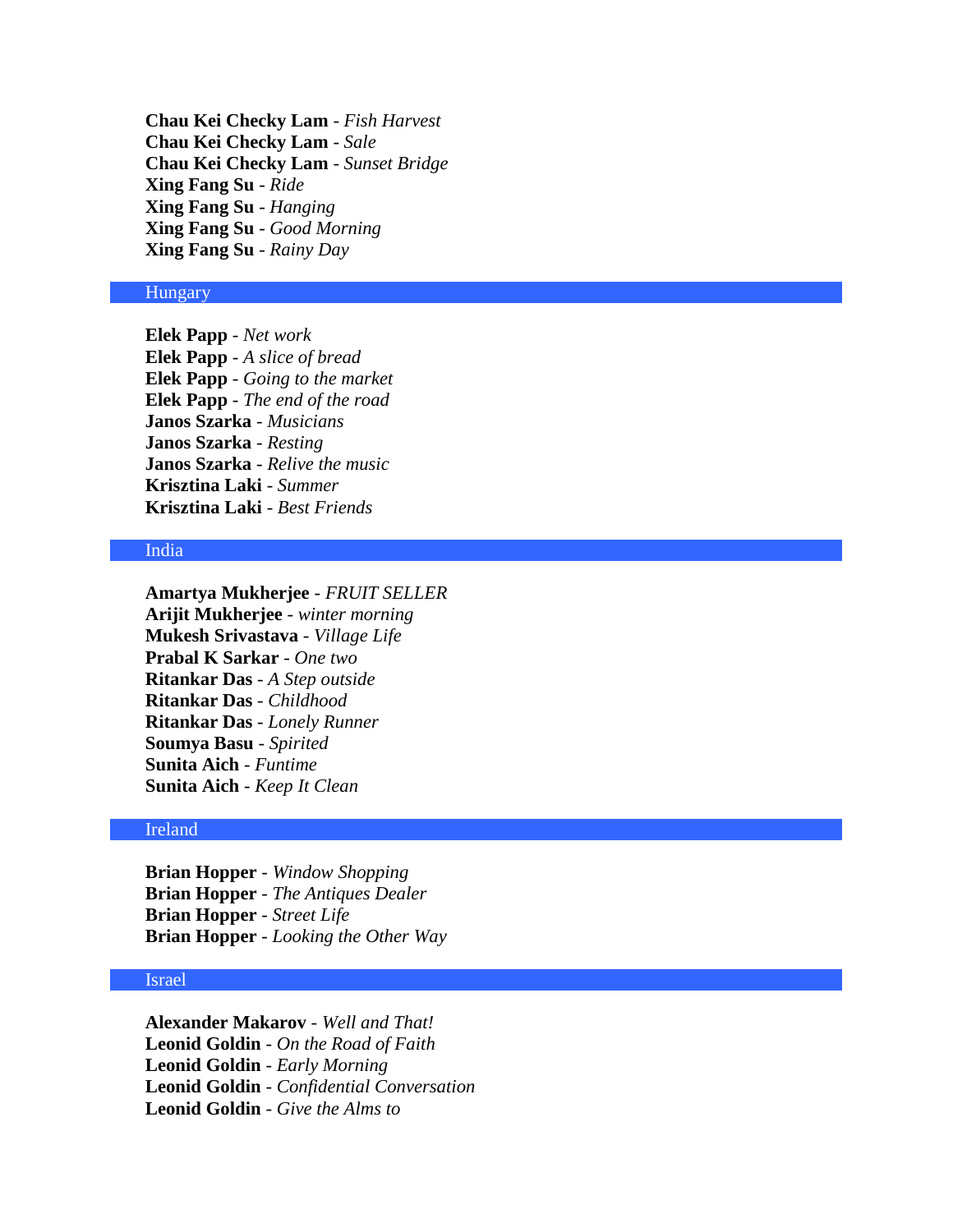### Italy

**Alfredo De Felice** - *Emigration of Sahara N. 4* **Angiolo Manetti** - *Heart and Hands* **Angiolo Manetti** - *Jump Dance* **Angiolo Manetti** - *The train crossing the market* **Antonio Persano** - *The letter* **Antonio Semiglia** - *BY BY* **Fabrizio Baiola** - *Vento in faccia* **Marco Garabello** - *Jump* **Marco Garabello** - *Pregnant* **Roberto Cella** - *Daily duties* **Roberto Cella** - *Fishing at sunrise* **Roberto Cella** - *Working in the rice fields* **Villa Riccardo** - *The beginning* **Villa Riccardo** - *The past through the present*

#### Korea, Republic of

**Lim IL-Tae** - *Play with sand* **Lim IL-Tae** - *waterman* **Lim IL-Tae** - *work-a*

#### Kuwait

**Abdulrahman Alterkait** - *My Straw house* **Abdulrahman Alterkait** - *thread of hope* **Abdulrahman Alterkait** - *Family in ruins* **Abdulrahman Alterkait** - *Operating room* **Ahmad Ben Thani** - *to protect my children* **Faisal Al-Bisher** - *my pet* **Faisal Al-Bisher** - *alone* **Hawra Bahzad** - *study* **Hawra Bahzad** - *in the school* **Hawra Bahzad** - *indian school* **Khaled Almakki** - *I will scream until dead ya Hussain* **Khaled Almakki** - *we are working for peace* **Khaled Almakki** - *u are most welcome to Africa* **Khaled Almakki** - *my life always silent* **Mohammed Yousef** - *Framing Poverty* **Mohammed Yousef** - *Homeless Shelter* **Mohammed Yousef** - *my little house* **Mohammed Yousef** - *The Shepherd* **Saleh Alshammeri** - *School days* **Saleh Alshammeri** - *Protector House* **Yousef Almuhanna** - *Love*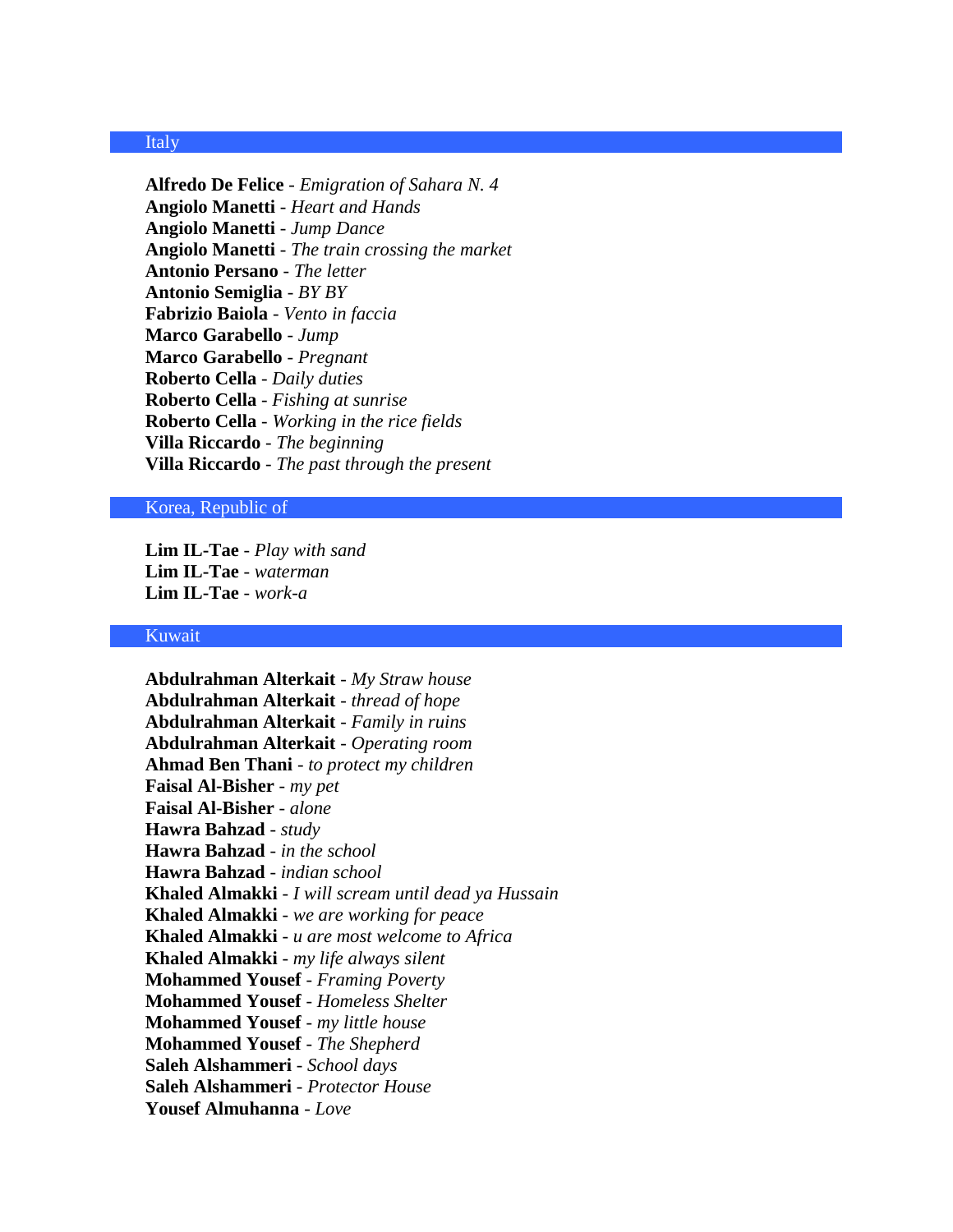### Macao

**Chan Seng Tang** - *Monks* **Chan Seng Tang** - *Boxing 2* **Kai Lon Tang** - *Dragon Boat Race* **Kam Tec Kong** - *Laid back town* **Kam Tec Kong** - *Mend nets* **Kam Tec Kong** - *Terraces and villagers* **Kam Tec Kong** - *The joy of harvest* **Sio Hong Fong** - *Aluminium Utensils Shop* **Sio Hong Fong** - *After a busy fisherman* **Tak Cheong Pun** - *WORK IN THE LAKE* **Tak Cheong Pun** - *QI FISHING*

#### Malaysia

**Boon Kah Tan** - *Old Carpenter* **Boon Kah Tan** - *Return home 2* **Boon Kah Tan** - *Tombstone maker* **Boon Kah Tan** - *Painter* **Chong Swee Ling** - *grandpa and grandchildren* **Chong Swee Ling** - *child at work* **Choo Khong Chang** - *Charcoal field 61-D2* **Choo Khong Chang** - *Charcoal field 72-D3* **Kok Chaon Tan** - *Child*

#### Netherlands

**Daniel Lybaert** - *Op de stoeprand* **Daniel Lybaert** - *Stielem* **Daniel Lybaert** - *Verdriet in Doel* **Huib Limberg** - *Back to the 30th* **Huib Limberg** - *Jealous? Who, me? Tell me why......!*

# **Norway**

**Hakon Gronning** - *Mangiafoca Caffe* **Olaf Aune** - *Real Champion* **Rolf Tore Kjaeran** - *Happy* **Rolf Tore Kjaeran** - *The bride* **Rolf Tore Kjaeran** - *Just married* **Rolf Tore Kjaeran** - *Shopping in snowweather* **Trond M. Skaret** - *Nadia* **Trond M. Skaret** - *Swing* **Wenche Aune** - *Man with sigar* **Wenche Aune** - *Schoolgirls*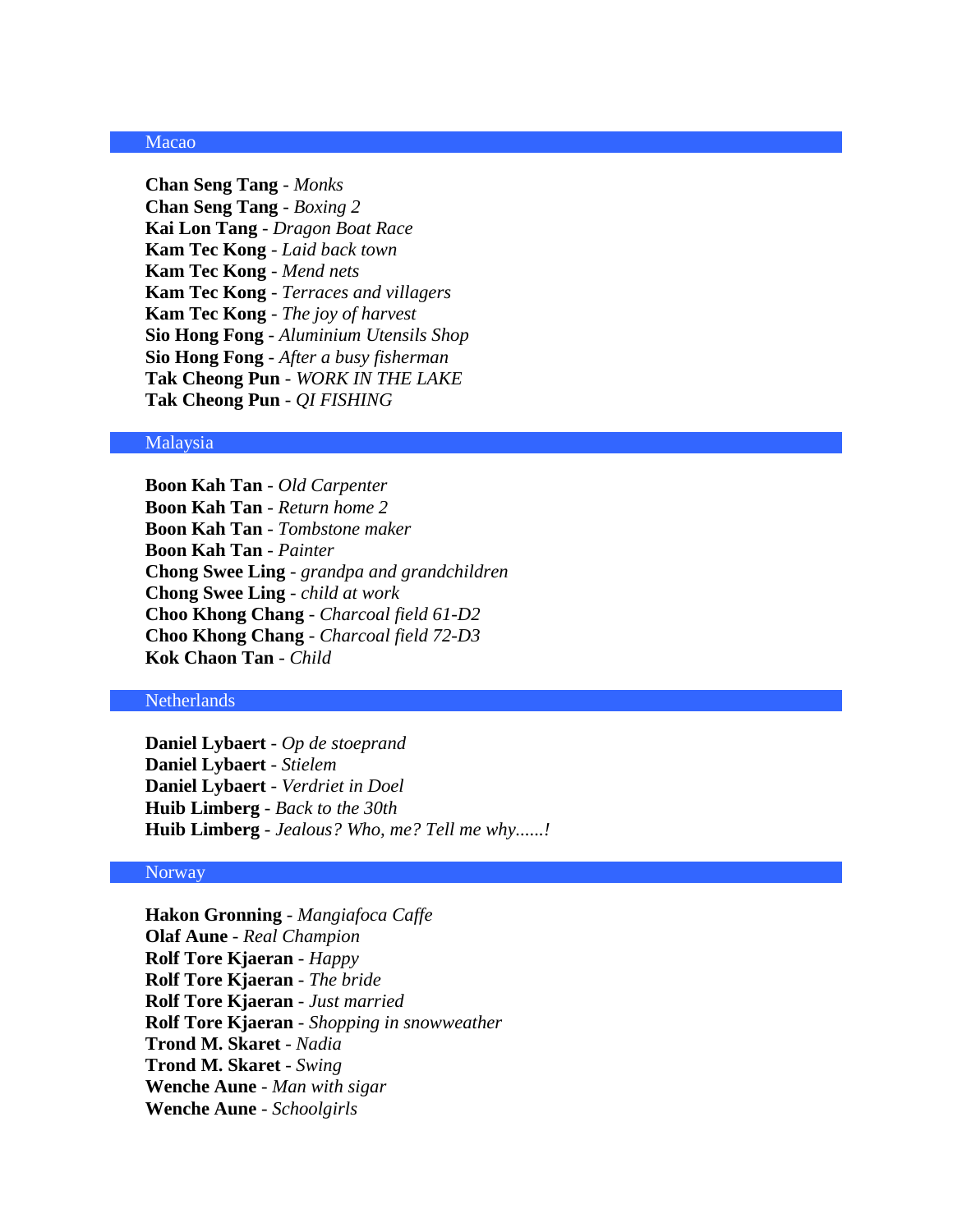**Wenche Aune** - *The guitarist*

# **Oman**

**Habib AlZadjali** - *Man Craft 2* **Hamed AlGhanboosi** - *LifeStory* **Hamed AlGhanboosi** - *Innocent* **Majid Alamri** - *Fisher5* **Majid Alamri** - *Fisher9* **Majid Alamri** - *Speed deadly7* **Majid Alamri** - *View5* **Naif Al-Ruqaishi** - *bisque man* **Safiya Al Balushi** - *Men at work*

#### Portugal

**Joao Taborda** - *WorK*

#### Romania

**Lajos Nagy** - *Old couple* **Ovi D. Pop** - *Feeding the Pidgeons* **Vajaianu Alexandre** - *LE RACKETTEUR*

#### Russia

**Elvira Yun** - *Alien* **Natalya Bystrova** - *Street musician* **Sergey Anisimov** - *nice fishing* **Vladimir Proshin** - *The Long Road*

# Samoa

**Stuart Chape** - *Bhutan horse chase*

# Saudi Arabia

**Abbas Alkhamis** - *Littel in class* **Abdullah Almansour** - *Last Day* **Abdullah Almansour** - *Travel Spirit* **Abdullah Almansour** - *Childhood lost* **Ahmed Alibrahim** - *Beads Seller* **Ahmed Alibrahim** - *Love* **Basem Al-Qasim** - *Life\_BW* **Basem Al-Qasim** - *Jodhpur Sheriff* **Basem Al-Qasim** - *Train Driver* **Fatimah Al Marhoun** - *Elder sister*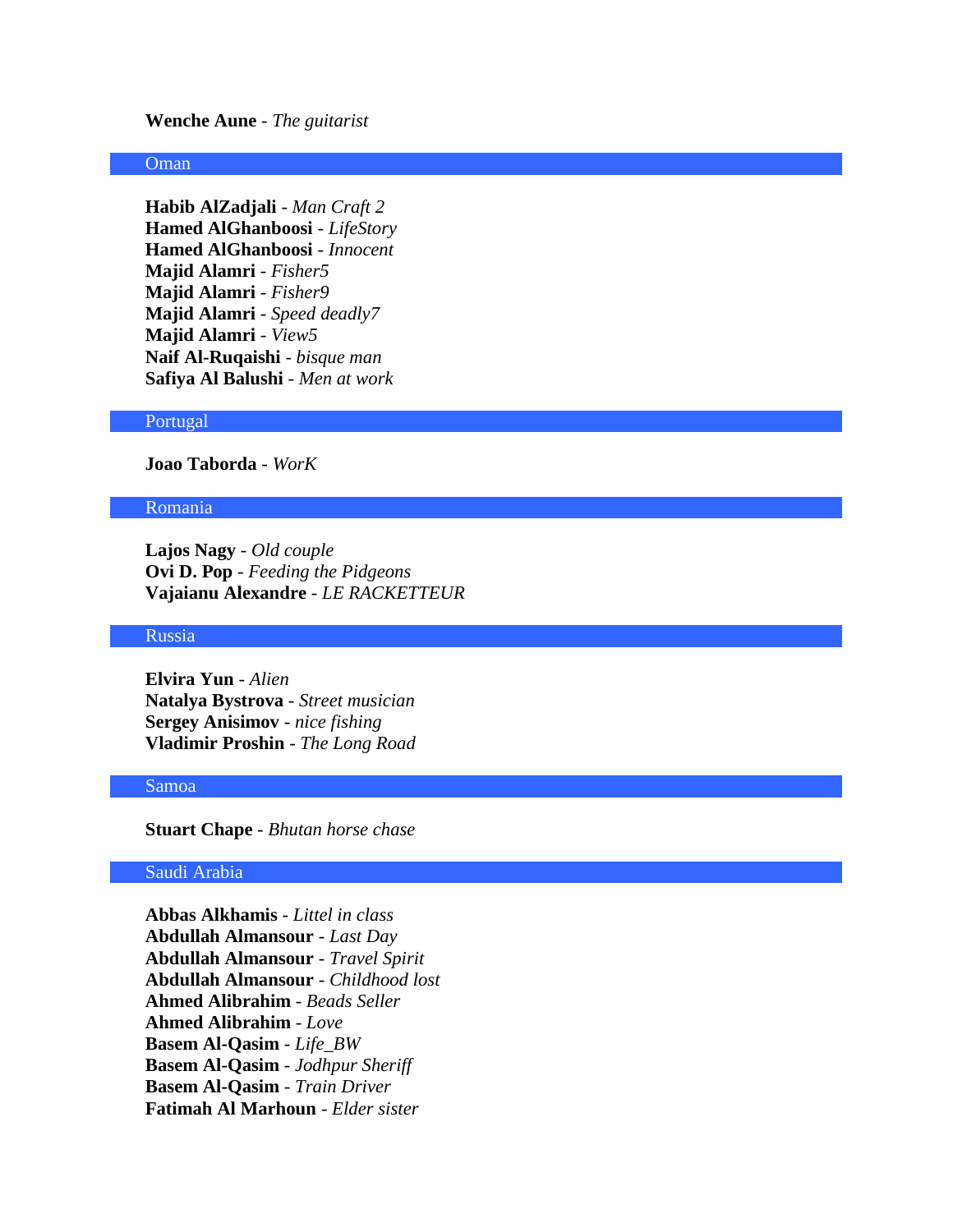**Fatimah Al Marhoun** - *surviving* **Fatimah Al Marhoun** - *tawaf* **Hasan Alsharih** - *Monotony* **Mohammed Alnaser** - *Man of the house* **Mohammed Alnaser** - *Care* **Mohammed Alnaser** - *babysitting* **Mohammed Alnaser** - *Colorful Family* **Nasser Alrabeai** - *Barber Street* **Nasser Alrabeai** - *Bus students* **Nasser Alrabeai** - *Camel milk* **Nasser Alrabeai** - *Porter* **Sajedah AlAsfoor** - *Train man* **Sajedah AlAsfoor** - *Wise man3* **Sajedah AlAsfoor** - *Sad boy in school* **Sajedah AlAsfoor** - *Angry*

### Scotland

**Eion Johnston** - *Head ball* **Eion Johnston** - *Sisters* **Eion Johnston** - *At the wall* **Terry Railley** - *Siesta*

#### Singapore

**David Poey-Cher Tay** - *Old friends* **David Poey-Cher Tay** - *Acrobatic jump* **David Poey-Cher Tay** - *In the desert* **David Poey-Cher Tay** - *Early catch* **Giap Chiu Teo** - *Cone Lady* **Zee Kek Heng** - *Workers pouring salts*

### Slovenia

**Barbara Greguric Silic** - *Ball* **Barbara Greguric Silic** - *Game over* **Marko Mulej** - *morning with Himbas 3* **Matej Peljhan** - *Untitled* **Matej Peljhan** - *Comrades* **Matej Peljhan** - *To Do or Not to Do* **Matej Peljhan** - *Labirint* **Stefi P. Borko** - *Faithful companion* **Stefi P. Borko** - *Neverending friendship*

#### Spain

**Pili Garcia Pitarch** - *Pigeons of Durbar Square*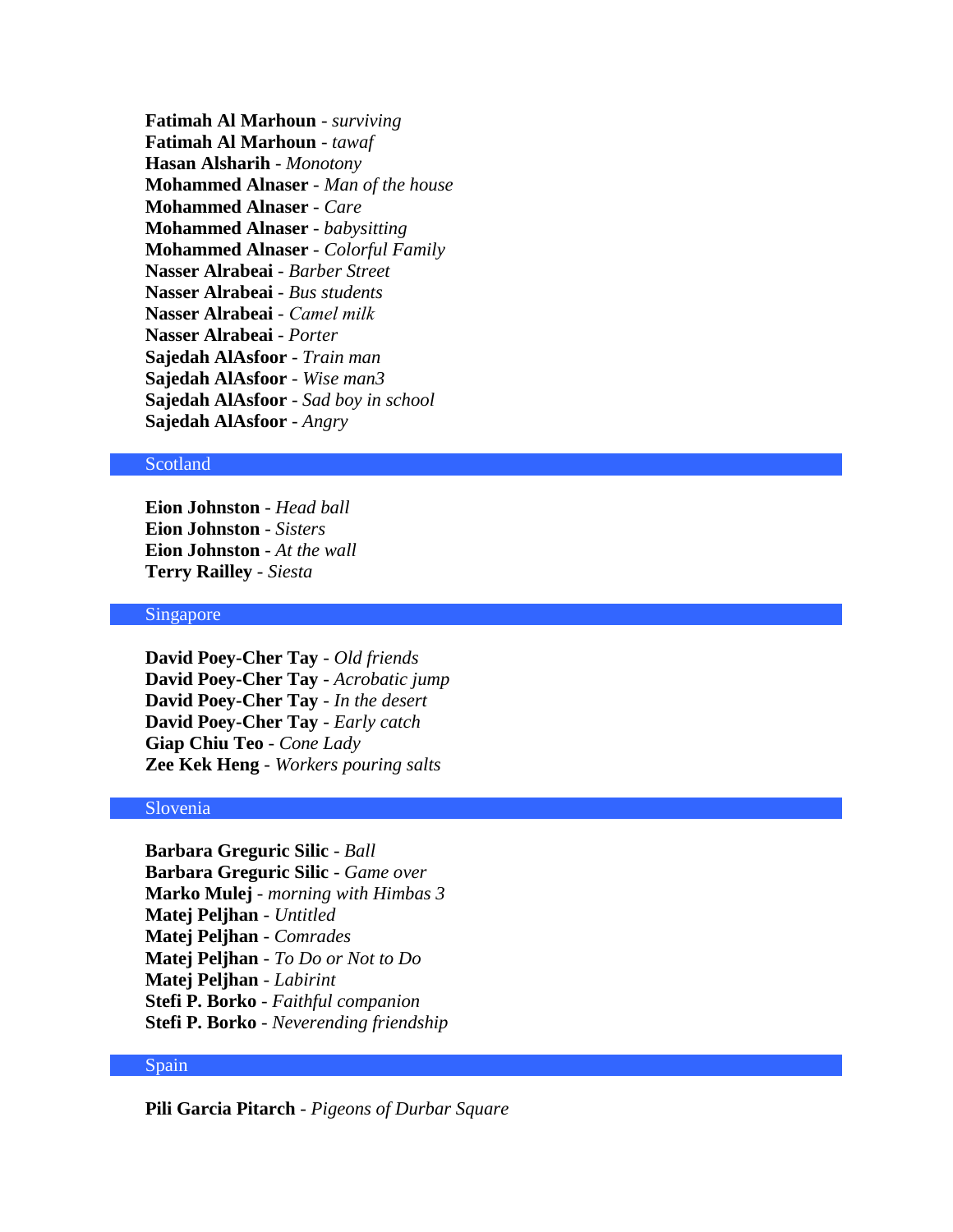### Sweden

**Hamed Imani Lasaki** - *Life in the street* **Jan-Thomas Stake** - *My boy* **Mikael Bengtsson Lestander** - *Busy With Telephone* **Mikael Bengtsson Lestander** - *Cruising Nr 1*

#### Taiwan

**Lung-Tsai Wang** - *Story Telling* **Lung-Tsai Wang** - *Workers* **Min-Sheng Ku** - *After Farming*

# **Turkey**

**Ahmet Yenmez** - *AHMET YENMEZE1* **Burak Senbak** - *AFTER THE PROTEST* **Burak Senbak** - *HUNGRY* **Burak Senbak** - *THE SICK AND THE DOCTORS 02* **Fatma Gul** - *Ruinous* **Fatma Gul** - *Shoemaker* **Fatma Gul** - *Silk* **Fatma Gul** - *Similarity* **Ferah Budak** - *Oıl wrestling* **Feyzullah Tunc** - *bicyle* **Feyzullah Tunc** - *swet master* **Feyzullah Tunc** - *difcult lives* **Gunel Guldagı** - *Smile* **Mehmet Turgut Kirkgoz** - *Dark room 2* **Mustafa Gok** - *Sokak* **Muzaffer Sutluoglu** - *Farmer 6* **Muzaffer Sutluoglu** - *The boy 1391* **Ustun Ozen** - *Animal Market* **Ustun Ozen** - *Life is fun sometimes*

# Ukraine

**Oleg Kutskiy** - *Save a life...* **Oleg Kutskiy** - *Victory Day*

# United Arab Emirates

**Moza Al Falasi** - *Lost in Time* **Moza Al Falasi** - *Generations*

United Kingdom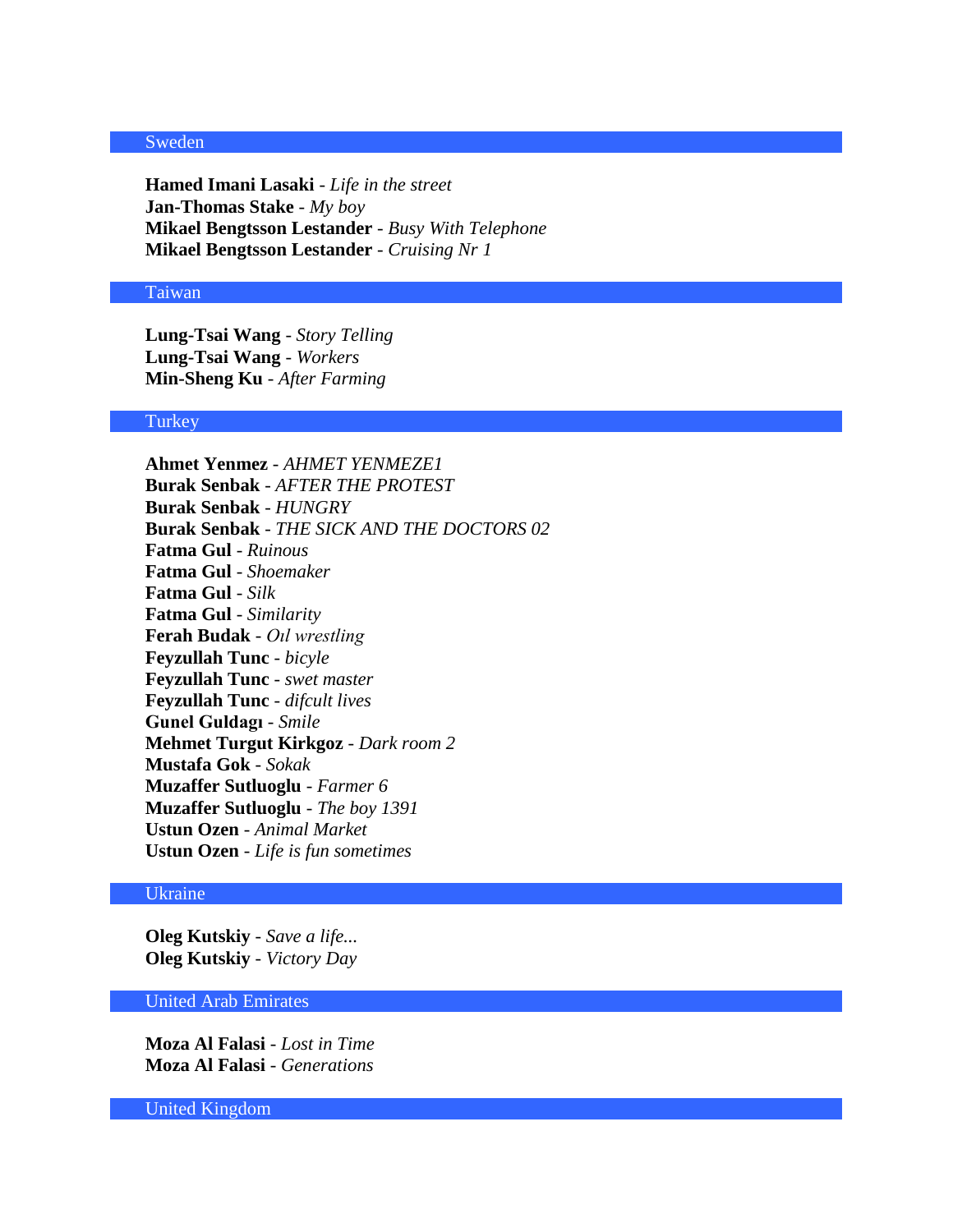**Andy Gutteridge** - *Abandoned* **Andy Gutteridge** - *Subway Blues* **Barbara Jenkin** - *Endurance* **Frances Price** - *I Need a Dry Cleaner* **Frances Price** - *Endurance Test* **Frances Price** - *Don't Touch Me* **Leo Palmer** - *Street Ladies* **Steve Reynolds** - *Planting the rice* **Vincent Scothern** - *Sledging With Grandad*

### USA

**Burr Preston** - *Disney Concert Hall* **Burr Preston** - *Lunch among the statues* **Chau Le** - *BAC HA-STEAM* **Chau Le** - *LAI CHAU-DRYING CORN* **Dilip Patel** - *Sunset Time Back* **Dilip Patel** - *Safari In Goldenlight* **Ira Nemeroff** - *Prague Jewish Cemetery 21* **Ira Nemeroff** - *Prague Jewish Quarter* **Larry Cowles** - *Cigar Store Cowboy* **Larry Tho Dao** - *Selling Papers* **Larry Tho Dao** - *She Worked Hard for the Money* **Mohammad Ali Salim** - *Chinatown Restaurant* **Mohammad Ali Salim** - *Incense Burning* **Mohammad Ali Salim** - *Transporting Fish* **Mohammad Ali Salim** - *Wise Man*

# Vietnam

**Dinh Chieu Hoang** - *Hard working* **Ngo Dung** - *The life* **Ngo Dung** - *Working in sunrise* **Phong Tran** - *New bricks* **Phong Tran** - *Carrying coconur fibre* **Phong Tran** - *Sedge field working* **Quang Toan Nguyen** - *Ploughing #1* **Thanh Nhar Truong** - *LIFE OF THE SEA* **Thanh Nhar Truong** - *EARNING*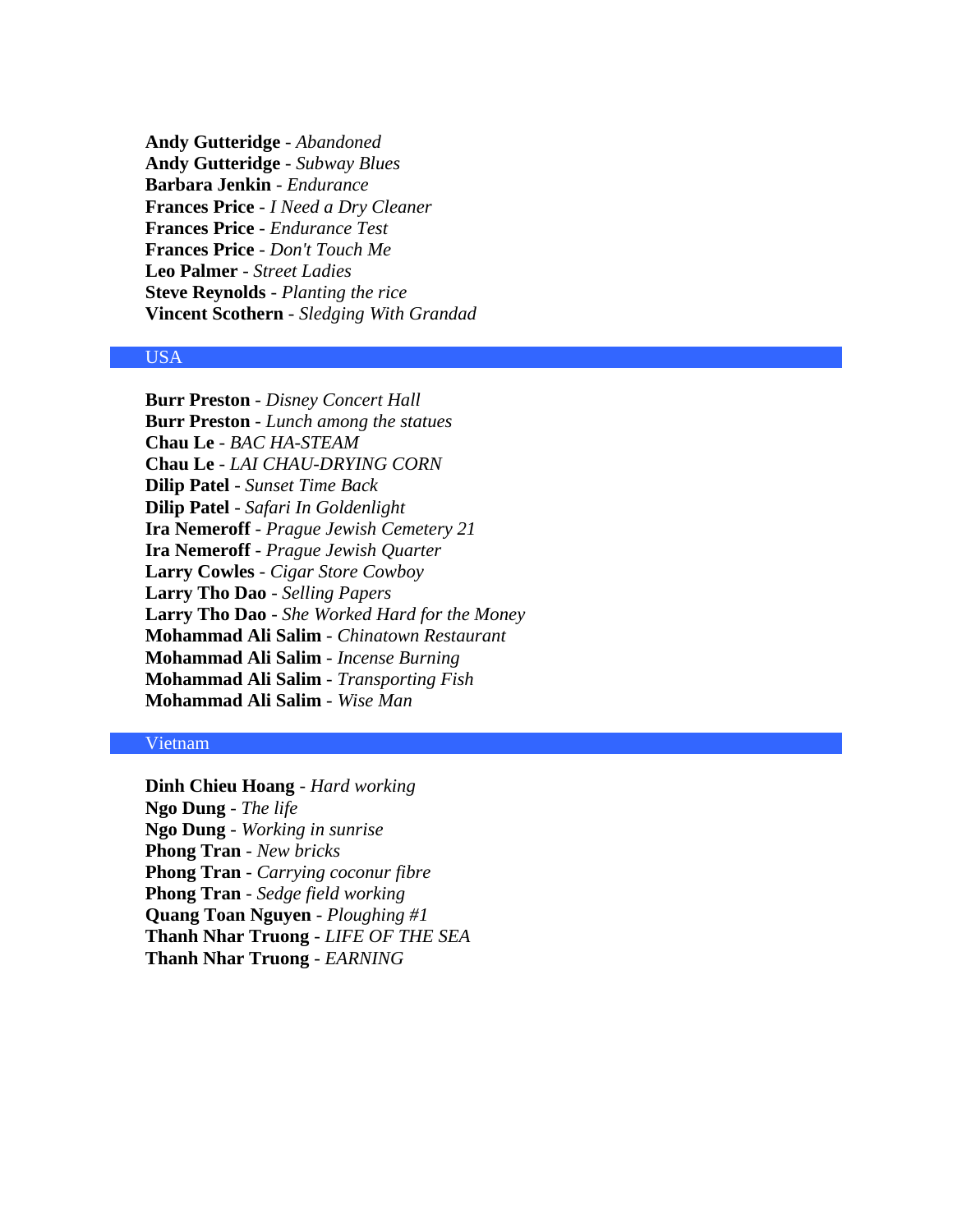# 2nd International Salon of Photography **"MONTENEGRO 2014"**

**Awards** Theme **E) Open Color**

**FIAP Gold medal - Lung-Tsai Wang**, Taiwan, Struggling Threw **PSA Gold medal - Haibo Chi**, China, Clouds fence **DPW Gold medal - David Poey-Cher Tay**, Singapore, Fishing nets **DPA Gold medal - Xing Fang Su**, Hong Kong, Steel Making **SALON Gold medal - Joseph Tam**, Australia, Cock Fighting **FIAP Silver medal - Raul Villalba**, Argentina, The clown **DPW Silver medal - Kin Hou Lai**, Macao, It is my fish **DPA Silver medal - Im Kin Wan**, Macao, THE WALK BEACHES **SALON Silver medal - Ngo Dung**, Vietnam, Color **FIAP Bronze medal - Vladimir Proshin**, Russia, Way **DPW Bronze medal - Fatimah Al Marhoun**, Saudi Arabia, Little student **DPA Bronze medal - Matej Peljhan**, Slovenia, Transitions **SALON Bronze medal - Chan Seng Tang**, Macao, Swan Lake **FIAP HM - Abdullah Dhiaa Aldeen**, Iraq, best child **FIAP HM - Ayman Rashed**, Kuwait, grand canyon visiter **FIAP HM - Da Le Zhang**, China, Coming in the Gloaming **FIAP HM - Duy Tuong Nguyen**, USA, Lake Tuyen Lam 1 **FIAP HM - Majid Alamri**, Oman, Waiting **FIAP HM - Safiya Al Balushi**, Oman, Omani girl **PSA HM - Chau Kei Checky Lam**, Hong Kong, Rushing Cow **PSA HM - Claude Simon**, Belgium, Relax **PSA HM - Subrata Bysack**, India, WONDERING **DPW HM - Daniel Lybaert**, Netherlands, Winterlandschap Oranjedijk **DPW HM - Dinh Chieu Hoang**, Vietnam, Harvest coffee **DPW HM - Hakon Gronning**, Norway, Red wing in heaven blue **DPA HM - Elek Papp**, Hungary, Old brigand **DPA HM - Leanne Alessi**, Australia, Future Aspirations **DPA HM - Mohammed Yousef**, Kuwait, Where we belong **SALON HM - Mukesh Srivastava**, India, Desert Life **SALON HM - The Eng Loe Djatinegoro**, Indonesia, BANYAN TREE **SALON HM - Weng Sang Wong**, Macao, Great Times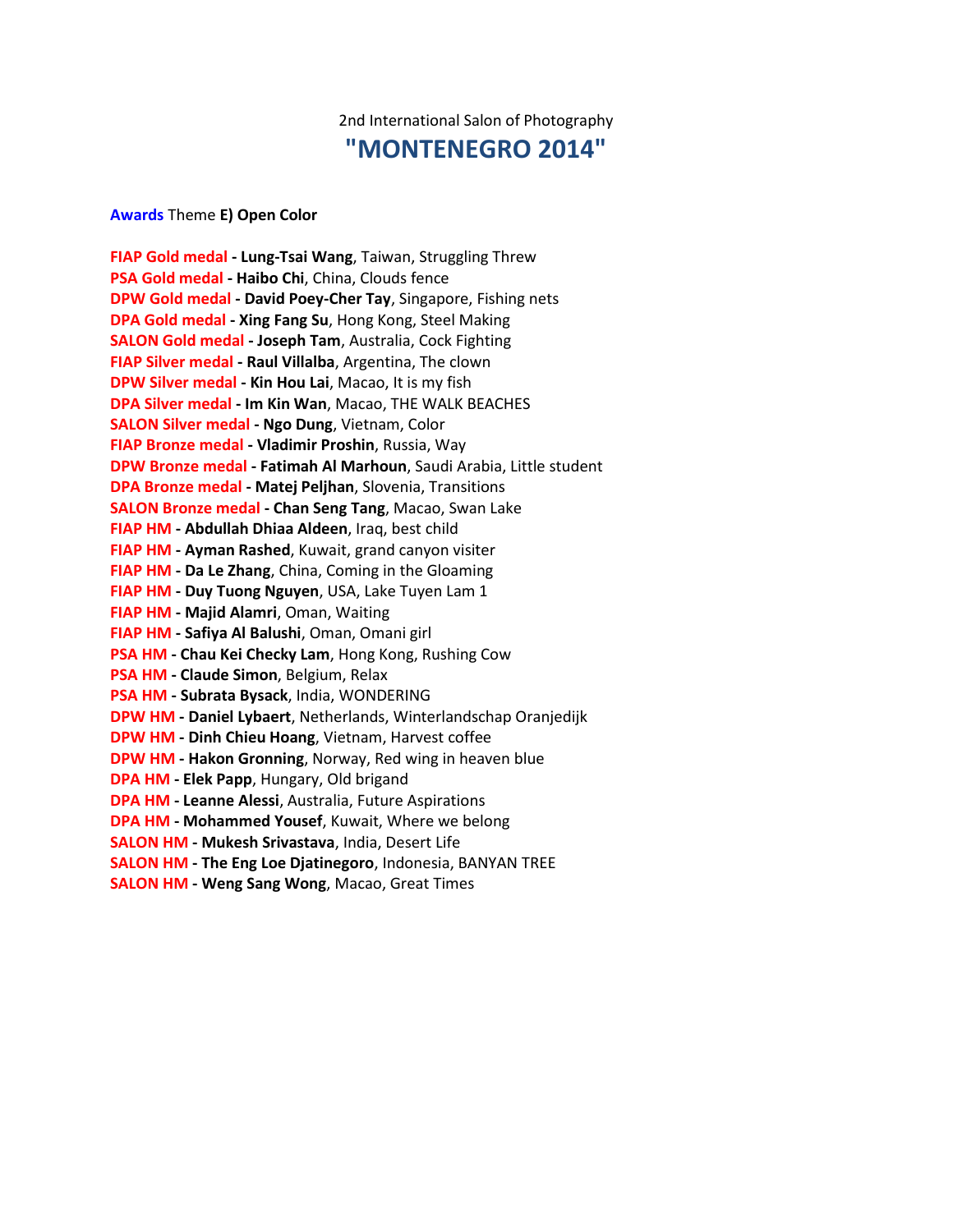2nd International Salon of Photography **"MONTENEGRO 2014"**

**Accepted** Theme **E) Open Color**

#### Argentina

**Carlos Rozensztroch** - *Extremauncion* **Raul Villalba** - *The clown* **Raul Villalba** - *The duel* **Raul Villalba** - *The old merchant* **Raul Villalba** - *Walker* **Susana Galindez** - *En el Tate Gallery*

#### Australia

**Charles Chow** - *Help me* **David Miller** - *Organic Bridge* **James Lu** - *Furious billows* **Jane Clancy** - *Golden Glow* **Jane Clancy** - *Figs* **Jillian Merlot** - *The Ties that Bind* **John Lomas** - *Rachel* **Joseph Tam** - *Cock Fighting* **Joseph Tam** - *Fighting Horses* **Joseph Tam** - *Color Our Life* **Leanne Alessi** - *Colonial Concerto* **Leanne Alessi** - *Tenacious Tendencies* **Leanne Alessi** - *Future Aspirations* **Peter Kewley** - *Sunset over Kirkjufell* **Roy Killen** - *Eagle eating in flight*

# Austria

**Alois Bernkopf, Dr.** - *Happy with TT* **Alois Bernkopf, Dr.** - *Parallel bars\_1* **Andreas Kuen** - *Bergab* **Andreas Kuen** - *Bunte Haeuser* **Andreas Kuen** - *Volle Konzentration* **Theo Streitfelder** - *Studie Elena* **Theo Streitfelder** - *Zebras* **Thomas Radislovich** - *In Reverse* **Thomas Radislovich** - *in the dunes* **Walter Kump** - *Help you please* **Walter Kump** - *night city 1*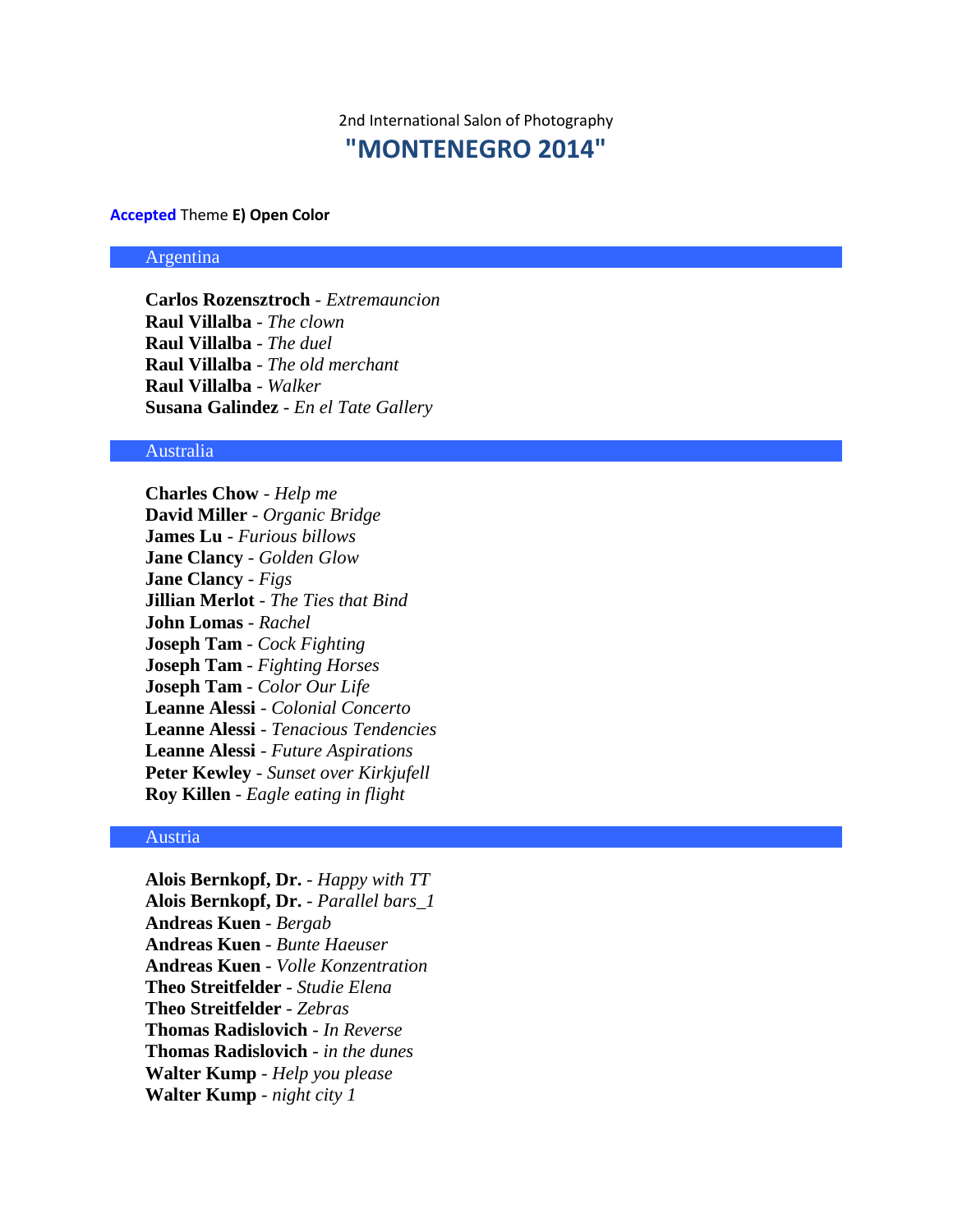### Bahrain

#### **Jalal Al.Garbi** - *CHALLENGE*

#### Belgium

**Claude Coune** - *Cameleon 4* **Claude Coune** - *Jeune piroguier* **Claude Simon** - *La fille du bois joli* **Claude Simon** - *Relax* **Claude Simon** - *Sans patrie et la rage au coeur*

### Canada

**Francis King** - *The Chase Is On 2* **Francis King** - *One Tired Body* **K C Tam** - *Dogsled Derby 37* **Phillip Kwan** - *Aurora Over Teepee* **Viki Gaul** - *Anhinga Drying Wings 3848* **Yung Niem** - *Owl chicks*

### China

**Da Le Zhang** - *Castting Net 2* **Da Le Zhang** - *Coming in the Gloaming* **Da Le Zhang** - *Gloaming* **Fa Wei Yang** - *Friends* **Fa Wei Yang** - *Paradise for Elaphurus Davidianus* **Haibo Chi** - *Posture of kingfisher* **Haibo Chi** - *Jade dance* **Haibo Chi** - *Sneak* **Haibo Chi** - *Clouds fence* **Hong Chen** - *Cook Meal* **Hong Chen** - *Girl and Police* **Hong Chen** - *Hometown* **Hong Chen** - *Protector* **Jun Xiang** - *Feeding* **Jun Xiang** - *Prance* **Le Ping Zhao** - *Friend* **Le Ping Zhao** - *Scar* **Li Qun Jiang** - *Eyes* **Qing Hua Ma** - *Colorful World* **Wei Wang** - *Fishing* **Wei Wang** - *Praying* **Yong Geng Wang** - *unsophistication* **Zhiguo Song** - *One 's way home1*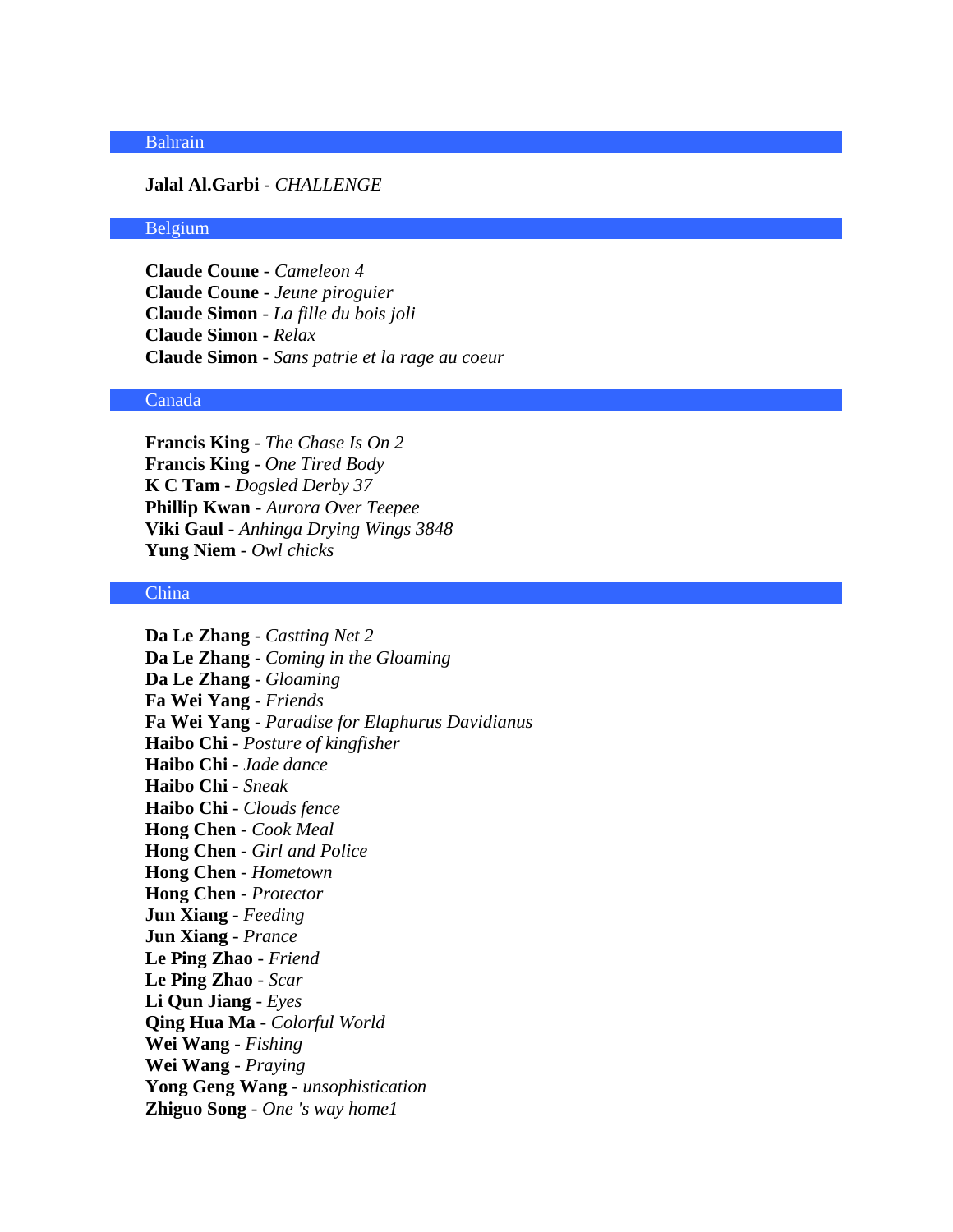# **Croatia**

#### **Zoran Makarovic** - *Picture of Barany 7*

#### Cyprus

**Andreas L Andreou** - *kid s expression* **Anthi Alexandrou** - *Light on the Meteora* **Mustafa Muezzinoglu** - *La Cumparsita* **Nassim Eloud** - *Meteora*

# Czech Republic

**Alja Minibaeva** - *Alice in Wonderland*

#### Denmark

**Preben Kobberoe** - *Red deer Rut 3*

### Finland

**Kauko Keranen** - *washing the dishes* **Martti Matilainen** - *Passing by* **Martti Matilainen** - *Horror*

## France

**Fernand Domange** - *Mimes* **Fernand Domange** - *Toscanne* **Guy B. Samoyault** - *Revers gagnant* **Michel Dupouy** - *Lumiere hivernale* **Van Eenoo Michele** - *VENTRE A TERRE*

### **Germany**

**Joachim Schmitt** - *Punch* **Lothar Noth** - *Heiser Tropfen* **Lothar Noth** - *Herde* **Manfred Kluger** - *peacock dance-1* **Manfred Kluger** - *mystic-2* **Manfred Kluger** - *meditative-1* **Susanne Seiffert** - *Hundeaugen*

#### **Greece**

**Costas Symiakakis** - *the gang*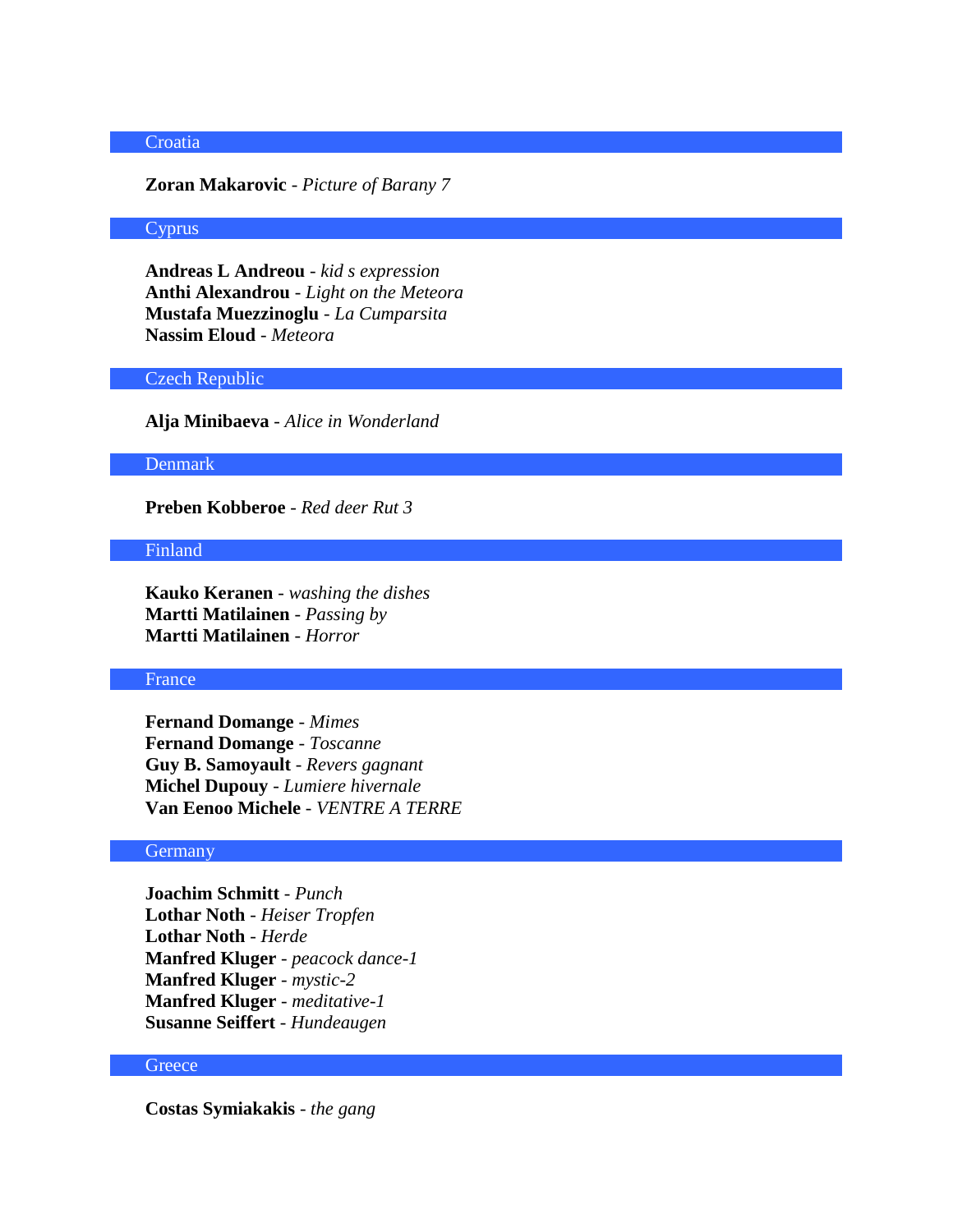### Hong Kong

**Chau Kei Checky Lam** - *Desolate Racing* **Chau Kei Checky Lam** - *Who can catch* **Chau Kei Checky Lam** - *Rushing Cow* **Chau Kei Checky Lam** - *Water Polo Game* **Shiu Gun Wong** - *Cowboys with their Horses* **Shiu Gun Wong** - *No Photo!* **Xing Fang Su** - *Kingfisher* **Xing Fang Su** - *Steel Making* **Xing Fang Su** - *Fighting* **Xing Fang Su** - *Snow Camel*

# Hungary

**Elek Papp** - *Old brigand* **Elek Papp** - *Last port* **Elek Papp** - *Natural beauty*

### India

**Amartya Mukherjee** - *YAK AT NAM TSO* **Amartya Mukherjee** - *TIBETAN WILD ASS* **Dwaipayan Basu** - *Life in a river* **Dwaipayan Basu** - *Shopkeeper* **Mukesh Srivastava** - *Desert Life* **Mukesh Srivastava** - *Prayer* **Prabal K Sarkar** - *Shy Smile* **Raja Mahanta** - *Pathway to the Heaven* **Subrata Bysack** - *WONDERING* **Sunita Aich** - *Old days* **Sunita Aich** - *A Small Family*

### Indonesia

**The Eng Loe Djatinegoro** - *SKELETON* **The Eng Loe Djatinegoro** - *BANYAN TREE*

#### Iraq

**Abdullah Dhiaa Aldeen** - *best child* **Abdullah Dhiaa Aldeen** - *life ajoooz*

# Ireland

**Brian Hopper** - *Raphaella's Dance*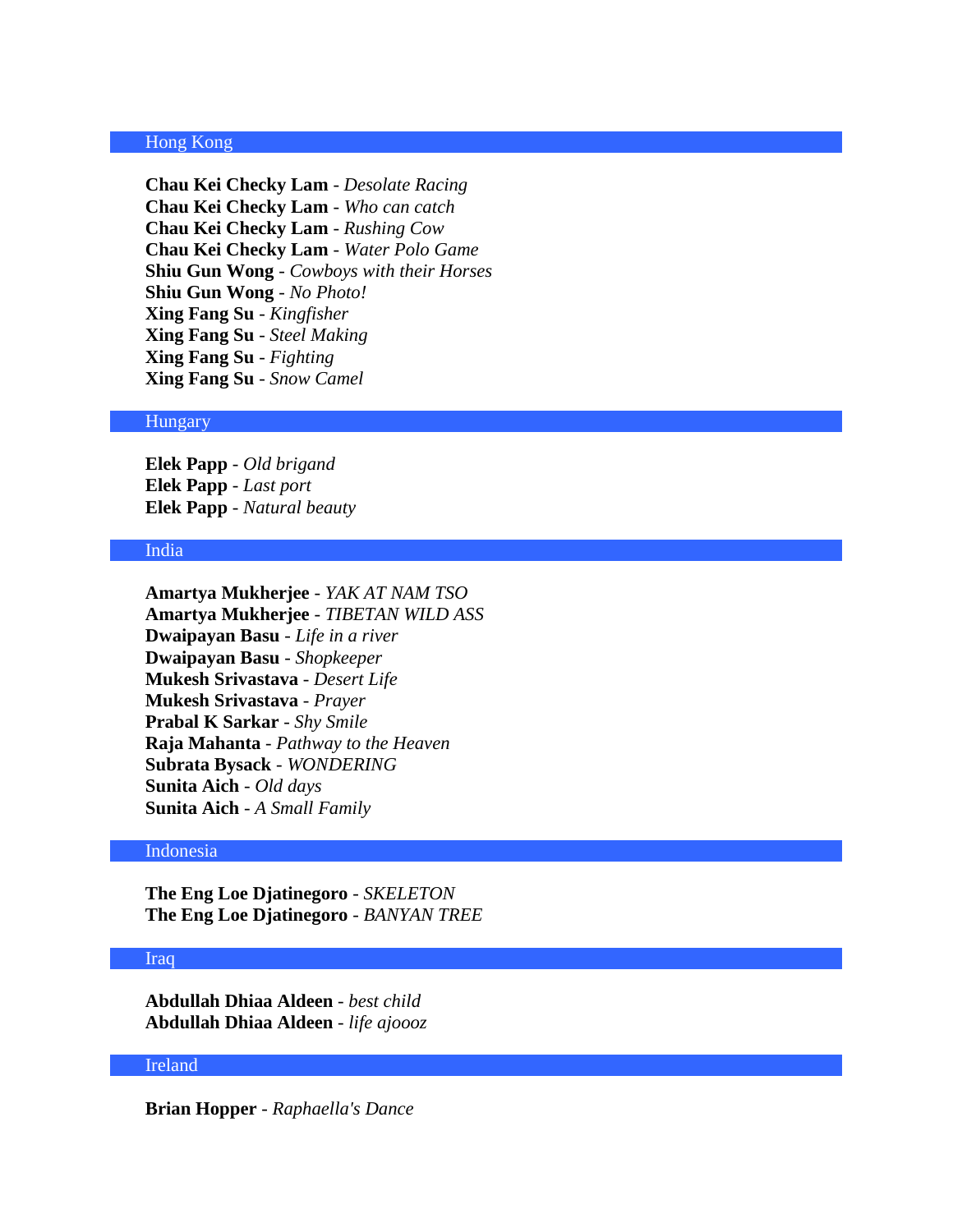**Brian Hopper** - *Under Observation* **Brian Hopper** - *Aingeal*

#### Italy

**Angiolo Manetti** - *Awakenings* **Angiolo Manetti** - *Grove of cypress trees* **Angiolo Manetti** - *Torre del Mangia* **Angiolo Manetti** - *Tuscan paintings* **Antonio Persano** - *Hands* **Antonio Persano** - *Moonlight* **Antonio Semiglia** - *DESET STREET* **Antonio Semiglia** - *JORDAN BOY* **Edmondo Senatore** - *Tuscan charm* **Edmondo Senatore** - *Urban contrast* **Edmondo Senatore** - *6.00 hours, colors and atmosphere of a Tuscan morning* **Edmondo Senatore** - *The wall* **Francesca Salice** - *BEHIND THE WINDOW* **Francesca Salice** - *SCHOOL IS OVER* **Francesca Salice** - *HOLY MEN* **Maria Concetta Restivo** - *Dervish 2* **Maria Concetta Restivo** - *Survivor* **Tieghi Maurizio** - *fog* **Villa Riccardo** - *Indian barber*

### Kuwait

**Abdulrahman Alterkait** - *you are next* **Abdulwahab Alasbhi** - *Fishermen* **Ahmad Ben Thani** - *hiiii* **Ahmad Ben Thani** - *lora* **Ahmad Ben Thani** - *hello* **Ayman Rashed** - *Face of death* **Ayman Rashed** - *grand canyon visiter* **Faisal Al-Bisher** - *the sailer* **Faisal Al-Bisher** - *best friend* **Hamad Alfadhala** - *Tuscany* **Hawra Bahzad** - *girl in blue* **Hawra Bahzad** - *between the blue* **Hawra Bahzad** - *me and my brother* **Mohammed Yousef** - *Ego* **Mohammed Yousef** - *Victory is Coming* **Mohammed Yousef** - *Where we belong*

# Macao

**Chan Seng Tang** - *Swan Lake*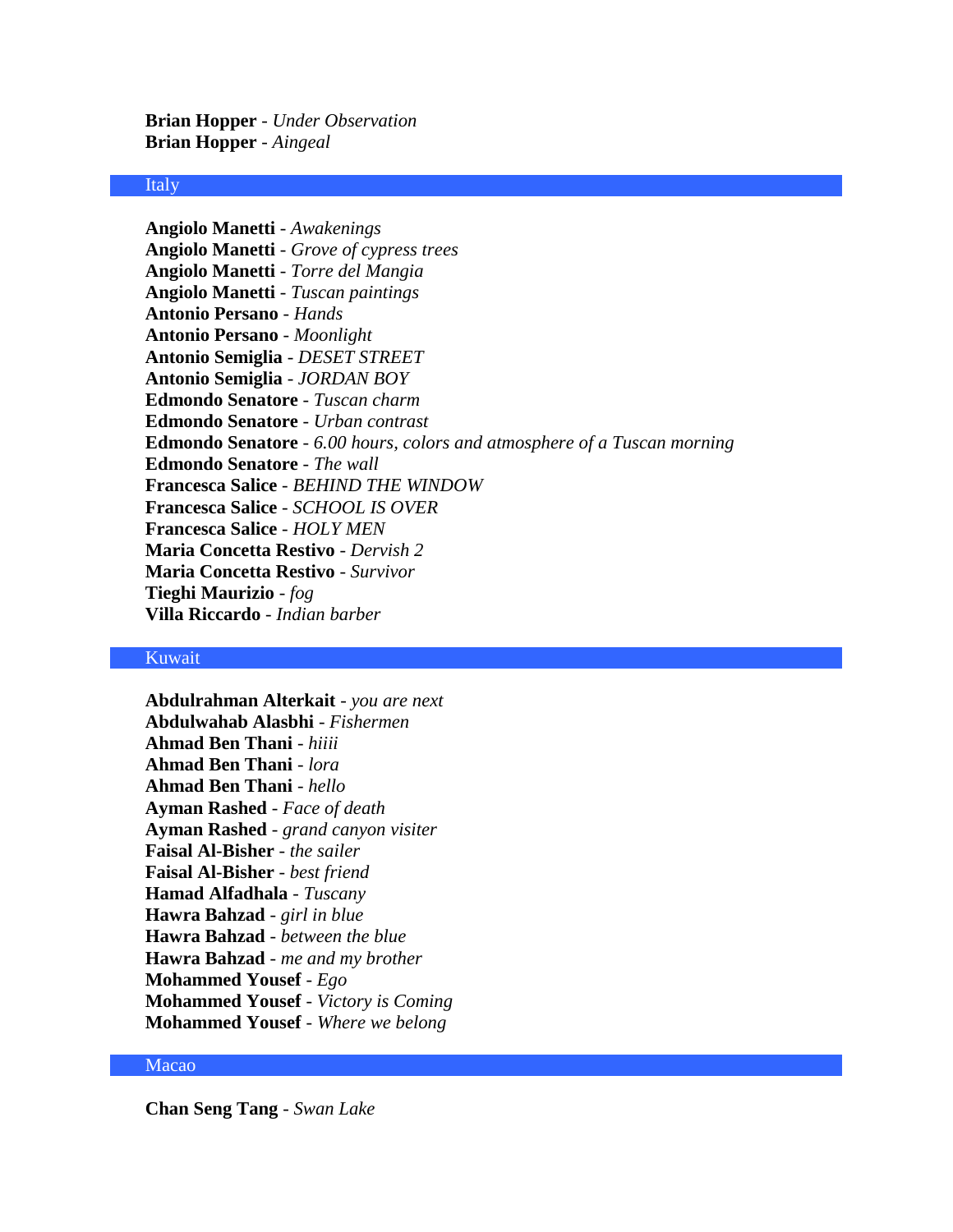**Chan Seng Tang** - *Love and Fight* **Chan Seng Tang** - *Fancy Cycling* **Chan Seng Tang** - *Home Coming* **Hoi Kei Ng** - *The fog of the morning* **Im Kin Wan** - *A DECIDING GAME* **Im Kin Wan** - *TO FIGHT HARD* **Im Kin Wan** - *THE WALK BEACHES* **Io Kuong Leong** - *Monkey and Baby* **Jose Lopes Lai** - *i'm first* **Kai Lon Tang** - *Fishing in blue Morning* **Kai Lon Tang** - *Swan Lake* **Kam Tec Kong** - *Old Fisherman* **Kin Hou Lai** - *Chasing and escaping* **Kin Hou Lai** - *Gift of love* **Kin Hou Lai** - *It is my fish* **Sio Hong Fong** - *Cast Net in Xiaodongjiang* **Tak Cheong Pun** - *FLIGHT* **Tak Cheong Pun** - *FOG ON THE BMMBOO* **Weng Sang Wong** - *Before Sunrise* **Weng Sang Wong** - *Great Times*

### Malaysia

**Boon Kah Tan** - *Golden lake* **Boon Kah Tan** - *Beauty of color 9* **Boon Kah Tan** - *Beauty of color 10* **Chong Swee Ling** - *bull racing 2* **Chong Swee Ling** - *muddy football* **Chong Swee Ling** - *tidying the fishing net* **Choo Khong Chang** - *Charcoal field (56)-E2* **Kok Chaon Tan** - *Padang Bull Run* **Kok Chaon Tan** - *Game*

### Netherlands

**Daniel Lybaert** - *Landschap en fietser* **Daniel Lybaert** - *Winterlandschap Oranjedijk* **Daniel Lybaert** - *Gecorrigeerde vlucht* **Daniel Lybaert** - *Blauwgroene liefde* **Huib Limberg** - *Me and myself!* **Raul Neijhorst** - *Reading* **Raul Neijhorst** - *zane en Ian*

### New Zealand

**Peter Morris** - *Shadowplay*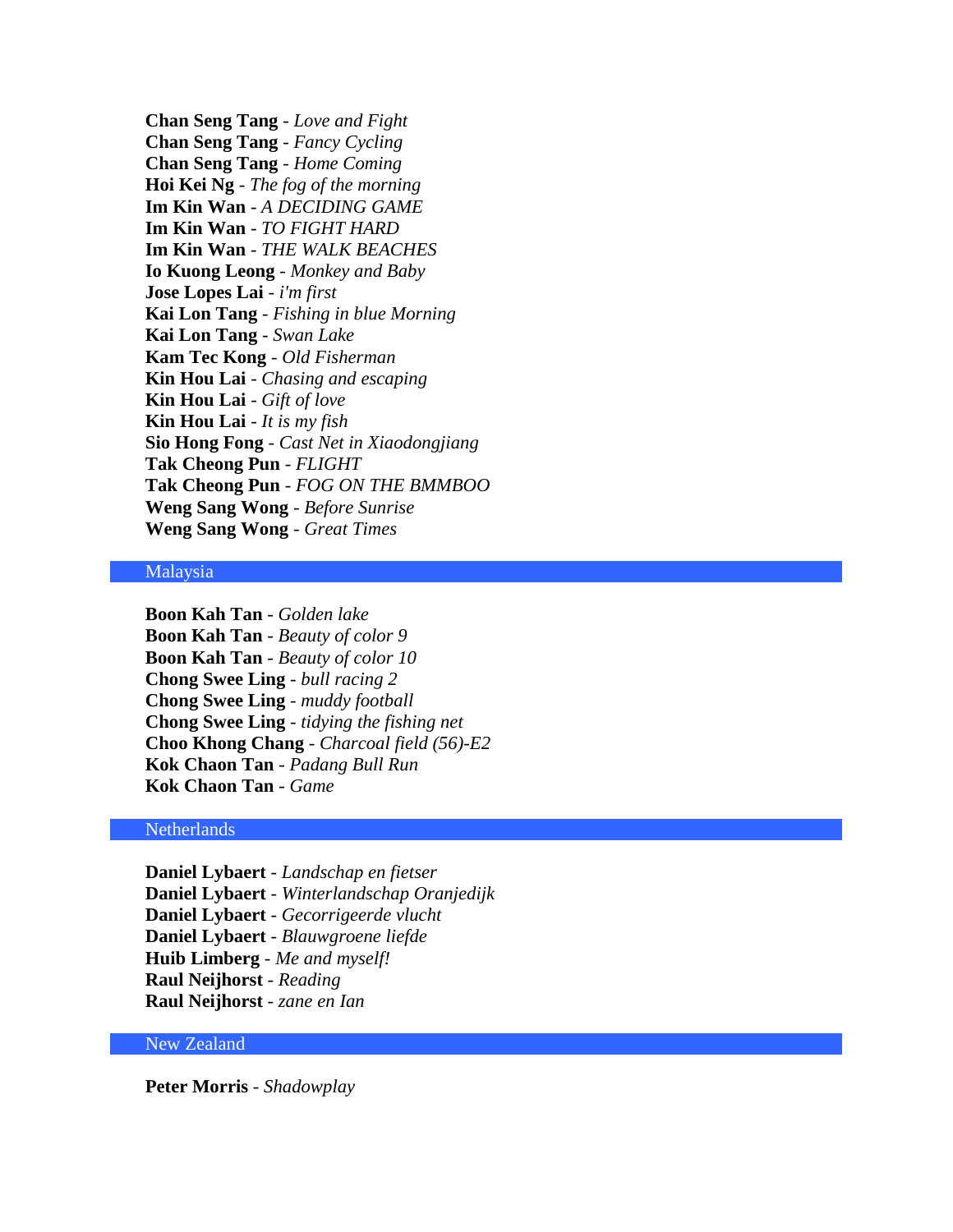#### **Norway**

**Atle Sveen** - *Levitating banana* **Hakon Gronning** - *Red wing in heaven blue* **Rolf Tore Kjaeran** - *Rainy day* **Wenche Aune** - *Yellow stair*

# Oman

**Habib AlZadjali** - *Contact 2* **Habib AlZadjali** - *Yellow Wasp 7* **Majid Alamri** - *Waiting* **Majid Alamri** - *Fisher7* **Naif Al-Ruqaishi** - *cloud reflection* **Safiya Al Balushi** - *Omani girl* **Safiya Al Balushi** - *Daughter of jewellery's saler*

#### Poland

**Adam Ksieniewicz** - *Flirtatiously* **Adam Ksieniewicz** - *Woman on the street*

### Portugal

**Joao Taborda** - *Rock Festival*

## Romania

**Bogdan-Mihail Negoita** - *After the Storm* **Bogdan-Mihail Negoita** - *Flamenco Dancer* **Lajos Nagy** - *Field* **Ovi D. Pop** - *Shiny Happy People*

### Russia

**Dmitry Chastikov** - *Morning after* **Sergey Anisimov** - *Ice of Greenland (2)* **Sergey Anisimov** - *Ice of Greenland (4)* **Sergey Anisimov** - *Ice of Greenland (5)* **Vladimir Proshin** - *On the river-01* **Vladimir Proshin** - *On the road* **Vladimir Proshin** - *Promenade* **Vladimir Proshin** - *Way*

### Saudi Arabia

**Abdullah Almansour** - *Is blue*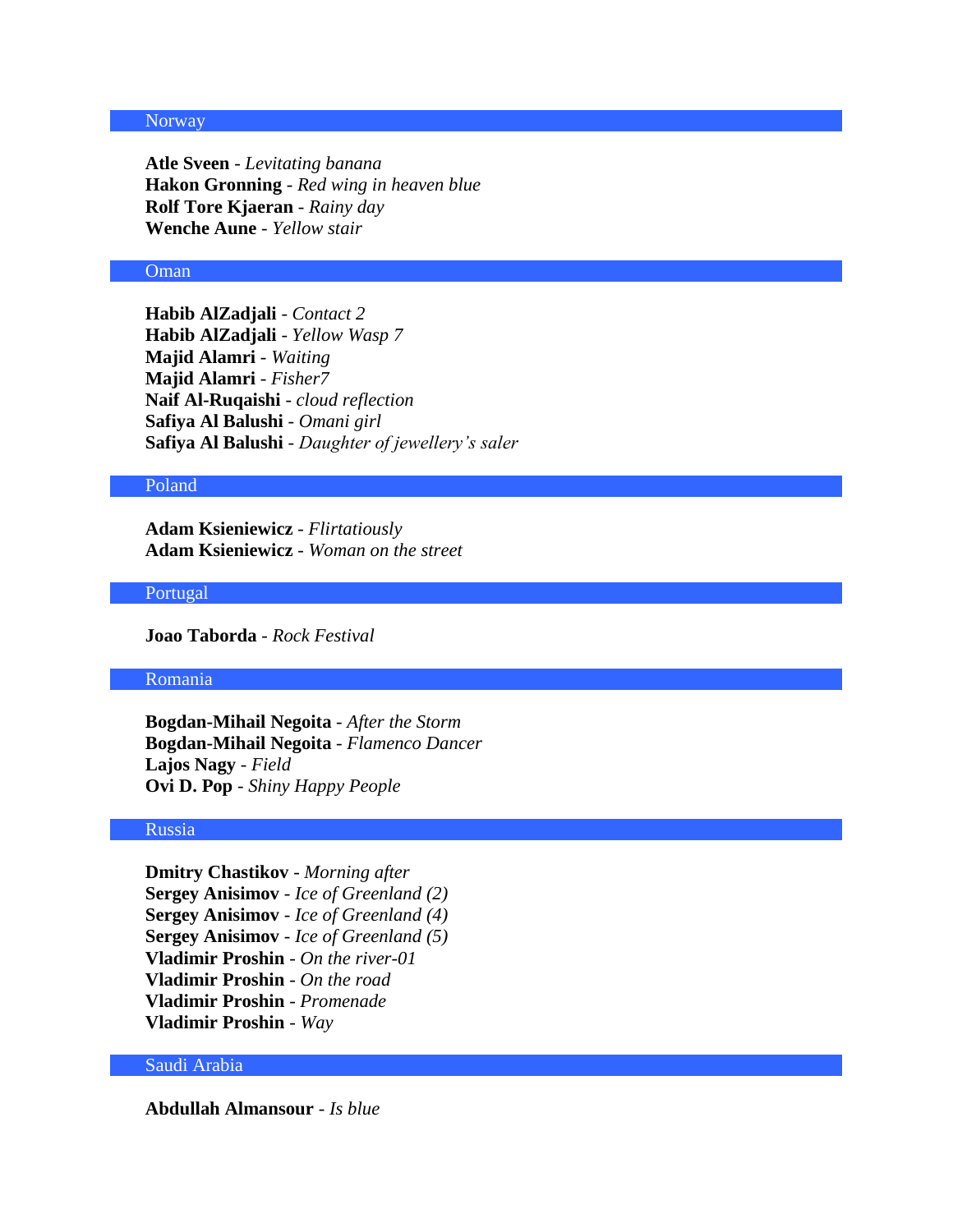**Ahmed Alibrahim** - *Zebra* **Ahmed Alibrahim** - *Launching Officer* **Basem Al-Qasim** - *Twin* **Fatimah Al Marhoun** - *Both are reading* **Fatimah Al Marhoun** - *Little student* **Fatimah Al Marhoun** - *Magdoleen* **Fatimah Al Marhoun** - *Friends chatt* **Hasan Alsharih** - *Reality* **Jassim Ali Al-Mulla** - *Welcome Home* **Jassim Ali Al-Mulla** - *help Me Photographer* **Mohammed Alnaser** - *Flying LBR* **Nasser Alrabeai** - *Elephant eye*  **Nasser Alrabeai** - *Light of Hearts* **Sajedah AlAsfoor** - *girl ff* **Sajedah AlAsfoor** - *red&yellow*

#### **Scotland**

### **Terry Railley** - *Guitar man*

#### Singapore

**David Poey-Cher Tay** - *Fishing nets* **David Poey-Cher Tay** - *Young monk* **Giap Chiu Teo** - *Yip Pin In Black* **Zee Kek Heng** - *Careful*

#### Slovakia

**Ivan Mocko** - *Dancer* **Ivan Mocko** - *Maria and Trux*

#### Slovenia

**Matej Peljhan** - *On the Bright Side* **Matej Peljhan** - *My Way Is My Decision* **Matej Peljhan** - *Zig Zag* **Matej Peljhan** - *Transitions*

#### Spain

**Miquel Estrada** - *Memories of a rocker* **Pili Garcia Pitarch** - *La dama de las rosas*

# **Sweden**

**Jan-Thomas Stake** - *Angry little man*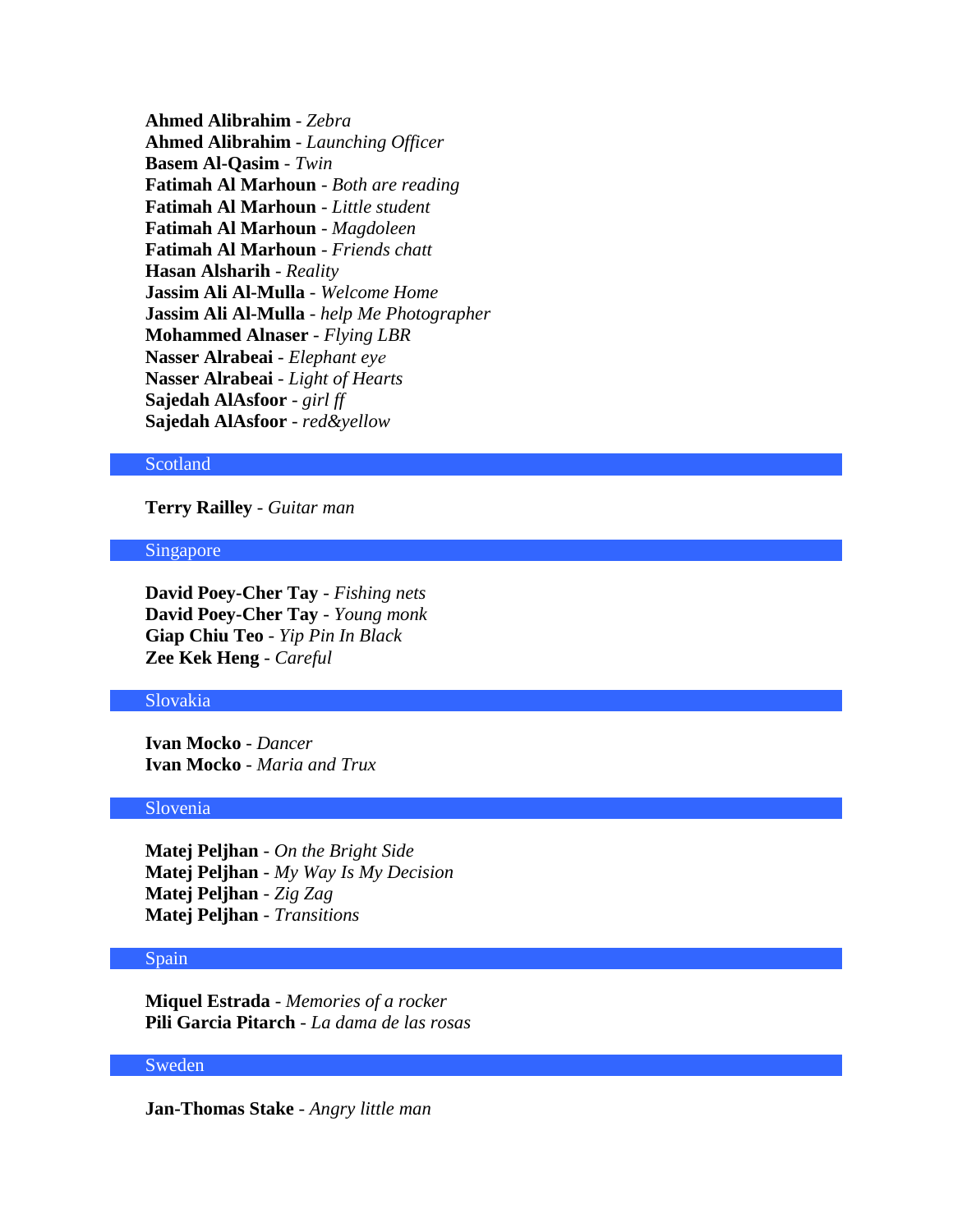#### Taiwan

**Lung-Tsai Wang** - *Struggling Threw* **Lung-Tsai Wang** - *Laughter* **Lung-Tsai Wang** - *Snow Fighting* **Lung-Tsai Wang** - *Colorful Smile* **Min-Sheng Ku** - *Dusk in Kenya #4*

### **Turkey**

**Ahmet Yenmez** - *sivaci* **Burak Senbak** - *HORSE RIDERS 01* **Fatma Gul** - *Face on the mirror* **Ferah Budak** - *Emerald green eyes* **Feyzullah Tunc** - *form the sun* **Mahmut Levent Inan** - *anfitiyatro* **Mehmet Turgut Kirkgoz** - *Sadu* **Ustun Ozen** - *Shepperd Boy*

### Ukraine

**Oleg Kutskiy** - *In the rhythm of the rain.* **Oleg Kutskiy** - *The memory-2* **Oleg Kutskiy** - *Ukraine. Hottest days.*

#### United Arab Emirates

**Moza Al Falasi** - *Memories of a Beautiful Time* **Saeed Al Shamsi** - *Thirsty*

# United Kingdom

**Joan Blease** - *woolly jumper* **Joan Blease** - *the ice queen* **Leo Palmer** - *Starlight* **Leo Palmer** - *Trading Post* **Malcolm Jenkin** - *Ready to Go Out* **Steve Reynolds** - *Pride and Disdain* **Terry Homewood** - *Sparrowhawk with Siskin* **Terry Homewood** - *Tiger Feet* **Terry Homewood** - *Zebra in Dry Grass* **Tony Mearman** - *Abandoned* **Trevor Wood** - *Time Waits For No Man* **Vincent Scothern** - *Cabo Cope* **Vincent Scothern** - *Claimed By The Sea* **Vincent Scothern** - *Sunrise At Thurn Dyke*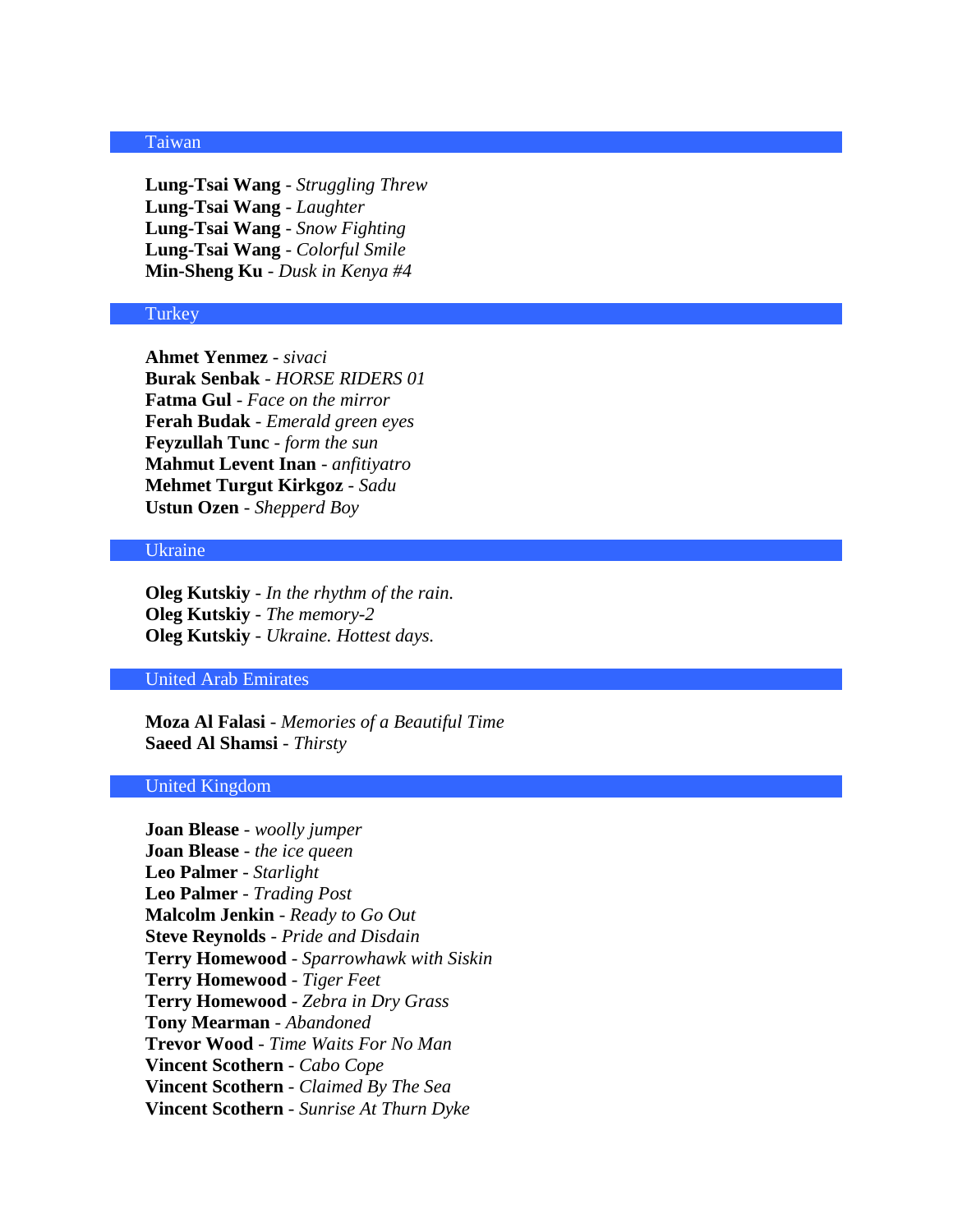# USA

**Burr Preston** - *Street arrow abstract 2* **Chau Le** - *MOTOCROSS 4-2014* **Chau Le** - *NAM CUONG SAND DUNES 7* **Dilip Patel** - *Bird On The Branch* **Dilip Patel** - *Twins* **Duy Tuong Nguyen** - *Lake Tuyen Lam 1* **Duy Tuong Nguyen** - *Elephant race 1* **Ira Nemeroff** - *Lots Of Jellies 47* **Larry Cowles** - *Kiki White Fur* **Larry Cowles** - *Tenealyis Purple Scarf Contemplation* **Larry Tho Dao** - *Double Spot Lights* **Sa Kim Tran** - *Wild Flowers* **Susan Cowles** - *Tenealyia In Sparklie Jewelry* **Susan Cowles** - *Gigi Black Hat Pondering* **Trudy Runyan** - *Nautilus Detail*

### Vietnam

**Dinh Chieu Hoang** - *Harvest coffee* **Dinh Chieu Hoang** - *Warm cooking* **Ngo Dung** - *Working* **Ngo Dung** - *Color* **Ngo Dung** - *Working in Sunset* **Nguyen Vu Phuoc** - *Lovely rain* **Nguyen Vu Phuoc** - *Praying for*

2nd International Salon of Photography

# **"MONTENEGRO 2014"**

#### **Awards** Theme **F) Open Monochrome**

**FIAP Gold medal - Haibo Chi**, China, Boat shadow **PSA Gold medal - Lajos Nagy**, Romania, Running with the wind **DPW Gold medal - David Poey-Cher Tay**, Singapore, Reminiscing **DPA Gold medal - Elek Papp**, Hungary, Anger **SALON Gold medal - Nguyen Vu Phuoc**, Vietnam, Line life **FIAP Silver medal - Susan Cowles**, USA, Kaylah Wrapped In Shawl BW **DPW Silver medal - Andy Gutteridge**, United Kingdom, In Trouble **DPA Silver medal - Dave Whitson**, USA, Airborne Alexa BW **SALON Silver medal - Raul Villalba**, Argentina, Woman with mask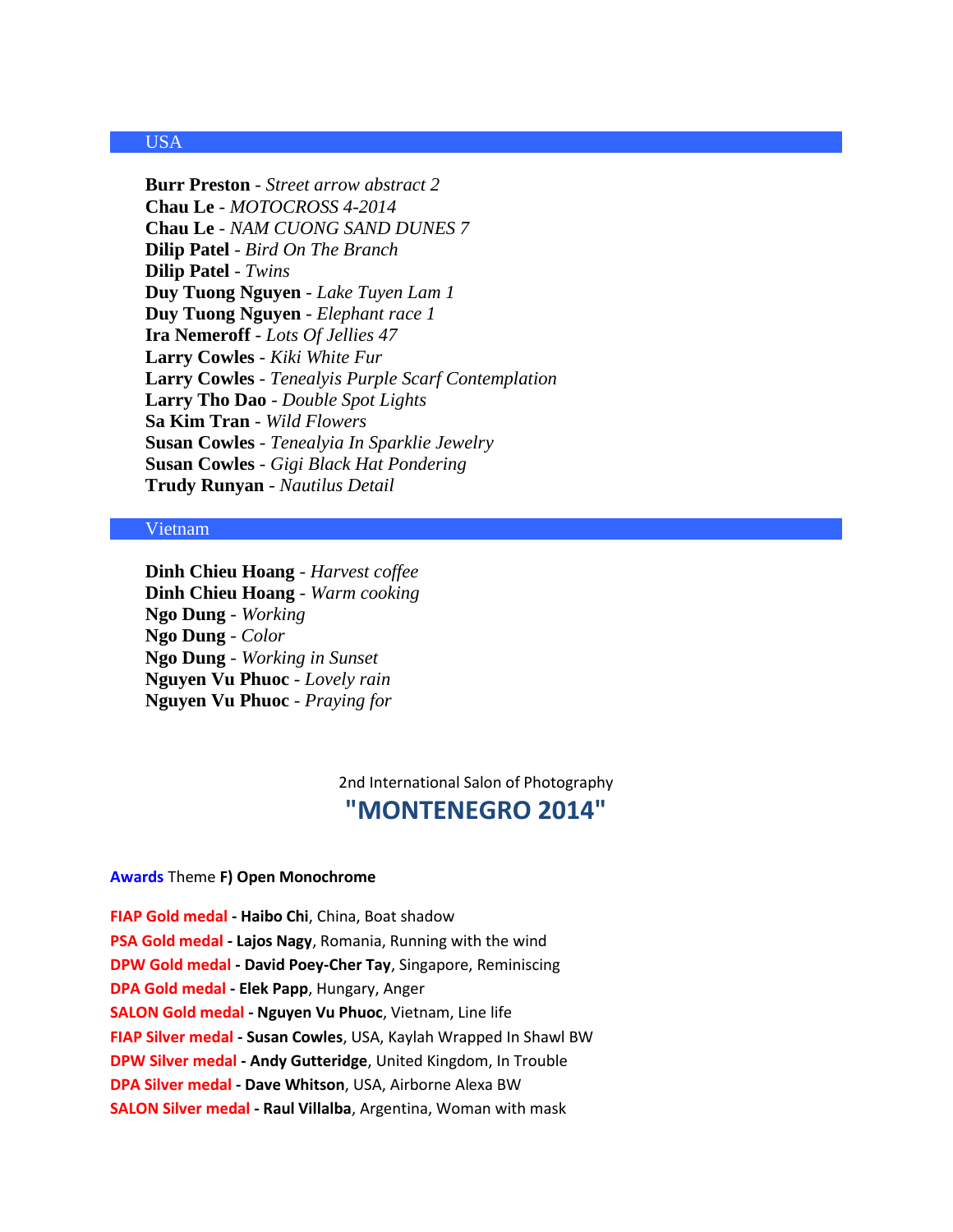| FIAP Bronze medal - Alja Minibaeva, Czech Republic, Marketa       |
|-------------------------------------------------------------------|
| <b>DPW Bronze medal - Fernand Domange, France, Lofoten</b>        |
| DPA Bronze medal - Andreas Kuen, Austria, Geierportrait           |
| <b>SALON Bronze medal - Mohammed Yousef, Kuwait, Sorrow</b>       |
| FIAP HM - Abdullah Dhiaa Aldeen, Iraq, child in the black         |
| FIAP HM - Atle Sveen, Norway, Curious deer                        |
| FIAP HM - Carlos Rozensztroch, Argentina, Caminantes              |
| FIAP HM - Joseph Tam, Australia, Ouch                             |
| FIAP HM - Larry Cowles, USA, Angel Black Hat and Fur              |
| FIAP HM - Tak Cheong Pun, Macao, ON THE BEACH                     |
| PSA HM - Hakon Gronning, Norway, Stranded                         |
| PSA HM - Saeed Al Shamsi, United Arab Emirates, Thoughts3         |
| PSA HM - Tieghi Maurizio, Italy, cypress                          |
| <b>DPW HM - Anton Tratnik, Slovenia, Police</b>                   |
| DPW HM - Fatimah Al Marhoun, Saudi Arabia, Green eyed girl        |
| <b>DPW HM - Van Eenoo Michele, France, SOMMET DE COTE</b>         |
| DPA HM - Chan Seng Tang, Macao, Women Rugby                       |
| DPA HM - Habib AlZadjali, Oman, Village Girl 3                    |
| DPA HM - Yi Wan, China, Grandpa And Grandson                      |
| <b>SALON HM - Jordi Egea torrent</b> , Spain, roques planes       |
| <b>SALON HM - Susanne Seiffert</b> , Germany, Byebye little horse |
| <b>SALON HM - Trond M. Skaret, Norway, Fredau Lined I</b>         |

2nd International Salon of Photography **"MONTENEGRO 2014"**

# **Accepted** Theme **F) Open Monochrome**

# Argentina

**Carlos Rozensztroch** - *Caminantes* **Carlos Rozensztroch** - *Pashupatinah, cremación* **Hector Rabinovich** - *tendero en Jodhpur* **Hector Rabinovich** - *santon de ojos claros* **Hector Rabinovich** - *3 pasos en las nubes* **Raul Villalba** - *Residents of Dark City* **Raul Villalba** - *The seduction* **Raul Villalba** - *Woman with mask* **Susana Galindez** - *Oporto solitario*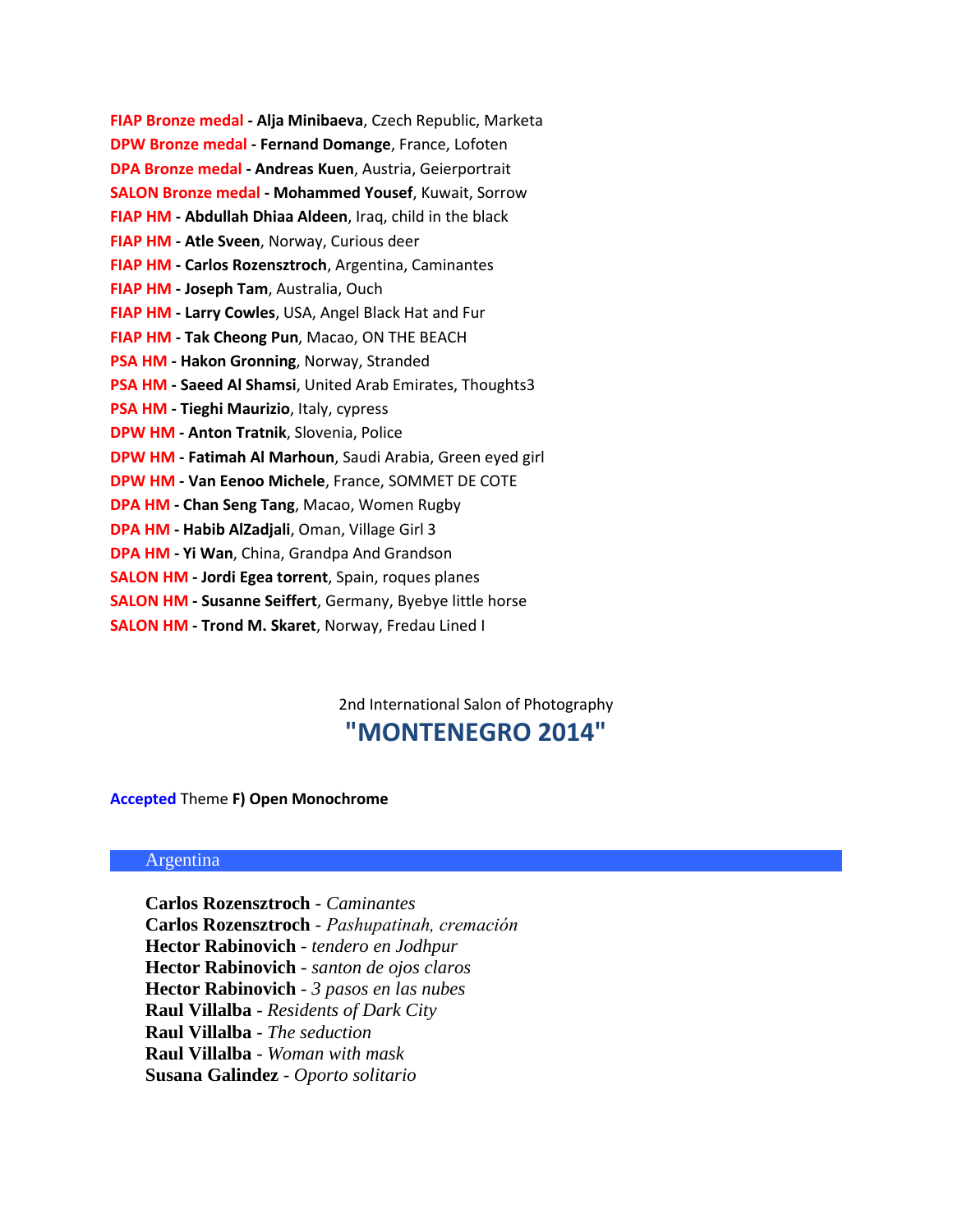#### Australia

**Charles Chow** - *South pacific kid 1* **David Miller** - *Donna in Lace* **Gary Wallis** - *INDIAN EYES* **James Lu** - *Angry bull-3* **Jane Clancy** - *Another Day Meo Vac* **Jane Clancy** - *At the end of the Day* **Jillian Merlot** - *Al Naturale* **Jillian Merlot** - *A Sense of Her* **John Lomas** - *Kym* **Joseph Tam** - *Color Mix* **Joseph Tam** - *Ouch* **Joseph Tam** - *Wrestling* **Joseph Tam** - *Fishing* **Peter Kewley** - *Glacier Tongue* **Roy Killen** - *Sika stag*

# Austria

**Alois Bernkopf, Dr.** - *Egon\_1* **Alois Bernkopf, Dr.** - *Eisgipfel* **Andreas Kuen** - *Geierportrait* **Andreas Kuen** - *Landungsvorbereitung* **Peter Rabl** - *drops* **Peter Rabl** - *long bearded*

### Belgium

**Claude Simon** - *Un secret* **Legrand Jean Luc** - *Dans la benne*

#### Canada

**K C Tam** - *Haliburton race* **K C Tam** - *Snow race* **Phillip Kwan** - *Egrets Fighting* **Phillip Kwan** - *Wildebeest Chaos* **Phillip Kwan** - *Bear Eating Fish* **Phillip Kwan** - *Polar Greeting* **Viki Gaul** - *Rudbekia MONO 2399* **Viki Gaul** - *Sam Mono 5311* **Yung Niem** - *Sunrays through clouds* **Yung Niem** - *Look* **Yung Niem** - *Argument 1*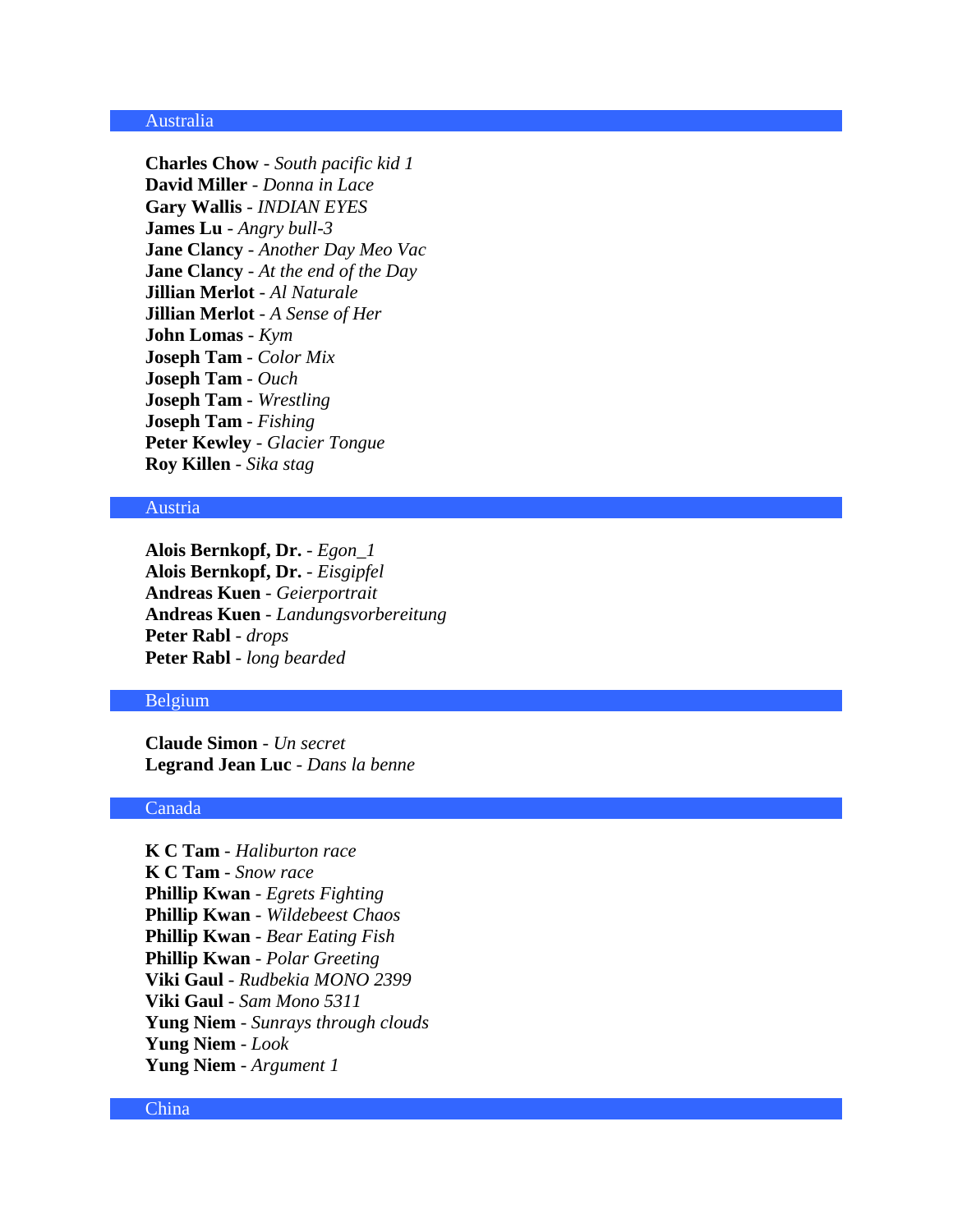**Fa Wei Yang** - *The Outside World* **Haibo Chi** - *Shadow of the boat rod* **Haibo Chi** - *Shadow of beach combing* **Haibo Chi** - *Boat shadow* **Le Ping Zhao** - *Mystery* **Ming Huang** - *Exceptaion* **Qing Hua Ma** - *Horse Fighting 1* **Wei Wang** - *Time Passed* **Xi Ping Chen** - *Mother Love* **Yi Wan** - *Father and son* **Yi Wan** - *Grandpa And Grandson* **Yi Wan** - *Lonely* **Yi Wan** - *Terraced field 3* **Zhang Hui Sun** - *Years*

### **Croatia**

**Zoran Makarovic** - *Architecture 3* **Zoran Makarovic** - *Music school*

#### Cyprus

**Andreas L Andreou** - *dream eyes* **Nassim Eloud** - *Poor but happy*

#### Czech Republic

**Alja Minibaeva** - *Agata* **Alja Minibaeva** - *Marketa* **Alja Minibaeva** - *Architecture joke*

#### Denmark

**Preben Kobberoe** - *Ella 209* **Preben Kobberoe** - *The Grin*

### Finland

**Martti Matilainen** - *Last tree* **Martti Matilainen** - *Borderline*

#### France

**Anna Garrigou** - *La java* **Anna Garrigou** - *La petite frileuse* **Anna Garrigou** - *Dreams*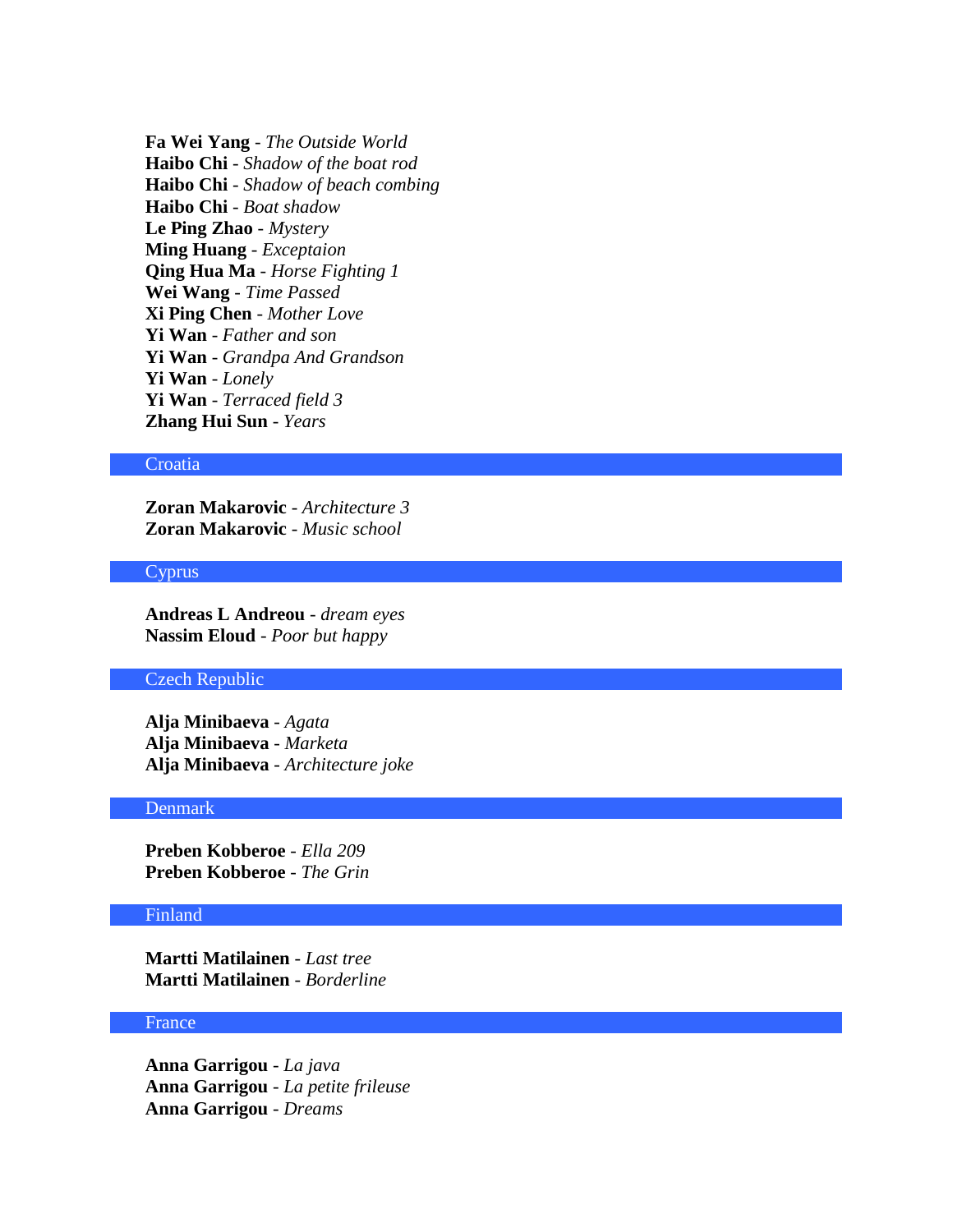**Fernand Domange** - *Alpages* **Fernand Domange** - *Dead tree* **Fernand Domange** - *Lofoten* **Van Eenoo Michele** - *CHAMPIONNE* **Van Eenoo Michele** - *DANS LES REMOUS* **Van Eenoo Michele** - *COMME DANS LE GRAND NORD* **Van Eenoo Michele** - *SOMMET DE COTE* **Vanneuville Jacques** - *Violoncelliste 8530* **Vanneuville Jacques** - *fanny 8502*

### **Germany**

**Alexander Hochhaus** - *Hunting instinct* **Alexander Hochhaus** - *To emote* **Angela Conrady** - *museum man* **Heike Ehlers** - *rain* **Heike Ehlers** - *sadness* **Heike Ehlers** - *sw summer dream* **Lothar Noth** - *Auf den Spitzen* **Lothar Noth** - *Schwung holen* **Susanne Seiffert** - *Byebye little horse* **Susanne Seiffert** - *Freiheit* **Thomas Ley** - *Tjalda 9*

#### Hong Kong

**Chau Kei Checky Lam** - *Joyful Jump* **Chau Kei Checky Lam** - *Snowy Flying* **Chau Kei Checky Lam** - *Sparking* **Chau Kei Checky Lam** - *Buddha Return* **Shiu Gun Wong** - *Catching Three Horses* **Xing Fang Su** - *Love* **Xing Fang Su** - *Catching* **Xing Fang Su** - *Share the Food*

### Hungary

**Elek Papp** - *Remus* **Elek Papp** - *Epigone* **Elek Papp** - *Anger* **Elek Papp** - *Why* **Janos Szarka** - *Blues* **Janos Szarka** - *Heatedly* **Janos Szarka** - *Tempo* **Krisztina Laki** - *Safety* **Krisztina Laki** - *I'm bored* **Sandor Kelemen** - *Jewel*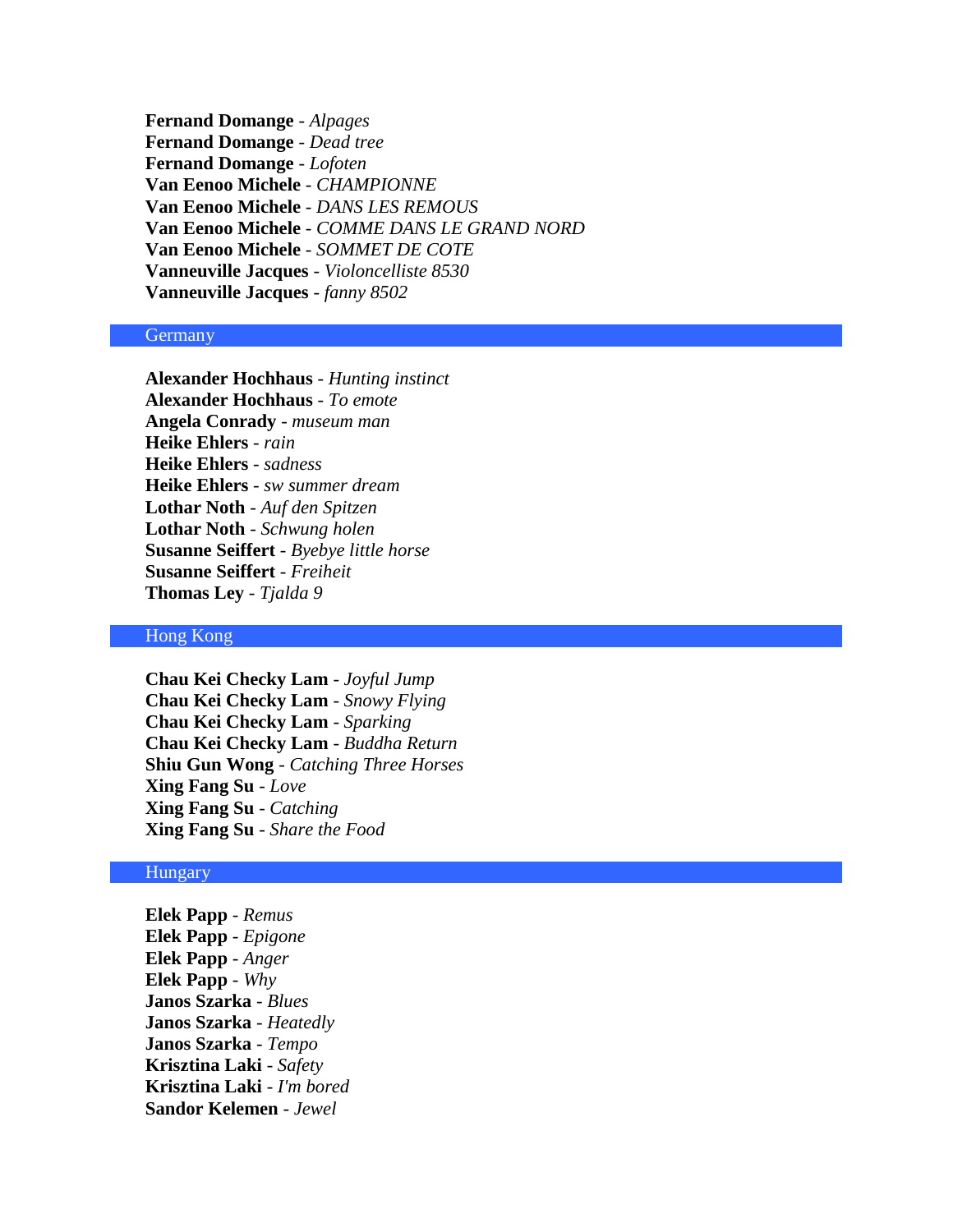## India

**Arijit Mukherjee** - *39 steps* **Arijit Mukherjee** - *Hard work* **Dwaipayan Basu** - *Ice cream* **Dwaipayan Basu** - *Waiting for friend* **Mukesh Srivastava** - *Relaxing On Window* **Mukesh Srivastava** - *Remembering Ancestors* **Mukesh Srivastava** - *Smoking Chilam* **Prabal K Sarkar** - *Care* **Ritankar Das** - *Shadows* **Soumya Basu** - *Devotee* **Subrata Bysack** - *SCARING* **Subrata Bysack** - *STARRY* **Subrata Bysack** - *THIRSTY* **Sunita Aich** - *Angry* **Sunita Aich** - *Unuttered* **Sunita Aich** - *Wonder*

# Indonesia

**The Eng Loe Djatinegoro** - *MINING MAN* **The Eng Loe Djatinegoro** - *SPLIT UP* **The Eng Loe Djatinegoro** - *THROUGH THICK FOREST*

### Iraq

**Abdullah Dhiaa Aldeen** - *child in the black* **Abdullah Dhiaa Aldeen** - *the namber* **Abdullah Dhiaa Aldeen** - *the moon*

#### Ireland

**Brian Hopper** - *In This Moment* **Brian Hopper** - *The Wheelwright* **Brian Hopper** - *Tree in The Mist* **Brian Hopper** - *Paul - Not to be Moved*

### Israel

**Galina Kantor** - *Straw hat* **Leonid Goldin** - *Pray on Edge* **Leonid Goldin** - *To walk a mile in my shoes* **Leonid Goldin** - *Three friends*

#### Italy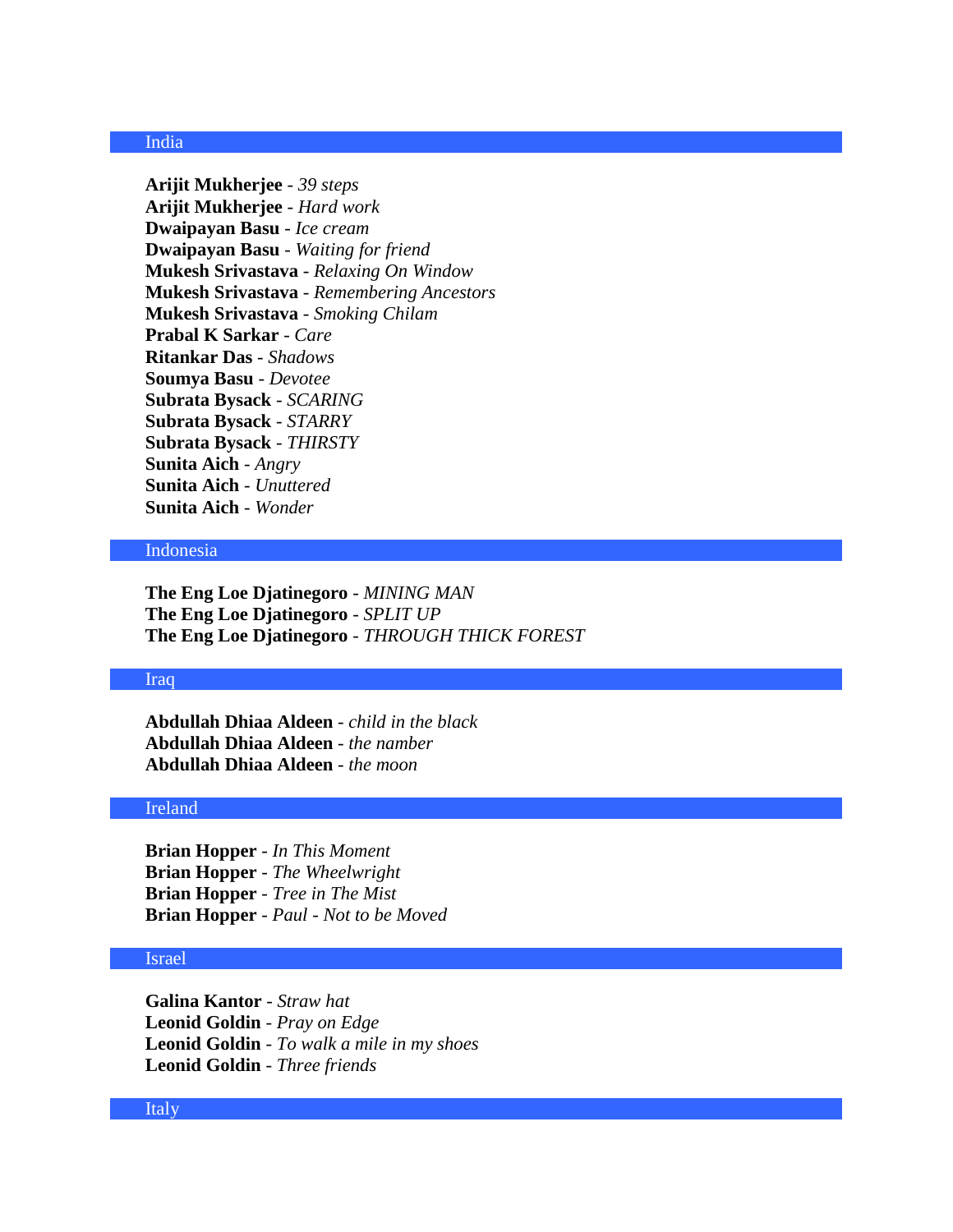**Angiolo Manetti** - *Hopeless* **Angiolo Manetti** - *I made it* **Antonio Semiglia** - *GIORDANIA N. 1* **Antonio Semiglia** - *SAINT SAMSON* **Edmondo Senatore** - *Ordinary moments of everyday life '* **Edmondo Senatore** - *Walking through the city '* **Edmondo Senatore** - *A lady of other times* **Fabrizio Baiola** - *La salita* **Fabrizio Baiola** - *Sguardo sui passanti..* **Francesca Salice** - *THROUGH THE DOORS* **Marco Garabello** - *Cube* **Maria Concetta Restivo** - *The mask* **Roberto Cella** - *Swing ride* **Tieghi Maurizio** - *cypress*

### Kuwait

**Abdulrahman Alterkait** - *recovery room* **Ayman Rashed** - *africa elephant* **Ayman Rashed** - *massai lady* **Faisal Al-Bisher** - *house* **Hawra Bahzad** - *old lady* **Mohammed Yousef** - *Almost Homeless* **Mohammed Yousef** - *Focus* **Mohammed Yousef** - *Sorrow* **Yousef Almuhanna** - *in your hand we trust*

# Macao

**Chan Seng Tang** - *Women Rugby* **Chan Seng Tang** - *Poor Women* **Hoi Kei Ng** - *Line* **Io Kuong Leong** - *Strong and Handsome* **Kai Lon Tang** - *The Swan Dance* **Kai Lon Tang** - *Explorer* **Kam Tec Kong** - *Flight pecking* **Kam Tec Kong** - *Rainy Night Street* **Kam Tec Kong** - *Terraces light and shadow* **Kin Hou Lai** - *Crepuscular rays of Yuanyang* **Kin Hou Lai** - *Sea of coulds at Yuanyang* **Kin Hou Lai** - *Yummy breakfast* **Sio Hong Fong** - *Weathered Face* **Sio Hong Fong** - *Cast Net in the Morning* **Tak Cheong Pun** - *ON THE BEACH* **Tak Cheong Pun** - *THE TIDE EBBED AWAY* **Weng Sang Wong** - *Leaving*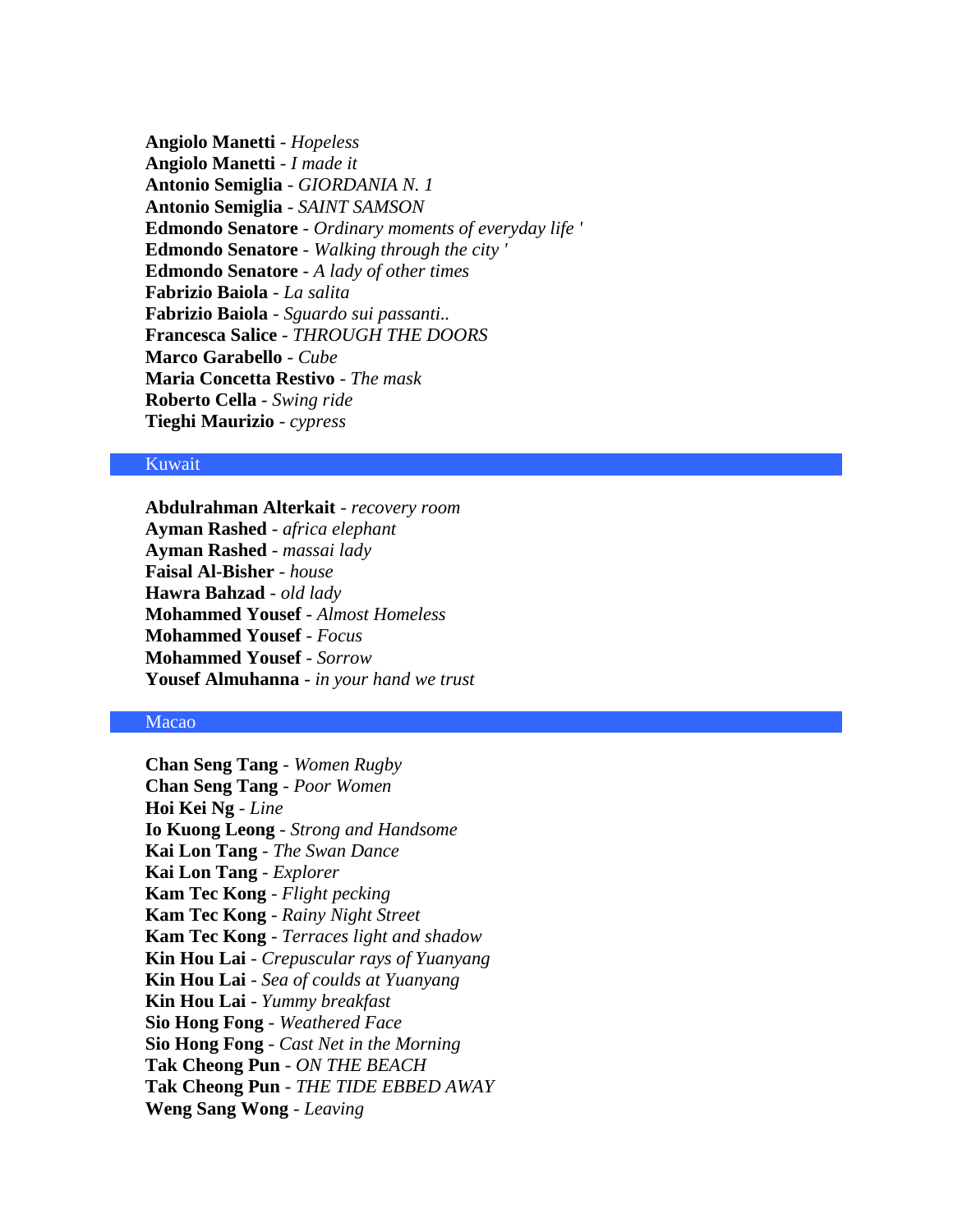### Malaysia

**Chong Swee Ling** - *harvesting* **Choo Khong Chang** - *Charcoal field (6)-F1* **Choo Khong Chang** - *Pastoral life(42)-F4* **Kok Chaon Tan** - *Rainy Day*

#### **Netherlands**

**Daniel Lybaert** - *Wijds landschap* **Daniel Lybaert** - *Glooiend landschap* **Daniel Lybaert** - *Gierenkop in ZwW* **Daniel Lybaert** - *Omheinde boom* **Huib Limberg** - *Tryptich back to the 30th* **Huib Limberg** - *Walking the circle* **John Seegers** - *toothless (1)* **Raul Neijhorst** - *Jilly ballet* **Raul Neijhorst** - *Blacks* **Tineke Jongewaard** - *Wife and husband*

### New Zealand

**Peter Morris** - *Amy* **Peter Morris** - *Jaclyn* **Peter Morris** - *Lonesome* **Peter Morris** - *Smouldering*

#### Norway

**Astrid Hagland Gjerde** - *Athlete* **Atle Sveen** - *Fredau VI* **Atle Sveen** - *Curious deer* **Atle Sveen** - *To silence a scream* **Hakon Gronning** - *Crow on a branch* **Hakon Gronning** - *Ivory torso* **Hakon Gronning** - *Stranded* **Rolf Tore Kjaeran** - *Tanya portrait* **Rolf Tore Kjaeran** - *Girls hopscotching* **Trond M. Skaret** - *Fredau Lined I* **Trond M. Skaret** - *Nymphs iPM II* **Wenche Aune** - *Kayak and bridge* **Wenche Aune** - *Quiet street*

### Oman

**Habib AlZadjali** - *Strong Look 2*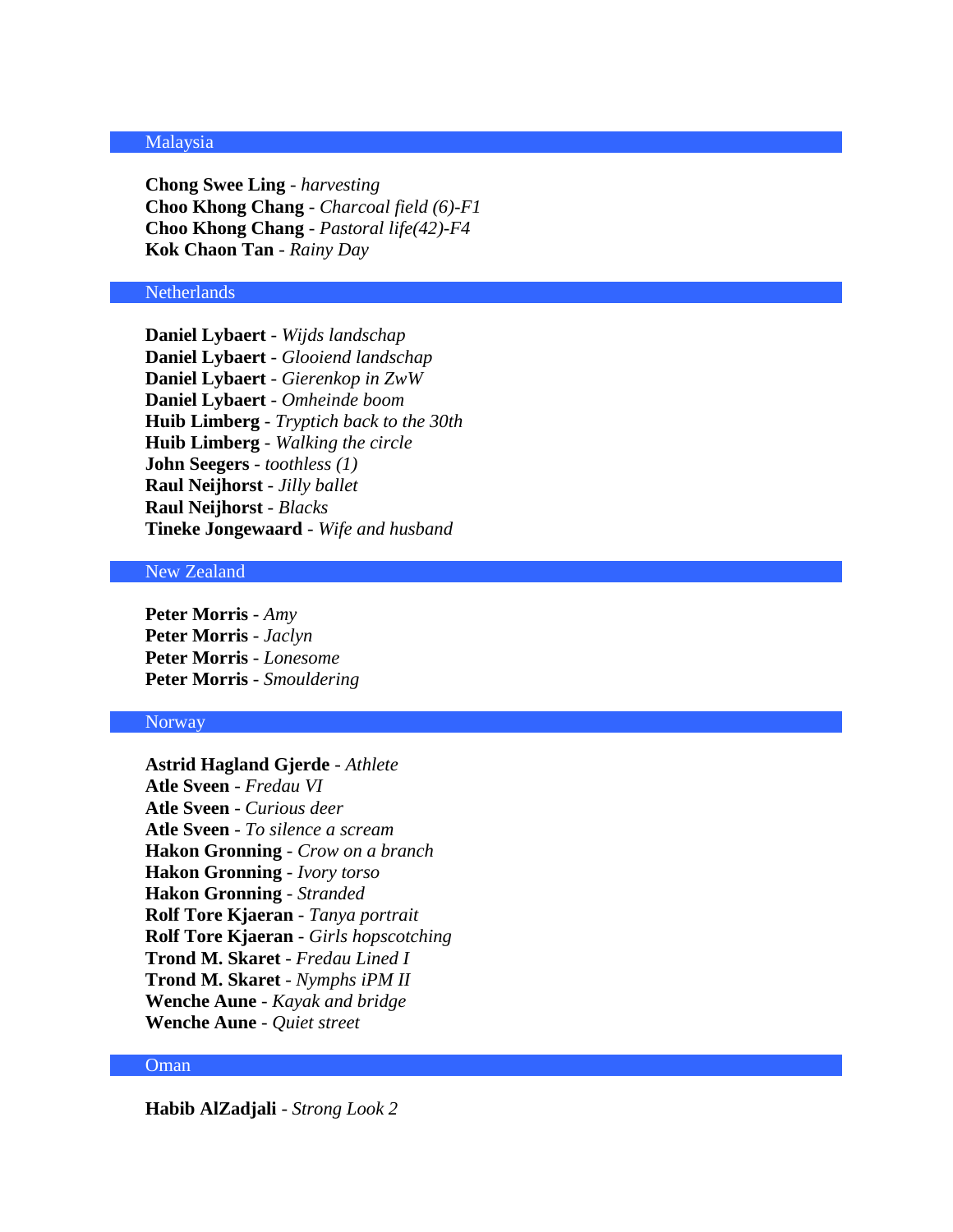**Habib AlZadjali** - *Village Girl 3* **Habib AlZadjali** - *Zayed Grand Mosque 2* **Hamed AlGhanboosi** - *Horse-race* **Majid Alamri** - *Start* **Majid Alamri** - *Indonesian beach* **Majid Alamri** - *Fisher10*

#### Poland

**Adam Ksieniewicz** - *scarab*

Portugal

**Joao Taborda** - *Climb the mountain*

**Qatar** 

**Abdulla AL-Mushaifri** - *Photo From Qatar*

#### Romania

**Bogdan-Mihail Negoita** - *Blue Moon* **Lajos Nagy** - *Misty forest* **Lajos Nagy** - *Running with the wind* **Ovi D. Pop** - *Blown by the Wind* **Ovi D. Pop** - *Spinning* **Ovi D. Pop** - *Old Man With The Dog*

#### Russia

**Aleksey Zakharov** - *alien1* **Aleksey Zakharov** - *in supplication* **Aleksey Zakharov** - *the girl from the past* **Vitaliy Podgurchenko** - *Polina04* **Vladimir Proshin** - *Mist-1* **Yuri Shalimov** - *Hell In The Brain*

# Saudi Arabia

**Abbas Alkhamis** - *factory02* **Abbas Alkhamis** - *litti read* **Abdullah Almansour** - *Gandhi* **Basem Al-Qasim** - *Mustafa in a school2* **Fatimah Al Marhoun** - *Green eyed girl* **Fatimah Al Marhoun** - *Dream* **Fatimah Al Marhoun** - *Deep thoughts* **Fatimah Al Marhoun** - *Saudi lady*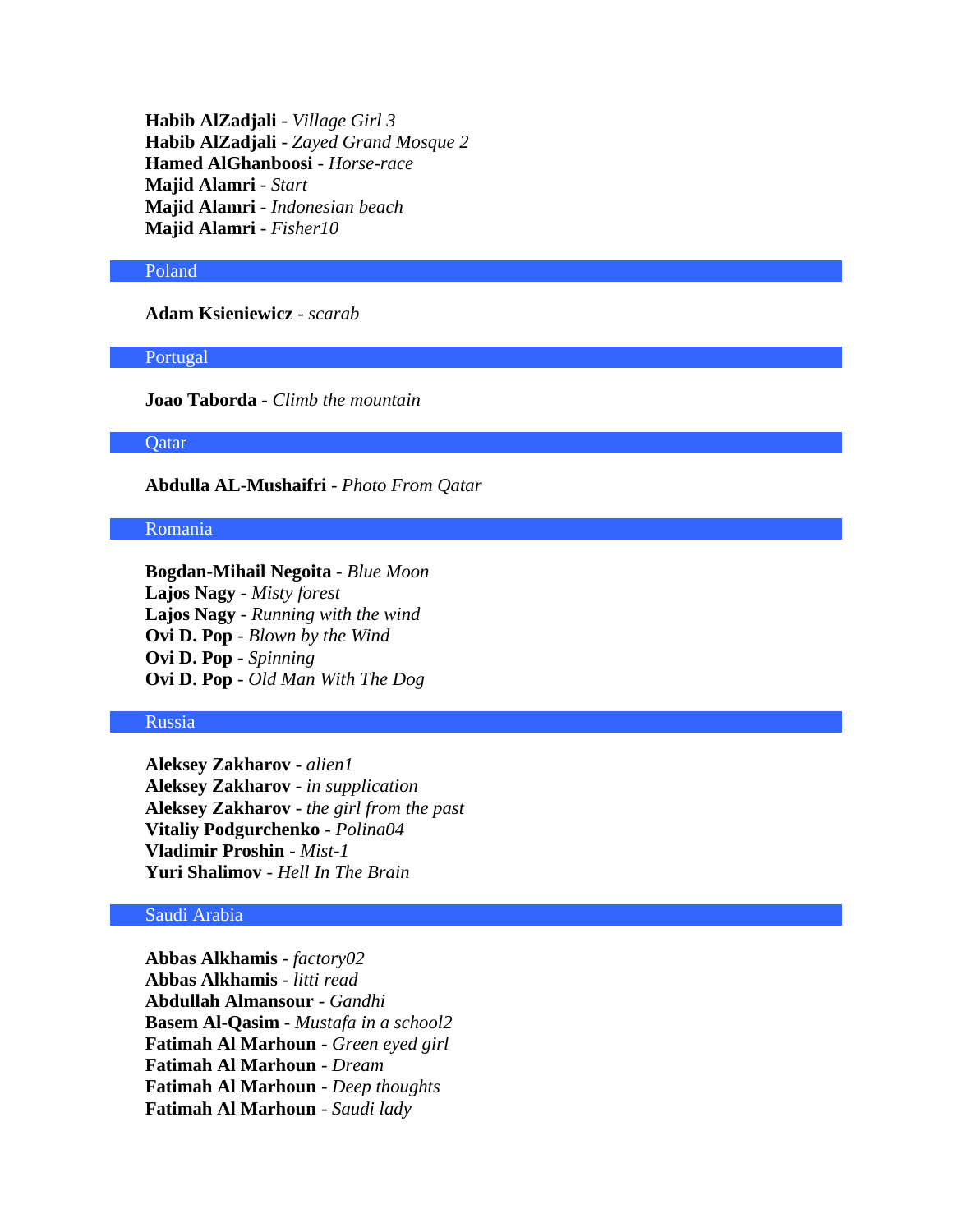**Hasan Alsharih** - *Eyes needy* **Hasan Alsharih** - *When my mom back* **Jassim Ali Al-Mulla** - *Lets Go* **Jassim Ali Al-Mulla** - *Happy Girls* **Mohammed Al Sulaili** - *Old Woman* **Mohammed Al Sulaili** - *The Look* **Mohammed Al Sulaili** - *The Man* **Mohammed Alnaser** - *At School* **Mohammed Alnaser** - *Farid Khan* **Mohammed Alnaser** - *Unicorn* **Nasser Alrabeai** - *Deprivation* **Nasser Alrabeai** - *Im Lonely* **Sajedah AlAsfoor** - *Students BW*

### Scotland

**Richard Bingham** - *Figurehead*

#### Singapore

**David Poey-Cher Tay** - *High noon* **David Poey-Cher Tay** - *Reminiscing* **David Poey-Cher Tay** - *Home alone* **Giap Chiu Teo** - *Girl with a len* **Zee Kek Heng** - *Aerial cock fighting* **Zee Kek Heng** - *Jump down the waterfall*

# Slovakia

**Ivan Mocko** - *Discobolos without disc 1* **Ivan Mocko** - *Discobolos without disc 2* **Ivan Mocko** - *Smoking girl*

### Slovenia

**Anton Tratnik** - *Police* **Matej Peljhan** - *HCB* **Matej Peljhan** - *Help* **Matej Peljhan** - *In Charge* **Matej Peljhan** - *Over the Bridge* **Stefi P. Borko** - *Himba boy* **Stefi P. Borko** - *Time is running out*

### Spain

**Jordi Egea torrent** - *roques planes* **Jordi Egea torrent** - *taula al Delta*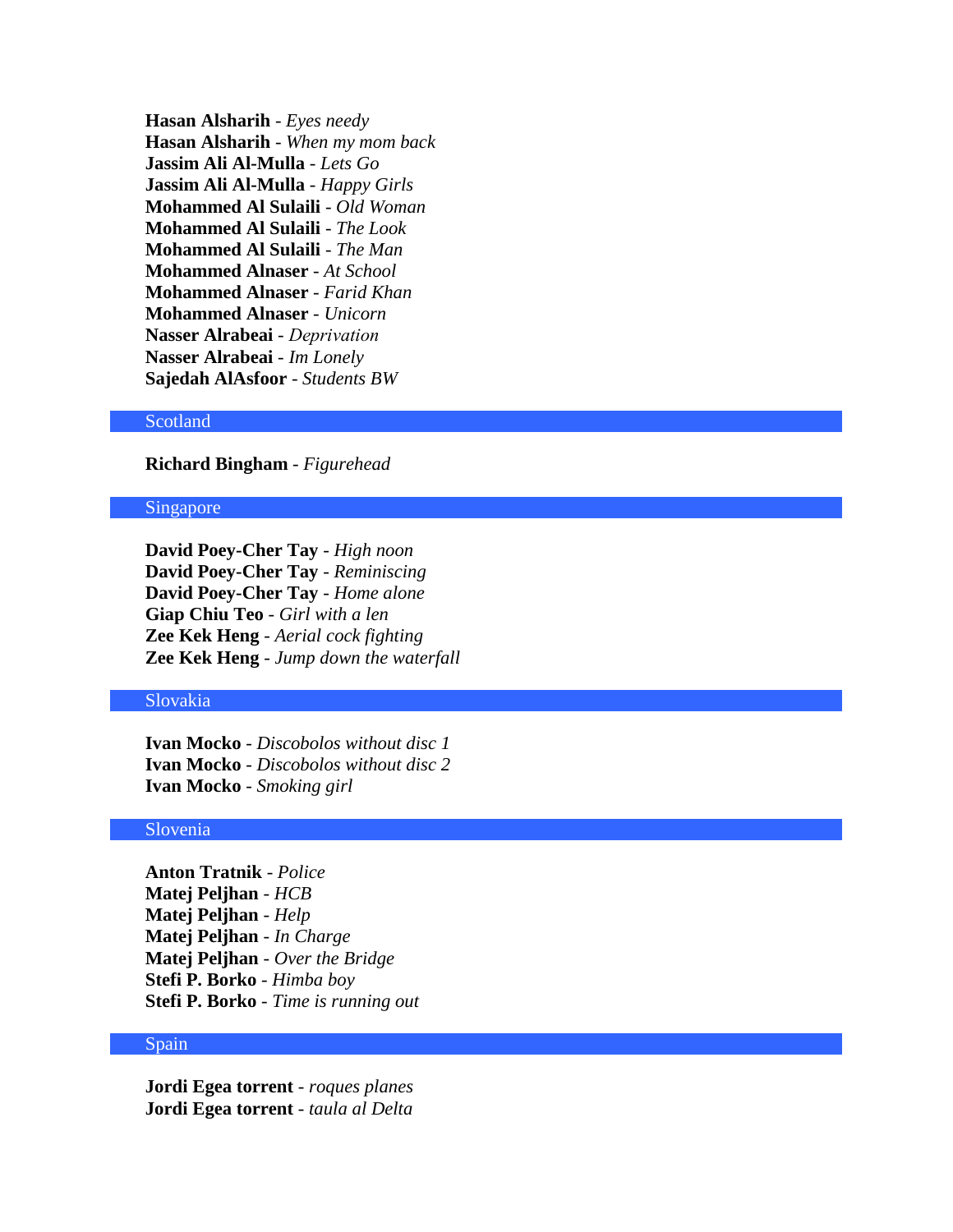**Margaret Watson** - *Abandoned Memories* **Miquel Estrada** - *Gaudi* **Miquel Estrada** - *Abandoned dreams* **Miquel Estrada** - *Palau San Jordi*

### Sweden

**Hamed Imani Lasaki** - *Boy No2* **Jan-Thomas Stake** - *My boy No2*

### Taiwan

**Lung-Tsai Wang** - *Bull Race* **Lung-Tsai Wang** - *Praying* **Lung-Tsai Wang** - *Old Friend* **Lung-Tsai Wang** - *Snow Rush* **Min-Sheng Ku** - *Dusk Time M2*

# **Turkey**

**Burak Senbak** - *GIVE IT TO ME* **Fatma Gul** - *Handsome* **Feyzullah Tunc** - *at arabası* **Feyzullah Tunc** - *cocuk* **Feyzullah Tunc** - *shepherd* **Mehmet Turgut Kirkgoz** - *Sadness at the door 2* **Ustun Ozen** - *Running Behind Sheeps* **Ustun Ozen** - *Winter*

# Ukraine

**Oleg Kutskiy** - *Expectation* **Oleg Kutskiy** - *Rain in our town* **Oleg Kutskiy** - *Stop in time...2*

# United Arab Emirates

**Moza Al Falasi** - *Unheard Stories* **Saeed Al Shamsi** - *Thoughts3*

# United Kingdom

**Andy Gutteridge** - *In Trouble* **Barbara Jenkin** - *Hills and Valleys* **Janette Hill** - *Heres looking at you* **Janette Hill** - *Lioness* **Janette Hill** - *Tiger cub*